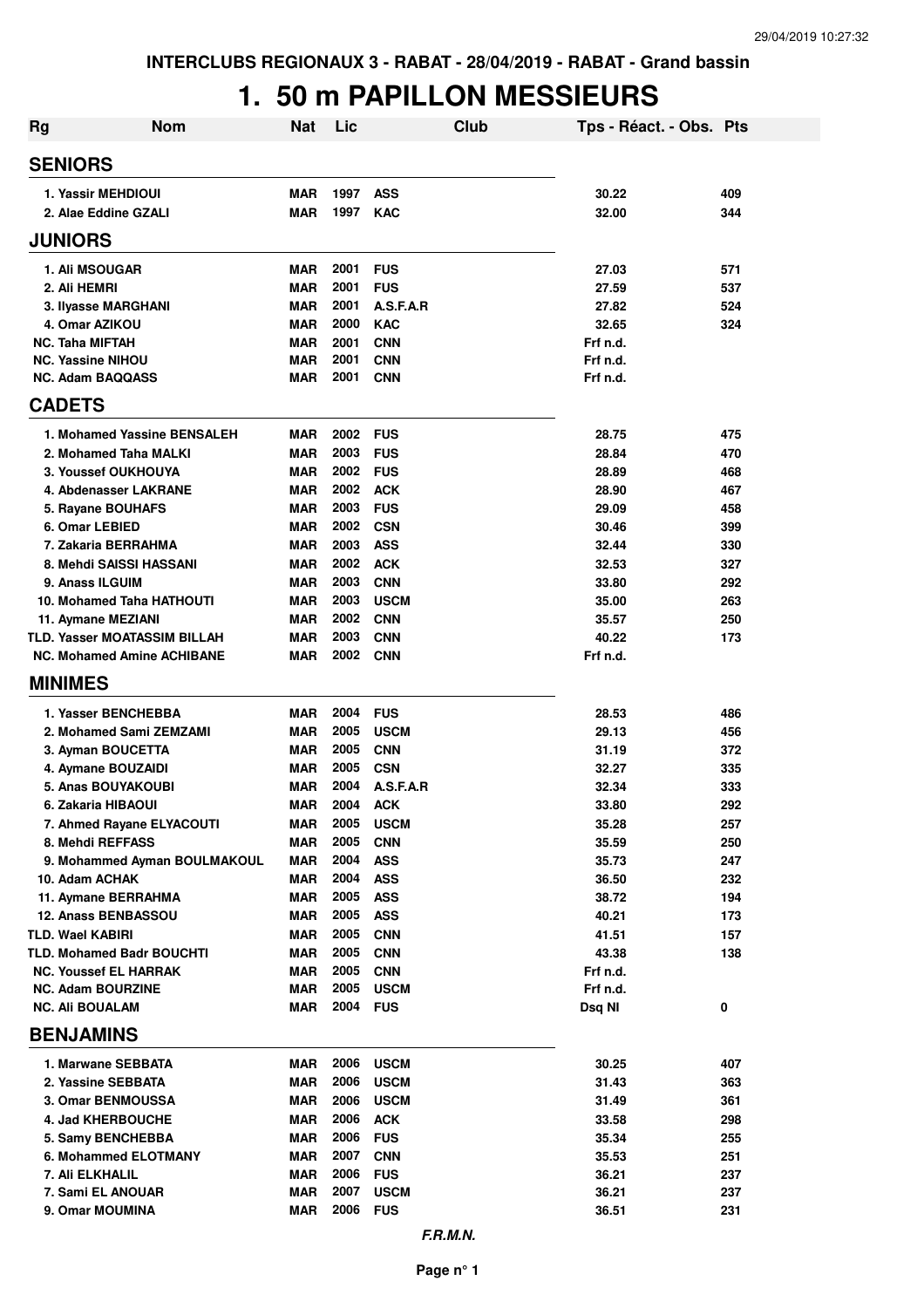#### **1. 50 m PAPILLON MESSIEURS**

| Rg | <b>Nom</b>                          | <b>Nat</b> | Lic  |             | <b>Club</b> | Tps - Réact. - Obs. Pts |     |
|----|-------------------------------------|------------|------|-------------|-------------|-------------------------|-----|
|    | <b>BENJAMINS</b>                    |            |      |             |             |                         |     |
|    | 10. Jade KISSAMI                    | <b>MAR</b> | 2006 | <b>FUS</b>  |             | 37.40                   | 215 |
|    | <b>11. Omar BOUGOTAYA</b>           | <b>MAR</b> | 2006 | A.S.F.A.R   |             | 38.47                   | 198 |
|    | <b>12. Mohammed ELHARRAK</b>        | <b>MAR</b> | 2006 | <b>ASS</b>  |             | 39.02                   | 190 |
|    | 13. Yassine MIFTAH                  | <b>MAR</b> | 2006 | <b>CNN</b>  |             | 39.75                   | 179 |
|    | 14. Ahmed Yassine SEYAR             | <b>MAR</b> | 2006 | <b>ASS</b>  |             | 40.56                   | 169 |
|    | 15. Mohamed Ayoub OUADI             | <b>MAR</b> | 2007 | <b>ASS</b>  |             | 40.84                   | 165 |
|    | 16. Mohammed Reda LACHGAR           | <b>MAR</b> | 2007 | <b>CSN</b>  |             | 41.28                   | 160 |
|    | 17. Aymen BECHTER                   | <b>MAR</b> | 2006 | <b>CSN</b>  |             | 41.72                   | 155 |
|    | 18. Adam LAHDAID                    | <b>MAR</b> | 2006 | <b>CNN</b>  |             | 42.52                   | 146 |
|    | <b>19. Tarik ZEHAUF</b>             | <b>MAR</b> | 2007 | <b>ACK</b>  |             | 42.82                   | 143 |
|    | 20. Othmane ACHIBANE                | <b>MAR</b> | 2007 | <b>CNN</b>  |             | 43.59                   | 136 |
|    | 21. Ismail MOUSTAHSSINE             | <b>MAR</b> | 2007 | <b>FUS</b>  |             | 44.72                   | 126 |
|    | 22. Zakaria EL GORFTI               | <b>MAR</b> | 2007 | <b>FUS</b>  |             | 45.41                   | 120 |
|    | 23. Hatim YAMOUNE                   | <b>MAR</b> | 2007 | <b>CSN</b>  |             | 45.87                   | 116 |
|    | 24. Adam ELFAHSSI                   | <b>MAR</b> | 2007 | <b>FUS</b>  |             | 45.91                   | 116 |
|    | 25. Ahmed Ziyad OUMZIL              | <b>MAR</b> | 2007 | <b>ASS</b>  |             | 47.99                   | 102 |
|    | 26. Ryad MALKI                      | <b>MAR</b> | 2006 | <b>CNN</b>  |             | 49.31                   | 94  |
|    | 27. Assaad Taha SEYAR               | <b>MAR</b> | 2007 | <b>ASS</b>  |             | 49.48                   | 93  |
|    | 28. Mohamed Aymane SGHIOURI IDRISSI | <b>MAR</b> | 2006 | <b>CNN</b>  |             | 51.00                   | 85  |
|    | 29. Jad TNEAMOU                     | <b>MAR</b> | 2007 | <b>CSN</b>  |             | 52.05                   | 80  |
|    | <b>30. Youssef MOUSSALIM</b>        | <b>MAR</b> | 2007 | <b>ASS</b>  |             | 52.97                   | 75  |
|    | <b>NC. Rayane AIT ALI</b>           | <b>MAR</b> | 2006 | <b>CNN</b>  |             | Frf n.d.                |     |
|    | <b>NC. Amir FAEDDA</b>              | <b>MAR</b> | 2007 | <b>FUS</b>  |             | Frf n.d.                |     |
|    | <b>NC. Mohammed BENHALIMA</b>       | <b>MAR</b> | 2007 | <b>USCM</b> |             | Frf n.d.                |     |
|    | <b>NC. Asaad BOULMAKOUL</b>         | <b>MAR</b> | 2006 | <b>ASS</b>  |             | Dsq NI                  | 0   |
|    | <b>NC. Saad ALOUACH</b>             | <b>MAR</b> | 2007 | <b>ASS</b>  |             | Dsq NI                  | 0   |
|    | <b>NC. Houmam IALLATEN</b>          | <b>MAR</b> | 2006 | <b>CNN</b>  |             | Dsq NI                  | 0   |
|    | <b>NC. Taha KHNIFRA</b>             | <b>MAR</b> | 2006 | <b>CNN</b>  |             | Dsg NI                  | 0   |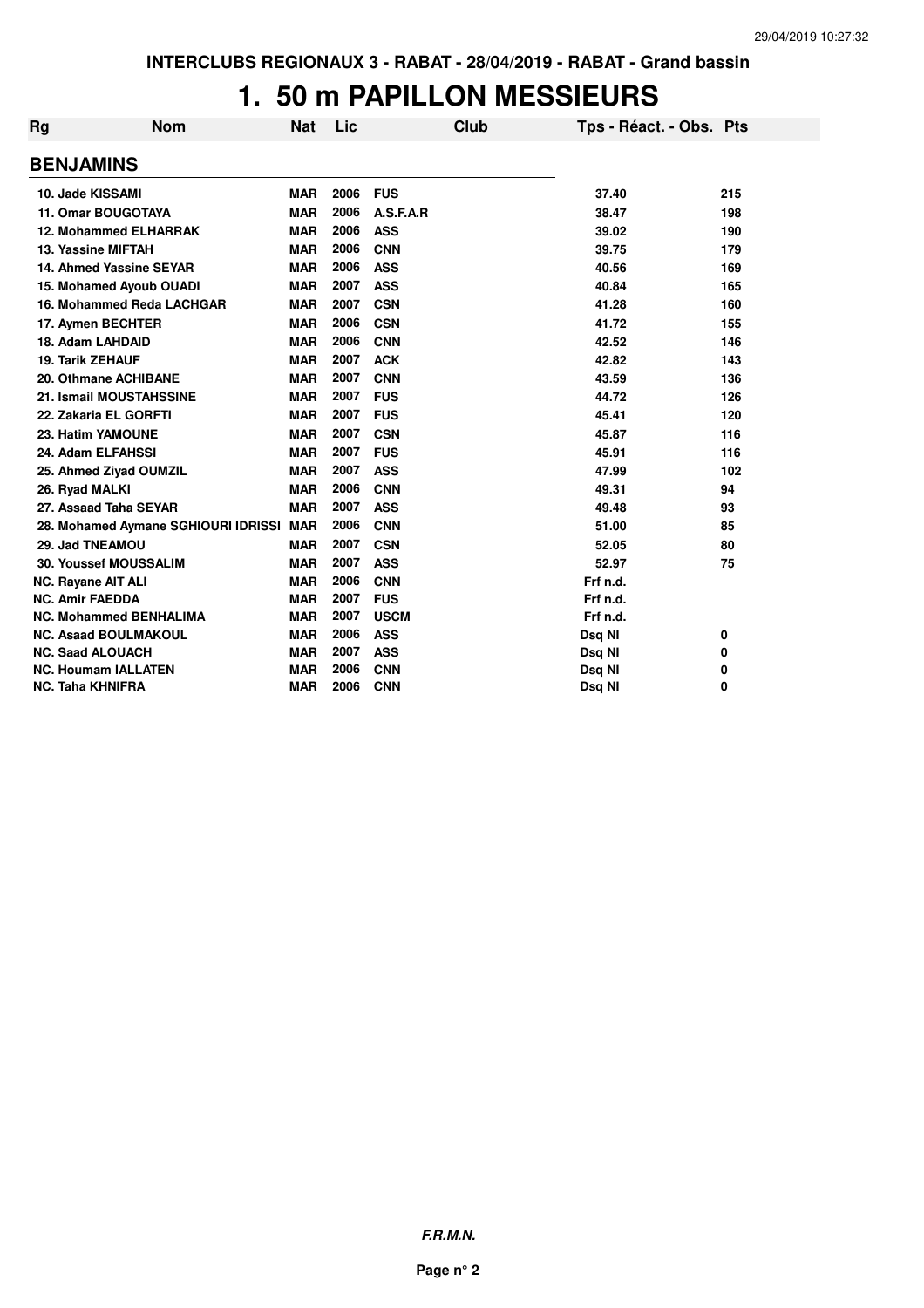# **2. 50 m PAPILLON DAMES**

| Rg                                                          | <b>Nom</b><br><b>Nat</b> | Lic          |                          | Club | Tps - Réact. - Obs. Pts |            |
|-------------------------------------------------------------|--------------------------|--------------|--------------------------|------|-------------------------|------------|
| <b>JUNIORS</b>                                              |                          |              |                          |      |                         |            |
| 1. Narjiss BOURBOUH                                         | MAR                      | 2001         | <b>FUS</b>               |      | 29.60                   | 562        |
| 2. Nissrine BOURBOUH                                        | MAR                      | 2001         | <b>FUS</b>               |      | 32.19                   | 437        |
| <b>CADETS</b>                                               |                          |              |                          |      |                         |            |
| 1. Taghrid DAHBANI                                          | <b>MAR</b>               | 2003         | <b>FUS</b>               |      | 30.59                   | 509        |
| 2. Doaa AMMOUMOU                                            | <b>MAR</b>               | 2003         | <b>ACK</b>               |      | 36.39                   | 302        |
| 3. Ghita BAGHDAD                                            | <b>MAR</b>               | 2002         | <b>CSN</b>               |      | 37.78                   | 270        |
| <b>NC. Israe ATTOUCH</b>                                    | <b>MAR</b>               | 2002 CNN     |                          |      | Frf n.d.                |            |
| <b>MINIMES</b>                                              |                          |              |                          |      |                         |            |
| 1. Malak BOUSSOUF                                           | <b>MAR</b>               | 2004         | <b>FUS</b>               |      | 32.19                   | 437        |
| 2. Yasmine RIAD                                             | <b>MAR</b>               | 2004         | <b>FUS</b>               |      | 33.98                   | 371        |
| 2. Abrare BELRHITI                                          | MAR                      | 2004         | <b>FUS</b>               |      | 33.98                   | 371        |
| 4. Marwa EL HARTIKA                                         | <b>MAR</b>               | 2005         | <b>FUS</b>               |      | 34.19                   | 364        |
| <b>5. Alae ELMEKKAOUI</b>                                   | <b>MAR</b>               | 2005         | <b>CNN</b>               |      | 35.50                   | 326        |
| 6. Imane BOUTARBOUCH                                        | <b>MAR</b>               | 2004         | <b>ASS</b>               |      | 35.56                   | 324        |
| 7. Chahd BELEKBIRA                                          | MAR                      | 2004         | A.S.F.A.R                |      | 38.66                   | 252        |
| 8. Imane LAHLOU                                             | <b>MAR</b>               | 2005         | <b>FUS</b>               |      | 39.25                   | 241        |
| 9. Hiba GHOUDANE                                            | MAR                      | 2004         | <b>CSN</b>               |      | 41.65                   | 201        |
| <b>TLD. Malak IGOUZAL</b>                                   | <b>MAR</b>               | 2005         | <b>CSN</b>               |      | 44.37                   | 166        |
| <b>NC. Nourzad KARROUK BAAYL</b><br><b>NC. Marwa ALAOUI</b> | <b>MAR</b><br><b>MAR</b> | 2005<br>2004 | <b>ACK</b><br><b>CNN</b> |      | Frf n.d.<br>Frf n.d.    |            |
| <b>NC. Nour Elhouda YOUSFI</b>                              | <b>MAR</b>               | 2005         | <b>CNN</b>               |      | Frf n.d.                |            |
| <b>NC. Alae BOUIRKI</b>                                     | <b>MAR</b>               | 2005         | <b>CNN</b>               |      | Frf n.d.                |            |
| <b>NC. Zineb SAIFI</b>                                      | MAR                      | 2005         | <b>CNN</b>               |      | Frf n.d.                |            |
| <b>NC. Aya MARHFOUR</b>                                     | MAR                      | 2005         | <b>FUS</b>               |      | <b>Abandon</b>          | 0          |
| <b>NC. Jennate RIMI</b>                                     | <b>MAR</b>               | 2005 FUS     |                          |      | Dsq NI                  | 0          |
| <b>BENJAMINS</b>                                            |                          |              |                          |      |                         |            |
| 1. Nour El Houda BENSALEH                                   | <b>MAR</b>               | 2007         | <b>FUS</b>               |      | 33.79                   | 378        |
| 1. Nada RAGTAOUI                                            | <b>MAR</b>               | 2007         | <b>FUS</b>               |      | 33.79                   | 378        |
| 3. Zineb ATILLAH                                            | <b>MAR</b>               | 2006         | <b>FUS</b>               |      | 34.47                   | 356        |
| 4. Meryem BAHAJOUB                                          | <b>MAR</b>               | 2006         | <b>FUS</b>               |      | 34.81                   | 345        |
| 5. Inass ALLAOUI                                            | <b>MAR</b>               | 2006         | A.S.F.A.R                |      | 35.59                   | 323        |
| 6. Salma RHOUL                                              | <b>MAR</b>               | 2006         | <b>FUS</b>               |      | 36.39                   | 302        |
| 7. Lina YAQOUBI                                             | <b>MAR</b>               | 2006         | <b>CSN</b>               |      | 37.13                   | 284        |
| 8. Rim ELAMRAOUI                                            | <b>MAR</b>               | 2006         | <b>FUS</b>               |      | 37.36                   | 279        |
| 9. Malak TIBARI                                             | MAR                      | 2006         | A.S.F.A.R                |      | 38.73                   | 251        |
| 10. Youssra ELMAZOUNI                                       | MAR                      | 2006<br>2006 | <b>CSN</b>               |      | 39.56                   | 235        |
| 11. Sofia GARNOUSSI                                         | <b>MAR</b><br>MAR        | 2006         | <b>FUS</b><br><b>ACK</b> |      | 39.75                   | 232<br>223 |
| 12. Kaoutar HOSNI<br>13. Hala ELMIR                         | MAR                      | 2007         | <b>ASS</b>               |      | 40.29<br>40.59          | 218        |
| <b>14. Ghita EL MOUATARIF</b>                               | <b>MAR</b>               | 2007         | <b>FUS</b>               |      | 41.27                   | 207        |
| <b>15. Sundus ALHAMAD</b>                                   | <b>MAR</b>               | 2007         | <b>KAC</b>               |      | 42.49                   | 190        |
| <b>16. Rim BELAHNICHI</b>                                   | MAR                      | 2006         | A.S.F.A.R                |      | 43.81                   | 173        |
| 17. Yasmine BAKKAR                                          | <b>MAR</b>               | 2006         | <b>KAC</b>               |      | 43.96                   | 171        |
| <b>18. Zineb KHARMICH</b>                                   | <b>MAR</b>               | 2007         | <b>CNN</b>               |      | 44.40                   | 166        |
| <b>19. Emilie GUYON</b>                                     | MAR                      | 2006         | <b>FUS</b>               |      | 45.41                   | 155        |
| 20. Selma TIYAL                                             | MAR                      | 2007         | A.S.F.A.R                |      | 46.30                   | 146        |
| 21. Lina KHOUIA                                             | <b>MAR</b>               | 2006         | <b>CNN</b>               |      | 46.46                   | 145        |
| 22. Majdouline NIHOU                                        | MAR                      | 2007         | <b>CNN</b>               |      | 47.00                   | 140        |
| 23. Yasmine EL HAJJI                                        | MAR                      | 2007         | <b>CNN</b>               |      | 47.95                   | 132        |
| 23. Sarah BOUHEMAID                                         | <b>MAR</b>               | 2007         | <b>CNN</b>               |      | 47.95                   | 132        |
| 25. Hibat Allah SEMLALI                                     | <b>MAR</b>               | 2007         | <b>KAC</b>               |      | 48.44                   | 128        |
| 26. Dina Walae ALILOU                                       | <b>MAR</b>               | 2006         | <b>CNN</b>               |      | 49.53                   | 120        |
| 27. Lina ZDI                                                | <b>MAR</b>               | 2006         | <b>CNN</b>               |      | 49.96                   | 116        |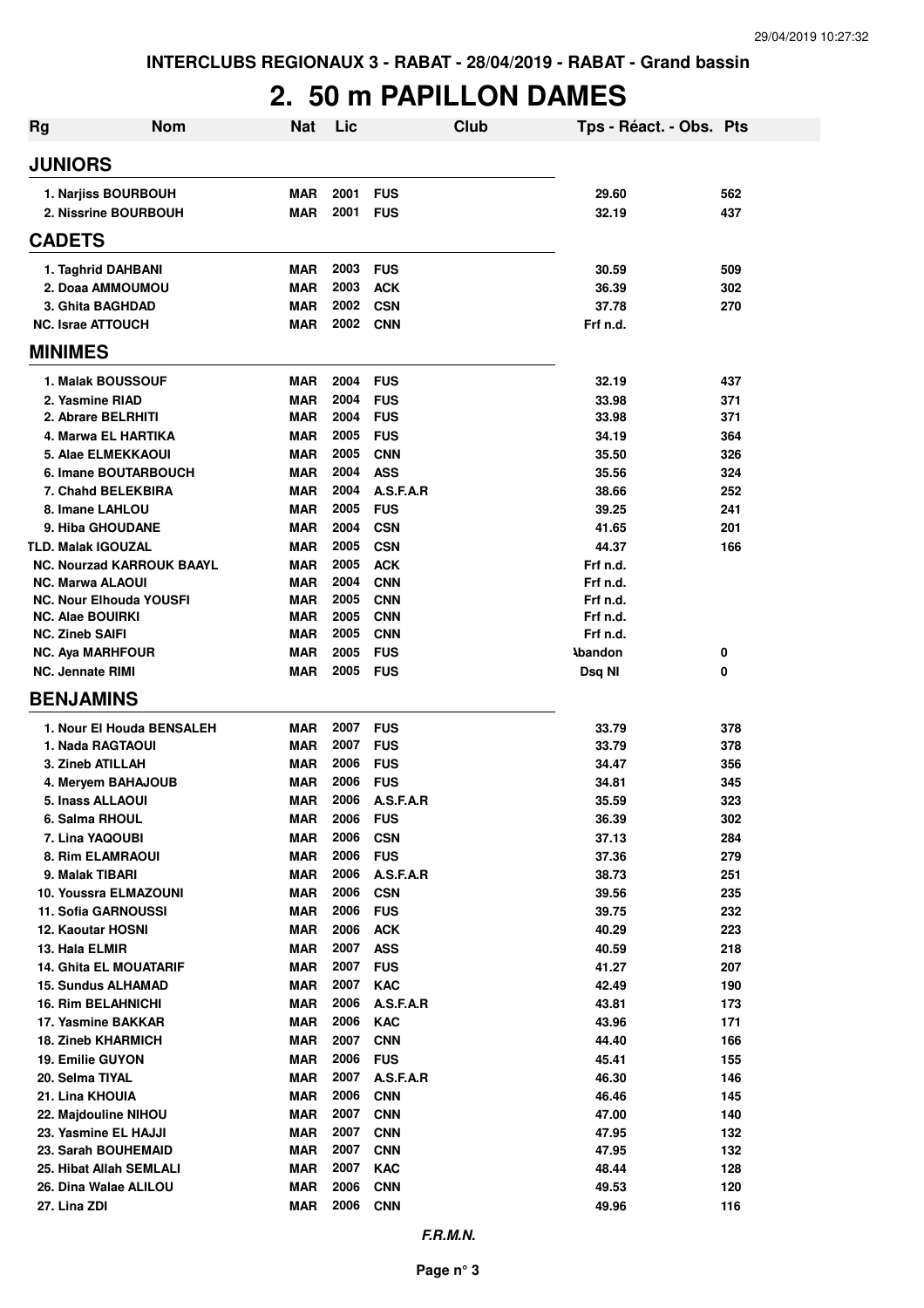### **2. 50 m PAPILLON DAMES**

| Rg                         | <b>Nom</b>            | <b>Nat</b> | Lic  | Club        | Tps - Réact. - Obs. Pts |    |
|----------------------------|-----------------------|------------|------|-------------|-------------------------|----|
| <b>BENJAMINS</b>           |                       |            |      |             |                         |    |
| 28. Rachida KIDAYE         |                       | <b>MAR</b> | 2007 | <b>CNN</b>  | 52.67                   | 99 |
| <b>29. Nour ENNAMIRI</b>   |                       | <b>MAR</b> | 2007 | <b>KAC</b>  | 53.87                   | 93 |
| 30. Marwa JABAR            |                       | <b>MAR</b> | 2007 | <b>CNN</b>  | 54.26                   | 91 |
| 31. Rhita MYESSER          |                       | <b>MAR</b> | 2007 | <b>USCM</b> | 55.28                   | 86 |
|                            | 32. Rayehana ELKACIMI | <b>MAR</b> | 2007 | <b>CNN</b>  | 57.31                   | 77 |
|                            | 33. Lina Nada MAACH   | <b>MAR</b> | 2007 | <b>CNN</b>  | 59.13                   | 70 |
| <b>NC. Rim ZAARI JABRI</b> |                       | <b>MAR</b> | 2006 | <b>ASS</b>  | Frf exc.                |    |
| <b>NC. Salma SAIFI</b>     |                       | <b>MAR</b> | 2007 | <b>CNN</b>  | Frf n.d.                |    |
| <b>NC. Hiba NEJJAR</b>     |                       | <b>MAR</b> | 2007 | <b>CNN</b>  | Frf n.d.                |    |
| <b>NC. Abla BELMATI</b>    |                       | <b>MAR</b> | 2006 | <b>FUS</b>  | Dsq NI                  | 0  |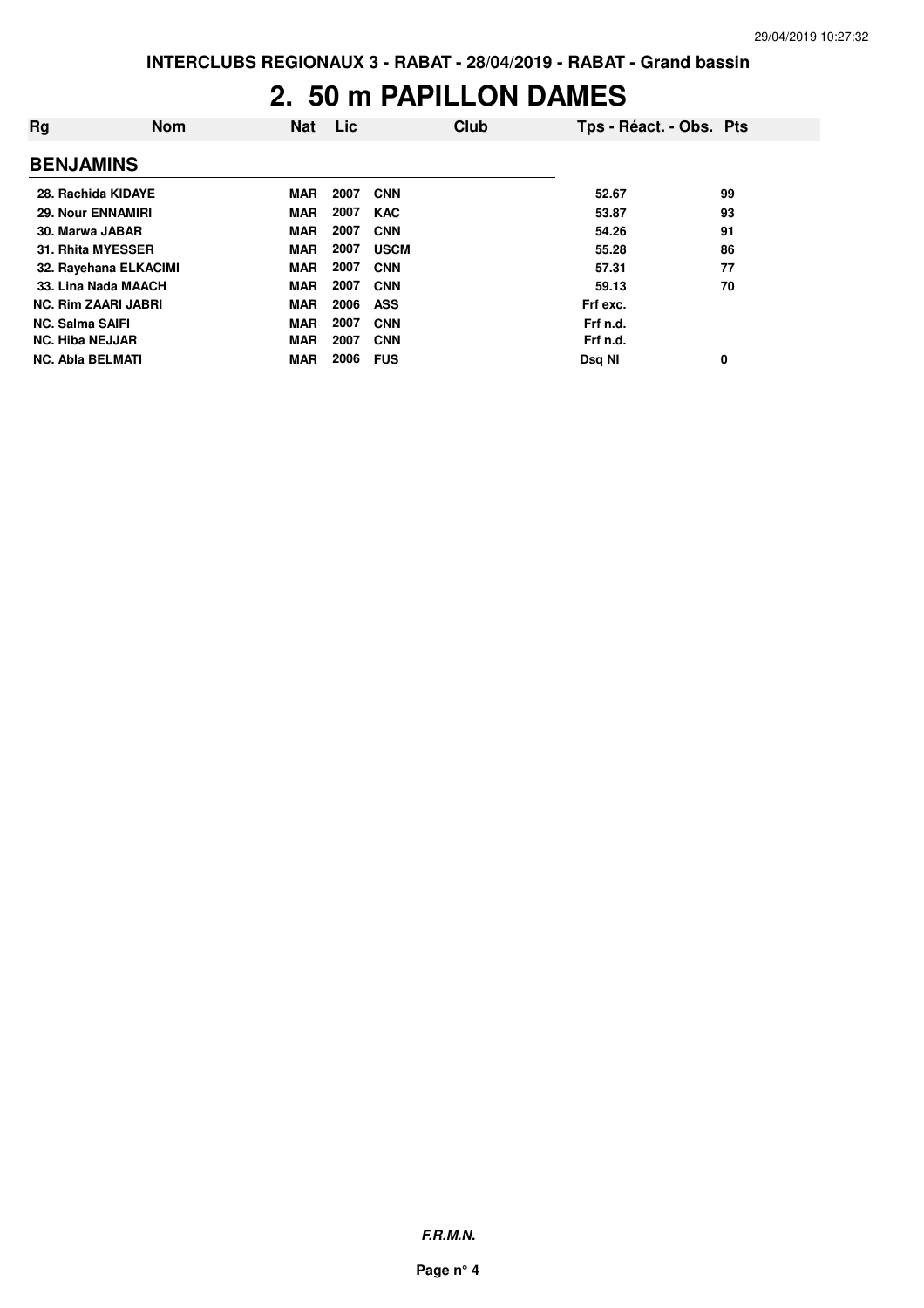### **3. 400 m 4 NAGES MESSIEURS**

| Rg             | <b>Nom</b>                   | <b>Nat</b> | Lic. | Club       | Tps - Réact. - Obs. Pts |     |
|----------------|------------------------------|------------|------|------------|-------------------------|-----|
| <b>JUNIORS</b> |                              |            |      |            |                         |     |
|                | 1. Youssef HEMRI             | MAR        | 2001 | <b>FUS</b> | 4:47.69                 | 608 |
| <b>CADETS</b>  |                              |            |      |            |                         |     |
|                | 1. Mohamed Yassine BENSALEH  | <b>MAR</b> | 2002 | <b>FUS</b> | 5:09.16                 | 490 |
|                | 2. Soufiane TAYEBI           | <b>MAR</b> | 2003 | <b>FUS</b> | 5:36.93                 | 379 |
| <b>MINIMES</b> |                              |            |      |            |                         |     |
|                | 1. Younes BERRADA            | <b>MAR</b> | 2004 | <b>FUS</b> | 5:51.33                 | 334 |
| 2. Sami KASMI  |                              | <b>MAR</b> | 2005 | <b>FUS</b> | 5:56.09                 | 321 |
|                | <b>TLD. Omar BELKOURCHIA</b> | <b>MAR</b> | 2005 | ASS        | 7:40.66                 | 148 |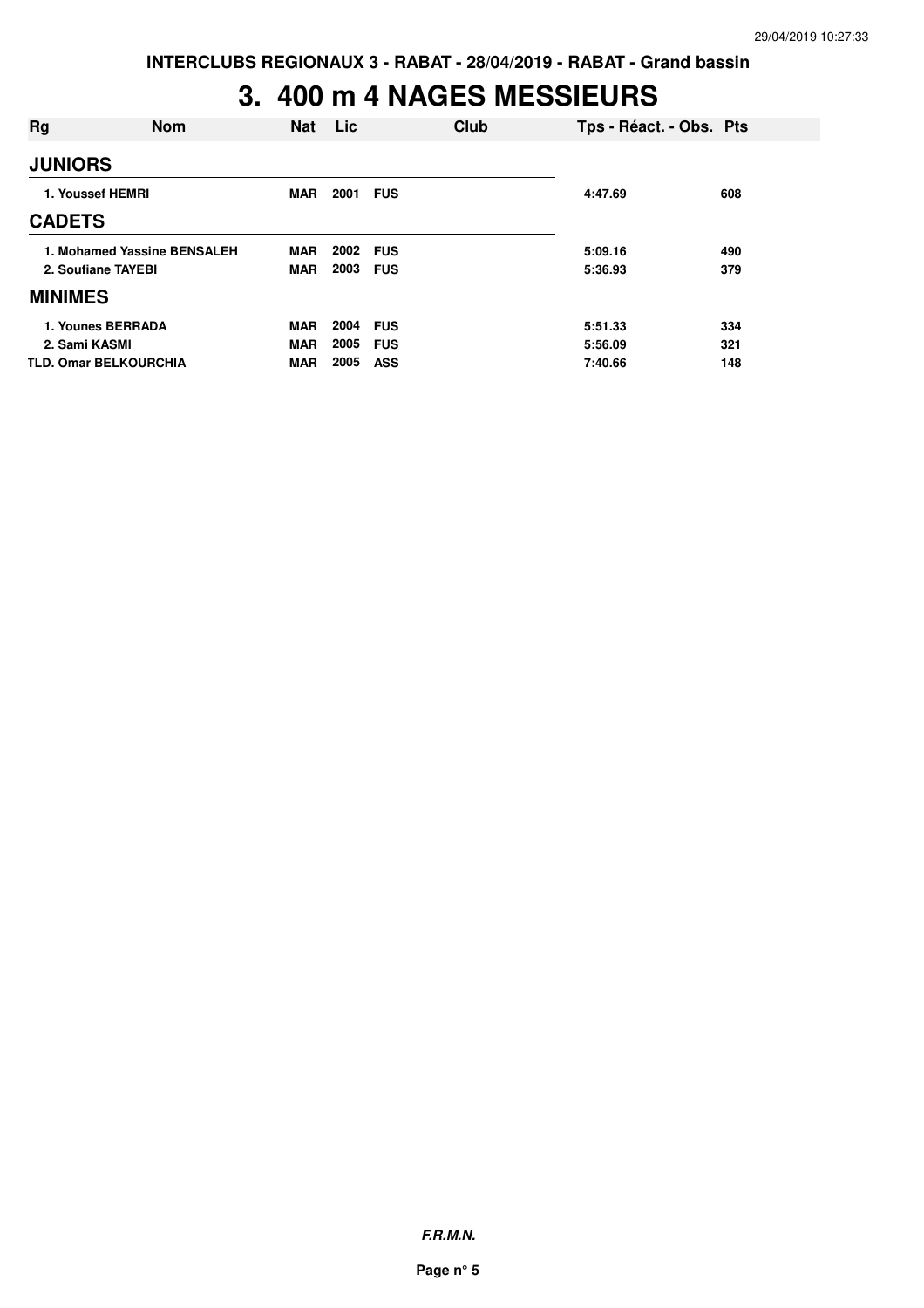### **4. 400 m 4 NAGES DAMES**

| Rg                   | <b>Nom</b> | <b>Nat</b> | Lic      |            | Club | Tps - Réact. - Obs. Pts |     |
|----------------------|------------|------------|----------|------------|------|-------------------------|-----|
| <b>MINIMES</b>       |            |            |          |            |      |                         |     |
| 1. Mervem HOSNI      |            | <b>MAR</b> | 2005 ACK |            |      | 6:06.19                 | 393 |
| 2. Camelia GARNOUSSI |            | <b>MAR</b> | 2004     | <b>FUS</b> |      | 6:15.56                 | 365 |
| 3. Abrare BELRHITI   |            | <b>MAR</b> | 2004     | <b>FUS</b> |      | 6:44.34                 | 292 |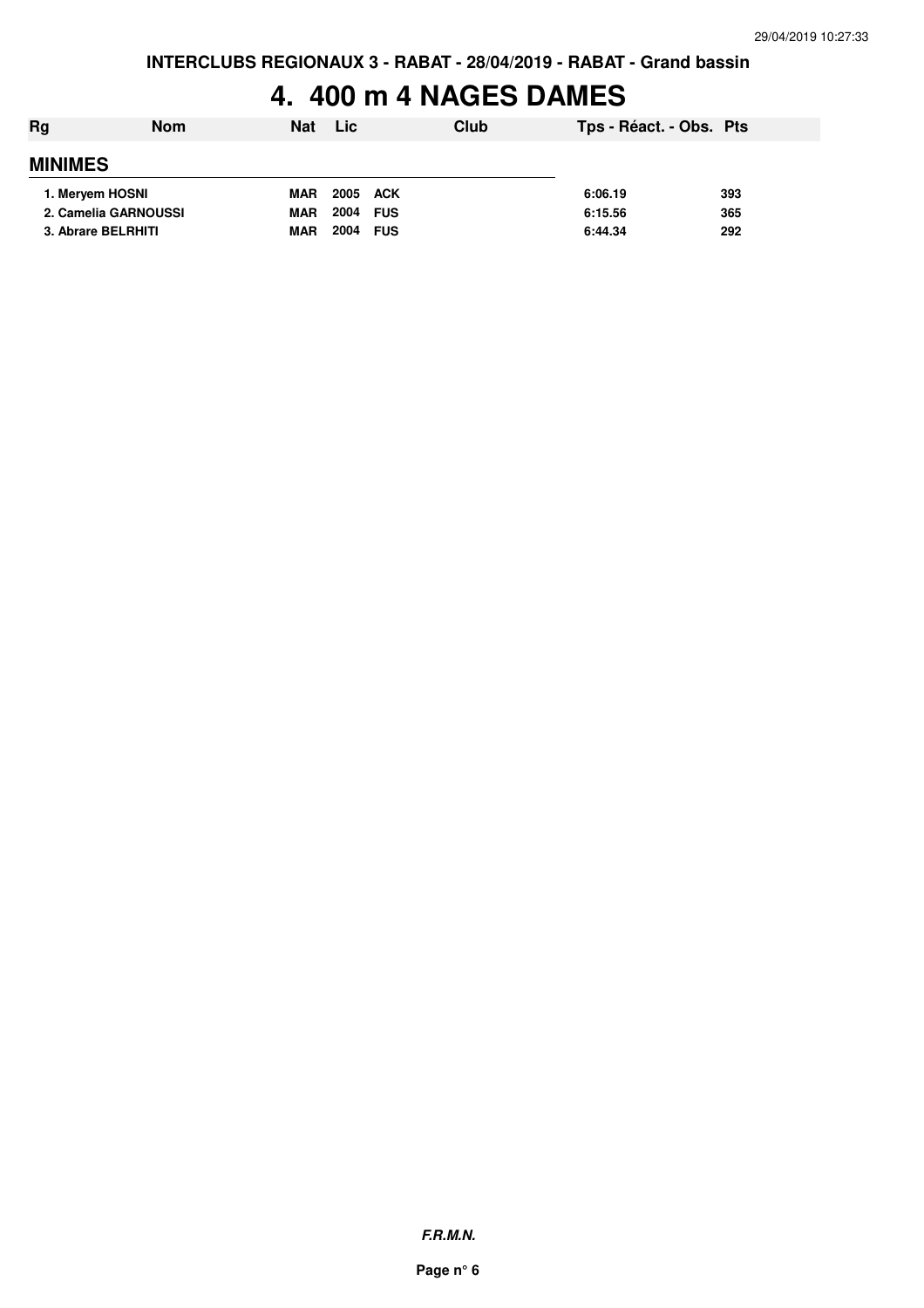### **5. 50 m BRASSE MESSIEURS**

| <b>Nom</b><br>Rg                                               | <b>Nat</b>               | Lic          |                          | Club | Tps - Réact. - Obs. Pts |            |
|----------------------------------------------------------------|--------------------------|--------------|--------------------------|------|-------------------------|------------|
| <b>SENIORS</b>                                                 |                          |              |                          |      |                         |            |
| 1. Larbi MEJDOUBI                                              | <b>MAR</b>               | 1998         | A.S.F.A.R                |      | 33.31                   | 513        |
| 2. Lahbib BELKAZ                                               | <b>MAR</b>               | 1996         | <b>CSN</b>               |      | 36.30                   | 396        |
| 3. Alae Eddine GZALI                                           | <b>MAR</b>               | 1997         | <b>KAC</b>               |      | 36.42                   | 392        |
| <b>JUNIORS</b>                                                 |                          |              |                          |      |                         |            |
| 1. Ilyasse MARGHANI                                            | <b>MAR</b>               | 2001         | A.S.F.A.R                |      | 32.81                   | 537        |
| <b>NC. Adam BAQQASS</b>                                        | <b>MAR</b>               | 2001         | <b>CNN</b>               |      | Frf n.d.                |            |
| <b>CADETS</b>                                                  |                          |              |                          |      |                         |            |
| 1. Mohamed Taha MALKI                                          | <b>MAR</b>               | 2003         | <b>FUS</b>               |      | 32.88                   | 533        |
| 2. Rayane BOUHAFS                                              | <b>MAR</b>               | 2003         | <b>FUS</b>               |      | 34.66                   | 455        |
| 3. Yassine BELKOURCHIA                                         | <b>MAR</b>               | 2003         | <b>ASS</b>               |      | 36.30                   | 396        |
| 4. Omar LEBIED                                                 | <b>MAR</b>               | 2002         | <b>CSN</b>               |      | 36.53                   | 389        |
| 5. Aymane MEZIANI                                              | <b>MAR</b>               | 2002         | <b>CNN</b>               |      | 41.40                   | 267        |
| <b>TLD. Yasser MOATASSIM BILLAH</b>                            | <b>MAR</b>               | 2003         | <b>CNN</b>               |      | 43.88                   | 224        |
| <b>NC. Mehdi SENIHJI</b>                                       | <b>MAR</b>               | 2003         | <b>CNN</b>               |      | Frf n.d.                |            |
| <b>NC. Mohamed Taha HATHOUTI</b>                               | MAR                      | 2003         | <b>USCM</b>              |      | Frf n.d.                |            |
| <b>MINIMES</b>                                                 |                          |              |                          |      |                         |            |
| 1. Youssef BOUHMOUCH                                           | <b>MAR</b>               | 2004<br>2004 | <b>USCM</b><br>A.S.F.A.R |      | 36.59                   | 387        |
| 2. Anas BOUYAKOUBI<br>3. Mohammed EL KHDARI                    | <b>MAR</b><br><b>MAR</b> | 2004         | <b>CSN</b>               |      | 38.09<br>38.36          | 343<br>336 |
| 4. Moncef BEN EL HADJ                                          | <b>MAR</b>               | 2004         | <b>ACK</b>               |      | 38.72                   | 326        |
| 5. Zakaria HIBAOUI                                             | <b>MAR</b>               | 2004         | <b>ACK</b>               |      | 39.28                   | 313        |
| 6. Yassir EL MADANI                                            | <b>MAR</b>               | 2005         | <b>FUS</b>               |      | 39.82                   | 300        |
| 7. Adam ACHAK                                                  | <b>MAR</b>               | 2004         | <b>ASS</b>               |      | 43.40                   | 232        |
| 8. Ali BOUALAM                                                 | <b>MAR</b>               | 2004         | <b>FUS</b>               |      | 43.45                   | 231        |
| TLD. Rayane ZOUR                                               | <b>MAR</b>               | 2005         | A.S.F.A.R                |      | 46.85                   | 184        |
| TLD. Aymane BERRAHMA                                           | MAR                      | 2005         | <b>ASS</b>               |      | 47.40                   | 178        |
| <b>TLD. Mohamed Badr BOUCHTI</b>                               | MAR                      | 2005         | <b>CNN</b>               |      | 50.78                   | 144        |
| TLD. Wael KABIRI                                               | <b>MAR</b>               | 2005         | <b>CNN</b>               |      | 51.16                   | 141        |
| <b>NC. Sami ELMIR</b>                                          | <b>MAR</b>               | 2004         | <b>ASS</b>               |      | Frf exc.                |            |
| <b>NC. Oussama HATGA</b>                                       | <b>MAR</b>               | 2004         | <b>ACK</b>               |      | Frf n.d.                |            |
| <b>NC. Mohamed Souhail ABBOUD</b>                              | MAR                      | 2005         | <b>ASS</b>               |      | Frf n.d.                |            |
| <b>NC. Ahmed AIT BARGACH</b>                                   | <b>MAR</b>               | 2005         | <b>ASS</b>               |      | Frf n.d.                |            |
| <b>NC. Anass BENBASSOU</b>                                     | <b>MAR</b>               | 2005         | <b>ASS</b>               |      | Dsq NI                  | 0          |
| <b>BENJAMINS</b>                                               |                          |              |                          |      |                         |            |
| 1. Akram NEJJAR                                                | MAR                      | 2006         | <b>USCM</b>              |      | 38.78                   | 325        |
| 2. Jad KHERBOUCHE                                              | <b>MAR</b>               | 2006         | <b>ACK</b>               |      | 39.59                   | 305        |
| 3. Hassan ELALAMI                                              | <b>MAR</b>               | 2006         | <b>FUS</b>               |      | 41.69                   | 261        |
| 4. Omar BOUGOTAYA                                              | <b>MAR</b>               | 2006         | A.S.F.A.R                |      | 42.15                   | 253        |
| 5. Sami EL ANOUAR                                              | <b>MAR</b>               | 2007         | <b>USCM</b>              |      | 43.58                   | 229        |
| <b>6. Omar EL AMRAOUI</b>                                      | <b>MAR</b>               | 2007         | <b>USCM</b>              |      | 44.53                   | 214        |
| 7. Hamza FILALI                                                | <b>MAR</b>               | 2006         | <b>USCM</b>              |      | 45.28                   | 204        |
| 8. Ziyad CHAKOUK                                               | <b>MAR</b>               | 2006         | <b>ASS</b>               |      | 45.50                   | 201        |
| 9. Rayane CHAKOUK                                              | <b>MAR</b>               | 2006         | <b>ASS</b>               |      | 45.87                   | 196        |
| 10. Zakaria FATIH                                              | <b>MAR</b>               | 2006         | A.S.F.A.R                |      | 46.10                   | 193        |
| 11. Mohamed Naji TOUIMI BENJELLOUN<br><b>12. Hamza FOUKAHY</b> | <b>MAR</b><br>MAR        | 2007<br>2006 | <b>ASS</b><br><b>FUS</b> |      | 46.18<br>47.19          | 192<br>180 |
| 13. Zaid ZNAIDI                                                | <b>MAR</b>               | 2007         | <b>USCM</b>              |      | 47.97                   | 171        |
| 14. Adib BOUAYAD                                               | <b>MAR</b>               | 2007         | <b>USCM</b>              |      | 48.22                   | 169        |
| 15. Haytam BARAKAT                                             | <b>MAR</b>               | 2007         | <b>ASS</b>               |      | 48.41                   | 167        |
| 16. Ahmed Ziyad OUMZIL                                         | <b>MAR</b>               | 2007         | <b>ASS</b>               |      | 48.53                   | 166        |
| 17. Youssef LAAREJ                                             | <b>MAR</b>               | 2006         | <b>FUS</b>               |      | 48.85                   | 162        |
| 18. Assaad Taha SEYAR                                          | <b>MAR</b>               | 2007         | <b>ASS</b>               |      | 50.00                   | 151        |
|                                                                |                          |              | F.R.M.N.                 |      |                         |            |

**Page n° 7**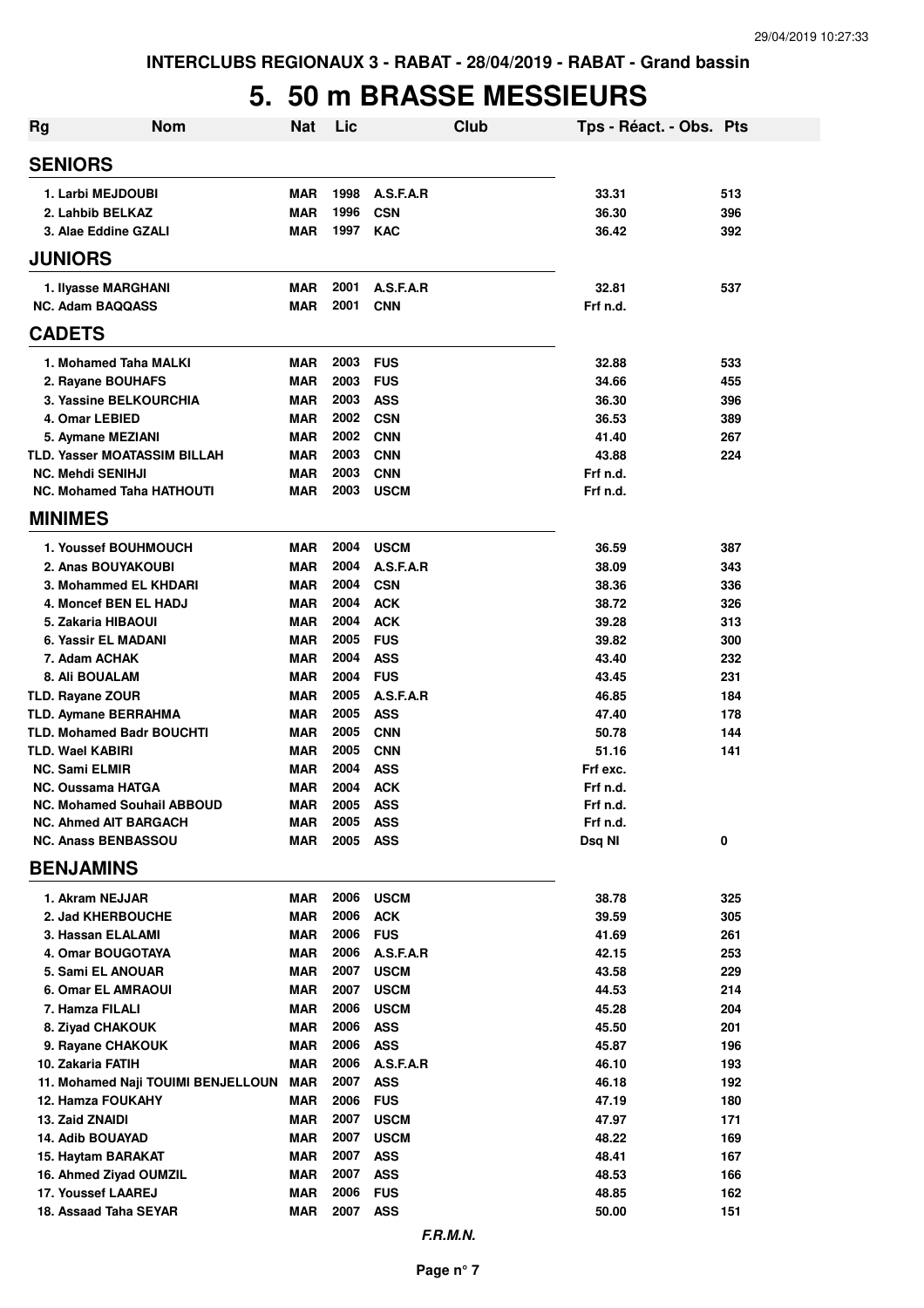#### **5. 50 m BRASSE MESSIEURS**

| Rg               | <b>Nom</b>                          | Nat        | Lic  | Club        | Tps - Réact. - Obs. Pts |     |
|------------------|-------------------------------------|------------|------|-------------|-------------------------|-----|
| <b>BENJAMINS</b> |                                     |            |      |             |                         |     |
|                  | <b>19. Chihab CHAHABOUN</b>         | <b>MAR</b> | 2006 | <b>KAC</b>  | 50.41                   | 148 |
|                  | 20. Taha KHNIFRA                    | <b>MAR</b> | 2006 | <b>CNN</b>  | 50.89                   | 143 |
|                  | 21. Youssef GABOUNE                 | <b>MAR</b> | 2007 | <b>FUS</b>  | 50.93                   | 143 |
| 22. Ryad MALKI   |                                     | <b>MAR</b> | 2006 | <b>CNN</b>  | 51.56                   | 138 |
|                  | 23. Mohammed ELHACHEMI              | <b>MAR</b> | 2006 | <b>ASS</b>  | 52.10                   | 134 |
|                  | 24. Adam LAHDAID                    | <b>MAR</b> | 2006 | <b>CNN</b>  | 52.52                   | 130 |
|                  | 25. Mohamed Taha OBILAT             | <b>MAR</b> | 2007 | <b>CSN</b>  | 52.81                   | 128 |
|                  | <b>26. Ismail MOUSTAHSSINE</b>      | <b>MAR</b> | 2007 | <b>FUS</b>  | 54.04                   | 120 |
|                  | 27. Mohamed Aymane SGHIOURI IDRISSI | <b>MAR</b> | 2006 | <b>CNN</b>  | 54.22                   | 119 |
|                  | 28. Zakaria EL GORFTI               | <b>MAR</b> | 2007 | <b>FUS</b>  | 55.16                   | 113 |
|                  | 29. Othmane ACHIBANE                | <b>MAR</b> | 2007 | <b>CNN</b>  | 55.20                   | 112 |
|                  | 30. Mohamed Ziyad BOUTALEB          | MAR        | 2006 | <b>ASS</b>  | 58.52                   | 94  |
|                  | 31. Nasser ZOUR                     | <b>MAR</b> | 2007 | A.S.F.A.R   | 1:02.21                 | 78  |
|                  | 32. Yasser BENDAOU                  | <b>MAR</b> | 2007 | <b>CNN</b>  | 1:13.97                 | 46  |
|                  | <b>NC. Rayane AIT ALI</b>           | <b>MAR</b> | 2006 | <b>CNN</b>  | Frf n.d.                |     |
|                  | <b>NC. Omar EL AMRANI</b>           | <b>MAR</b> | 2007 | <b>FUS</b>  | Frf n.d.                |     |
|                  | <b>NC. Hamza EL MKHENTAR</b>        | <b>MAR</b> | 2007 | <b>USCM</b> | Dsq NI                  | 0   |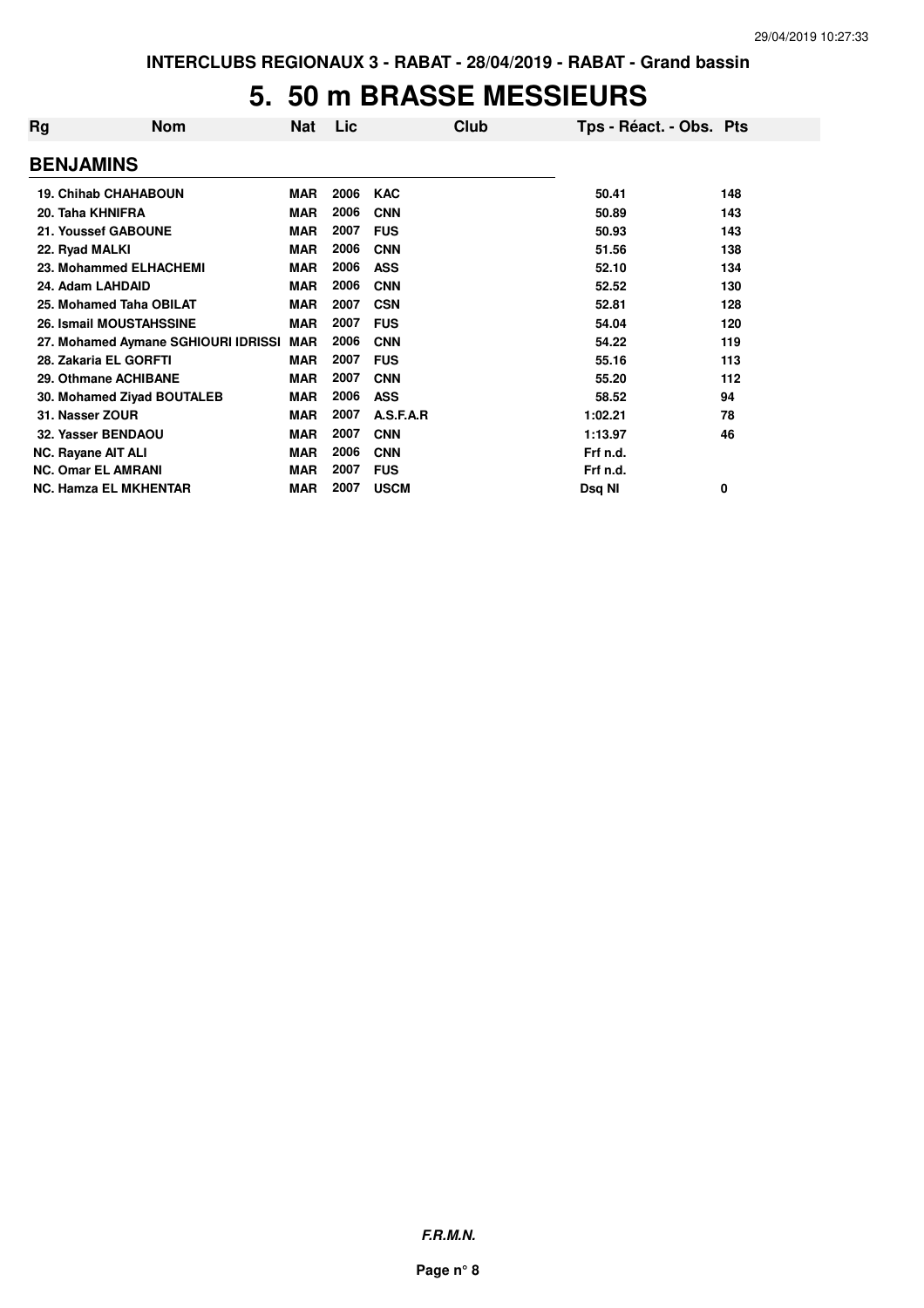## **6. 50 m BRASSE DAMES**

| <b>Rg</b> | <b>Nom</b>                                    | <b>Nat</b>               | Lic          |                          | Club | Tps - Réact. - Obs. Pts |            |
|-----------|-----------------------------------------------|--------------------------|--------------|--------------------------|------|-------------------------|------------|
|           | <b>JUNIORS</b>                                |                          |              |                          |      |                         |            |
|           | 1. Narjiss BOURBOUH                           | MAR                      | 2001         | <b>FUS</b>               |      | 38.98                   | 448        |
|           | <b>CADETS</b>                                 |                          |              |                          |      |                         |            |
|           | 1. Ayat Allah EL ANOUAR                       | MAR                      | 2002         | <b>FUS</b>               |      | 39.97                   | 416        |
|           | 2. Doaa AMMOUMOU                              | <b>MAR</b>               | 2003         | <b>ACK</b>               |      | 44.80                   | 295        |
|           | <b>NC. Hiba ELHARRAK</b>                      | <b>MAR</b>               | 2002         | <b>ASS</b>               |      | Frf n.d.                |            |
|           | <b>NC. Israe ATTOUCH</b>                      | MAR                      | 2002         | <b>CNN</b>               |      | Frf n.d.                |            |
|           | <b>MINIMES</b>                                |                          |              |                          |      |                         |            |
|           | 1. Malak BOUSSOUF                             | <b>MAR</b>               | 2004         | <b>FUS</b>               |      | 38.02                   | 483        |
|           | 2. Chahd BELEKBIRA                            | <b>MAR</b>               | 2004         | A.S.F.A.R                |      | 39.06                   | 446        |
|           | 3. Rima BADOUI                                | <b>MAR</b>               | 2004         | <b>ASS</b>               |      | 39.75                   | 423        |
|           | 4. Imane LAHLOU                               | <b>MAR</b>               | 2005         | <b>FUS</b>               |      | 41.78                   | 364        |
|           | 5. Marwa EL HARTIKA                           | <b>MAR</b>               | 2005         | <b>FUS</b>               |      | 41.97                   | 359        |
|           | 6. Aya BENMOUSSA                              | MAR                      | 2005         | <b>CSN</b>               |      | 44.44                   | 302        |
|           | 7. Hind BAGHDAD<br>8. Nour Elhouda YOUSFI     | <b>MAR</b><br><b>MAR</b> | 2004<br>2005 | <b>CSN</b><br><b>CNN</b> |      | 44.78<br>45.97          | 295<br>273 |
|           | 9. Fadila ZEHAUF                              | MAR                      | 2005         | <b>ACK</b>               |      | 46.53                   | 263        |
|           | <b>TLD. Malak IGOUZAL</b>                     | <b>MAR</b>               | 2005         | <b>CSN</b>               |      | 48.22                   | 237        |
|           | <b>TLD. Aya MARHFOUR</b>                      | <b>MAR</b>               | 2005         | <b>FUS</b>               |      | 49.19                   | 223        |
|           | <b>TLD. Nourzad KARROUK BAAYL</b>             | <b>MAR</b>               | 2005         | <b>ACK</b>               |      | 49.59                   | 217        |
|           | <b>TLD. Manal LAASKRI</b>                     | <b>MAR</b>               | 2004         | <b>KAC</b>               |      | 49.81                   | 215        |
|           | <b>TLD. Nour Elhouda MAROUDI</b>              | <b>MAR</b>               | 2005         | A.S.F.A.R                |      | 49.88                   | 214        |
|           | TLD. Marwa ALAOUI                             | <b>MAR</b>               | 2004         | <b>CNN</b>               |      | 53.50                   | 173        |
|           | <b>NC. Alae BOUIRKI</b>                       | MAR                      | 2005         | <b>CNN</b>               |      | Frf n.d.                |            |
|           | <b>BENJAMINS</b>                              |                          |              |                          |      |                         |            |
|           | 1. Lyna TIKKI                                 | <b>MAR</b>               | 2006         | <b>ASS</b>               |      | 38.01                   | 484        |
|           | 2. Malak MEQDAR                               | <b>MAR</b>               | 2007         | <b>FUS</b>               |      | 38.16                   | 478        |
|           | 3. Inass ALLAOUI                              | <b>MAR</b>               | 2006         | A.S.F.A.R                |      | 39.73                   | 423        |
|           | 4. Nada IDRISSI FAKHREDDINE                   | <b>MAR</b>               | 2006         | <b>FUS</b>               |      | 40.37                   | 404        |
|           | 5. Nour El Houda BENSALEH                     | <b>MAR</b>               | 2007         | <b>FUS</b>               |      | 42.03                   | 357        |
|           | 6. Nada ZAGRITI                               | MAR                      | 2007         | <b>ASS</b>               |      | 44.54                   | 300        |
|           | 7. Nihale DEBDOUBI                            | <b>MAR</b>               | 2007         | <b>KAC</b>               |      | 45.12                   | 289        |
|           | 8. Sara BENSLETEN                             | <b>MAR</b>               | 2007         | <b>USCM</b>              |      | 45.15                   | 288        |
|           | 9. Hajar KAIMECH                              | <b>MAR</b>               | 2006         | A.S.F.A.R                |      | 45.90                   | 274        |
|           | 10. Ghita EL MOUATARIF                        | <b>MAR</b>               | 2007         | <b>FUS</b>               |      | 46.16                   | 270        |
|           | 11. Yasmine EL HAJJI<br>11. Heba BEN MOUSSA   | <b>MAR</b><br><b>MAR</b> | 2007<br>2007 | <b>CNN</b>               |      | 46.28<br>46.28          | 268<br>268 |
|           | 13. Hiba LAHLIMI                              | <b>MAR</b>               | 2007         | CSN<br><b>ACK</b>        |      | 46.35                   | 266        |
|           | <b>14. Nour El Houda MOUKHLESSE</b>           | <b>MAR</b>               | 2007         | <b>KAC</b>               |      | 46.45                   | 265        |
|           | 15. Rawane SADIQUI                            | <b>MAR</b>               | 2007         | <b>USCM</b>              |      | 47.00                   | 256        |
|           | 16. Kaoutar HOSNI                             | MAR                      | 2006         | <b>ACK</b>               |      | 47.34                   | 250        |
|           | 17. Hiba OUAHABI                              | <b>MAR</b>               | 2007         | A.S.F.A.R                |      | 47.53                   | 247        |
|           | 18. Lina ZDI                                  | <b>MAR</b>               | 2006         | <b>CNN</b>               |      | 48.60                   | 231        |
|           | 18. Noha ELYAHYAOUI                           | <b>MAR</b>               | 2007         | <b>KAC</b>               |      | 48.60                   | 231        |
|           | 20. Rim ELAMRAOUI                             | <b>MAR</b>               | 2006         | <b>FUS</b>               |      | 48.98                   | 226        |
|           | 21. Ghita ELKHADIR                            | <b>MAR</b>               | 2007         | <b>KAC</b>               |      | 49.04                   | 225        |
|           | 22. Rim BELAHNICHI                            | <b>MAR</b>               | 2006         | A.S.F.A.R                |      | 49.34                   | 221        |
|           | 23. Rim BOUCHIKHI                             | <b>MAR</b>               | 2007         | A.S.F.A.R                |      | 49.97                   | 213        |
|           | 23. Sarah BOUHEMAID                           | <b>MAR</b>               | 2007         | <b>CNN</b>               |      | 49.97                   | 213        |
|           | 25. Majdouline NIHOU                          | <b>MAR</b>               | 2007         | <b>CNN</b>               |      | 50.35                   | 208        |
|           | <b>26. Nour ENNAMIRI</b>                      | <b>MAR</b>               | 2007         | <b>KAC</b>               |      | 50.64                   | 204        |
|           | 27. Yassmina IZOUGAGHEN<br>28. Zineb KHARMICH | <b>MAR</b><br><b>MAR</b> | 2007<br>2007 | <b>CNN</b><br><b>CNN</b> |      | 51.59<br>52.15          | 193<br>187 |
|           | 28. Lina Nada MAACH                           | <b>MAR</b>               | 2007         | <b>CNN</b>               |      | 52.15                   | 187        |
|           |                                               |                          |              |                          |      |                         |            |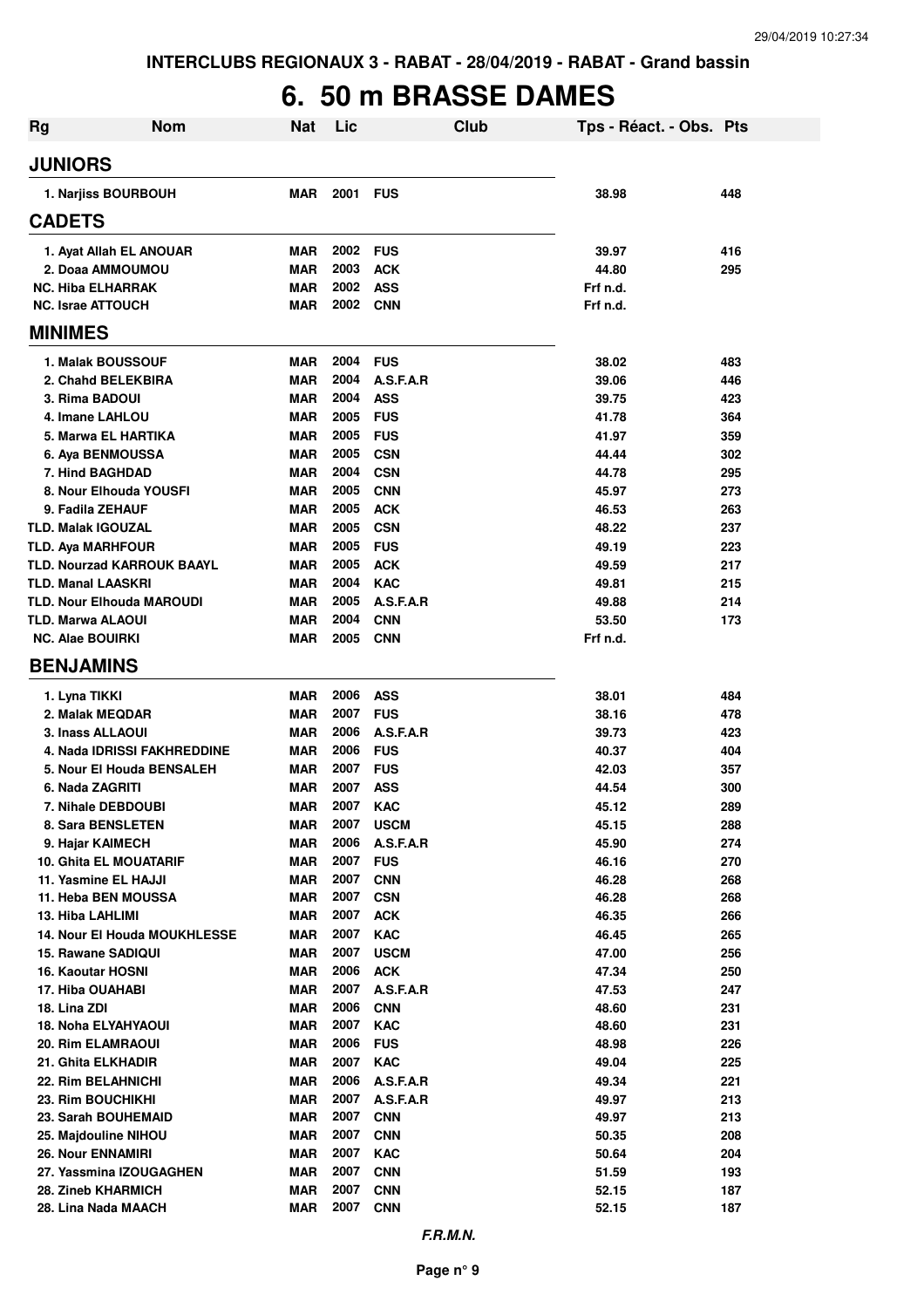### **6. 50 m BRASSE DAMES**

| Rg                         | <b>Nom</b>                   | <b>Nat</b> | <b>Lic</b> | Club        | Tps - Réact. - Obs. Pts |     |
|----------------------------|------------------------------|------------|------------|-------------|-------------------------|-----|
| <b>BENJAMINS</b>           |                              |            |            |             |                         |     |
| 30. Emilie GUYON           |                              | <b>MAR</b> | 2006       | <b>FUS</b>  | 53.50                   | 173 |
| 31. Marwa JABAR            |                              | <b>MAR</b> | 2007       | <b>CNN</b>  | 54.62                   | 163 |
|                            | 32. Dina Walae ALILOU        | <b>MAR</b> | 2006       | <b>CNN</b>  | 57.43                   | 140 |
| 32. Rhita MYESSER          |                              | <b>MAR</b> | 2007       | <b>USCM</b> | 57.43                   | 140 |
| <b>NC. Rim ZAARI JABRI</b> |                              | <b>MAR</b> | 2006       | <b>ASS</b>  | Frf exc.                |     |
| NC. Elkhanssaa DLIMA       |                              | <b>MAR</b> | 2006       | <b>ACK</b>  | Frf n.d.                |     |
| <b>NC. Lina KHOUIA</b>     |                              | <b>MAR</b> | 2006       | <b>CNN</b>  | Frf n.d.                |     |
| <b>NC. Rachida KIDAYE</b>  |                              | <b>MAR</b> | 2007       | <b>CNN</b>  | Frf n.d.                |     |
| <b>NC. Salma SAIFI</b>     |                              | <b>MAR</b> | 2007       | <b>CNN</b>  | Frf n.d.                |     |
| <b>NC. Hiba NEJJAR</b>     |                              | <b>MAR</b> | 2007       | <b>CNN</b>  | Frf n.d.                |     |
|                            | <b>NC. Rayehana ELKACIMI</b> | <b>MAR</b> | 2007       | <b>CNN</b>  | Frf n.d.                |     |
| <b>NC. Maha LAMGHARI</b>   |                              | <b>MAR</b> | 2007       | <b>FUS</b>  | Frf n.d.                |     |

**F.R.M.N.**

**Page n° 10**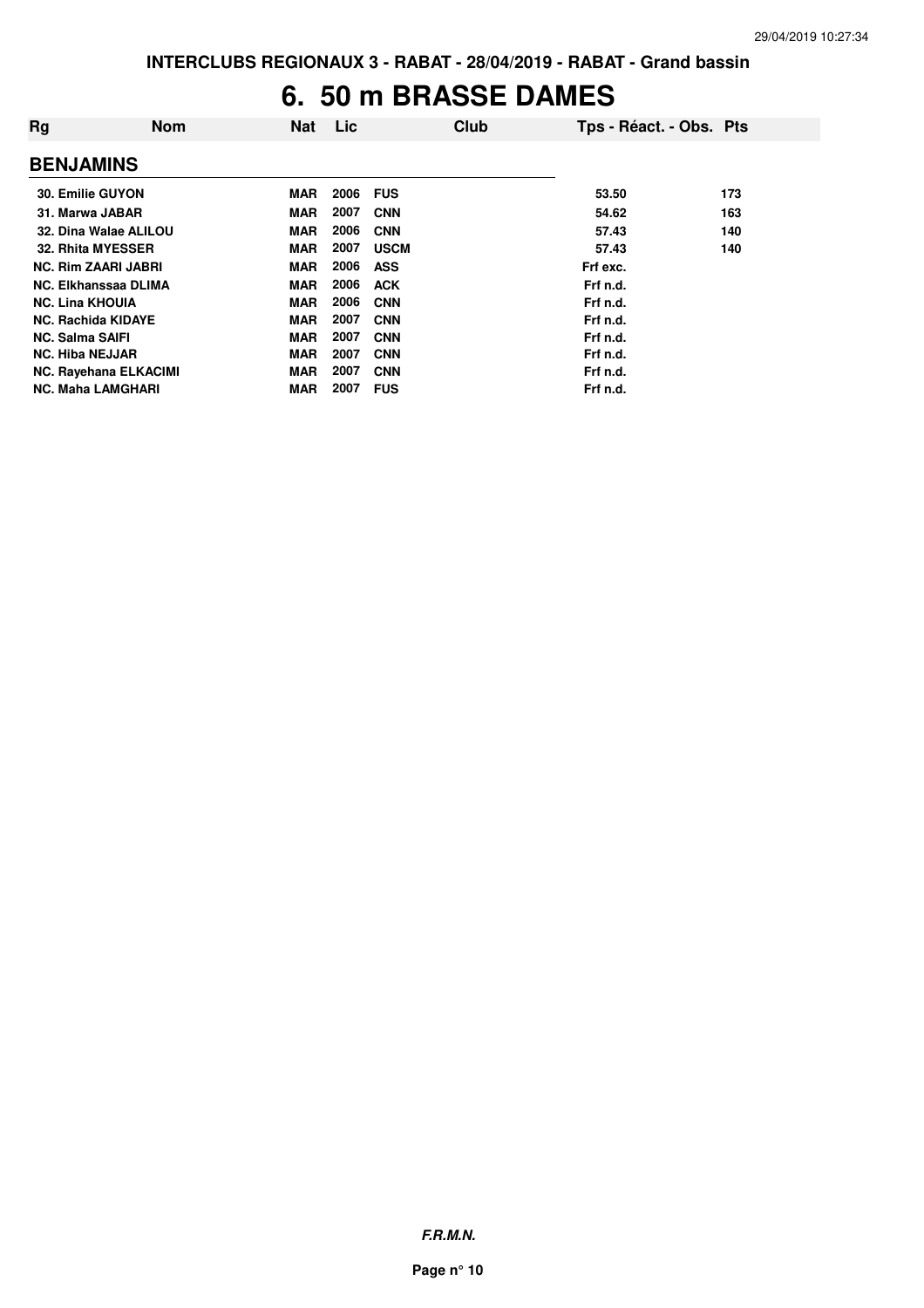#### **7. 200 m NAGE LIBRE MESSIEURS**

| <b>JUNIORS</b><br>2001<br><b>MAR</b><br><b>FUS</b><br>671<br>1. Ali HEMRI<br>1:56.46<br>2001<br><b>FUS</b><br>2. Youssef HEMRI<br><b>MAR</b><br>1:57.06<br>661<br>2001<br><b>FUS</b><br>3. Ali MSOUGAR<br><b>MAR</b><br>2:01.91<br>585<br>2001<br><b>CNN</b><br><b>NC. Taha MIFTAH</b><br><b>MAR</b><br>Frf n.d.<br>2001<br><b>NC. Yassine NIHOU</b><br><b>MAR</b><br><b>CNN</b><br>Frf n.d.<br><b>CADETS</b><br>2002<br>1. Youssef OUKHOUYA<br><b>FUS</b><br>521<br>MAR<br>2:06.72<br>2003<br>2. Soufiane TAYEBI<br><b>MAR</b><br><b>FUS</b><br>2:19.04<br>394<br>2003<br>3. Anass ILGUIM<br><b>MAR</b><br><b>CNN</b><br>2:31.07<br>307<br>2002<br><b>ACK</b><br>282<br>4. Mehdi SAISSI HASSANI<br><b>MAR</b><br>2:35.47<br>2002<br><b>CNN</b><br><b>NC. Mohamed Amine ACHIBANE</b><br><b>MAR</b><br>Frf n.d.<br>2003<br><b>CNN</b><br><b>NC. Mehdi SENIHJI</b><br><b>MAR</b><br>Frf n.d.<br>2003<br><b>MAR</b><br><b>USCM</b><br>Frf n.d.<br><b>NC. Yahya ELBRIDI</b><br><b>MINIMES</b><br>2004<br>1. Yasser BENCHEBBA<br><b>MAR</b><br><b>FUS</b><br>561<br>2:03.66<br>2004<br>2. Liam OUARDI<br><b>MAR</b><br><b>FUS</b><br>2:04.29<br>552<br>2005<br><b>USCM</b><br>3. Mohamed Sami ZEMZAMI<br><b>MAR</b><br>2:07.56<br>511<br>2005<br><b>FUS</b><br>4. Yassir EL MADANI<br><b>MAR</b><br>2:22.70<br>365<br>2005<br><b>FUS</b><br>5. Sami KASMI<br><b>MAR</b><br>2:24.97<br>348<br>2005<br><b>CSN</b><br>6. Aymane BOUZAIDI<br><b>MAR</b><br>2:27.38<br>331<br>2004<br><b>FUS</b><br><b>7. Younes BERRADA</b><br><b>MAR</b><br>2:31.07<br>307<br>2005<br>8. Mehdi REFFASS<br><b>MAR</b><br><b>CNN</b><br>2:38.38<br>267<br>2004<br><b>ASS</b><br><b>TLD. Hossam HANZAZI</b><br><b>MAR</b><br>2:49.56<br>217<br>2005<br><b>ASS</b><br><b>NC. Ahmed AIT BARGACH</b><br><b>MAR</b><br>Frf n.d.<br>2005<br><b>CNN</b><br><b>NC. Youssef EL HARRAK</b><br><b>MAR</b><br>Frf n.d.<br>2005<br><b>MAR</b><br><b>USCM</b><br>Frf n.d.<br><b>NC. Ahmed Rayane ELYACOUTI</b><br>2005<br><b>MAR</b><br><b>CNN</b><br>0<br><b>NC. Ayman BOUCETTA</b><br>Dsq FD<br><b>BENJAMINS</b><br>2006<br>1. Marwane SEBBATA<br><b>MAR</b><br><b>USCM</b><br>2:11.94<br>462<br>2006<br>2. Yassine SEBBATA<br><b>MAR</b><br><b>USCM</b><br>2:18.02<br>403<br>2006<br>3. Akram NEJJAR<br><b>MAR</b><br><b>USCM</b><br>398<br>2:18.60<br>2006<br><b>USCM</b><br>390<br>4. Omar BENMOUSSA<br><b>MAR</b><br>2:19.59<br>2006<br><b>FUS</b><br>333<br>5. Samy BENCHEBBA<br><b>MAR</b><br>2:27.09<br>2006<br><b>FUS</b><br>6. Hassan ELALAMI<br><b>MAR</b><br>325<br>2:28.29<br>2006<br><b>ASS</b><br>7. Asaad BOULMAKOUL<br><b>MAR</b><br>2:31.47<br>305<br>2006<br>7. Jade KISSAMI<br><b>MAR</b><br><b>FUS</b><br>305<br>2:31.47<br><b>MAR</b><br>2007<br><b>FUS</b><br>292<br>9. Youssef GABOUNE<br>2:33.67<br>2006<br><b>ASS</b><br>278<br><b>10. Youssef BEKKAOUI</b><br><b>MAR</b><br>2:36.28<br>2006<br><b>FUS</b><br><b>11. Ali ELKHALIL</b><br><b>MAR</b><br>268<br>2:38.12<br>2007<br><b>USCM</b><br>267<br><b>12. Omar EL AMRAOUI</b><br><b>MAR</b><br>2:38.22<br>2006<br><b>CNN</b><br>13. Yassine MIFTAH<br><b>MAR</b><br>2:39.59<br>261<br>2006<br><b>FUS</b><br>239<br>14. Hamza FOUKAHY<br><b>MAR</b><br>2:44.22<br><b>ASS</b><br>15. Ahmed Yassine SEYAR<br><b>MAR</b><br>2006<br>238<br>2:44.42<br>2007<br><b>FUS</b><br>16. Adam ELFAHSSI<br><b>MAR</b><br>237<br>2:44.69<br>2007<br><b>USCM</b><br>17. Zaid ZNAIDI<br><b>MAR</b><br>231<br>2:46.18<br><b>18. Mohammed ELOTMANY</b><br><b>MAR</b><br>2007<br><b>CNN</b><br>228<br>2:46.75<br>19. Amir FAEDDA<br><b>MAR</b><br>2007<br><b>FUS</b><br>224<br>2:47.83<br>2006<br>20. Omar MOUMINA<br><b>MAR</b><br><b>FUS</b><br>221<br>2:48.57<br>2007<br>21. Mohamed Ayoub OUADI<br><b>MAR</b><br><b>ASS</b><br>218<br>2:49.37<br>2006<br><b>ASS</b><br>205<br>22. Ziyad CHAKOUK<br>MAR<br>2:52.72<br>2006<br><b>ASS</b><br>199<br>23. Rayane CHAKOUK<br>MAR<br>2:54.71<br>2007<br><b>ACK</b><br>24. Tarik ZEHAUF<br><b>MAR</b><br>197<br>2:55.10<br>2006<br>25. Hamza FILALI<br><b>USCM</b><br>195<br>MAR<br>2:55.72 | Rg | <b>Nom</b> | <b>Nat</b> | Lic | <b>Club</b> | Tps - Réact. - Obs. Pts |  |
|-------------------------------------------------------------------------------------------------------------------------------------------------------------------------------------------------------------------------------------------------------------------------------------------------------------------------------------------------------------------------------------------------------------------------------------------------------------------------------------------------------------------------------------------------------------------------------------------------------------------------------------------------------------------------------------------------------------------------------------------------------------------------------------------------------------------------------------------------------------------------------------------------------------------------------------------------------------------------------------------------------------------------------------------------------------------------------------------------------------------------------------------------------------------------------------------------------------------------------------------------------------------------------------------------------------------------------------------------------------------------------------------------------------------------------------------------------------------------------------------------------------------------------------------------------------------------------------------------------------------------------------------------------------------------------------------------------------------------------------------------------------------------------------------------------------------------------------------------------------------------------------------------------------------------------------------------------------------------------------------------------------------------------------------------------------------------------------------------------------------------------------------------------------------------------------------------------------------------------------------------------------------------------------------------------------------------------------------------------------------------------------------------------------------------------------------------------------------------------------------------------------------------------------------------------------------------------------------------------------------------------------------------------------------------------------------------------------------------------------------------------------------------------------------------------------------------------------------------------------------------------------------------------------------------------------------------------------------------------------------------------------------------------------------------------------------------------------------------------------------------------------------------------------------------------------------------------------------------------------------------------------------------------------------------------------------------------------------------------------------------------------------------------------------------------------------------------------------------------------------------------------------------------------------------------------------------------------------------------------------------------------------------------------------------------------------------------------------------------------------------------------------------------------------------------------------------------------------------------------------------------------------------------------------------------------------------------------------------------------------------------------------------------------------------------------|----|------------|------------|-----|-------------|-------------------------|--|
|                                                                                                                                                                                                                                                                                                                                                                                                                                                                                                                                                                                                                                                                                                                                                                                                                                                                                                                                                                                                                                                                                                                                                                                                                                                                                                                                                                                                                                                                                                                                                                                                                                                                                                                                                                                                                                                                                                                                                                                                                                                                                                                                                                                                                                                                                                                                                                                                                                                                                                                                                                                                                                                                                                                                                                                                                                                                                                                                                                                                                                                                                                                                                                                                                                                                                                                                                                                                                                                                                                                                                                                                                                                                                                                                                                                                                                                                                                                                                                                                                                                             |    |            |            |     |             |                         |  |
|                                                                                                                                                                                                                                                                                                                                                                                                                                                                                                                                                                                                                                                                                                                                                                                                                                                                                                                                                                                                                                                                                                                                                                                                                                                                                                                                                                                                                                                                                                                                                                                                                                                                                                                                                                                                                                                                                                                                                                                                                                                                                                                                                                                                                                                                                                                                                                                                                                                                                                                                                                                                                                                                                                                                                                                                                                                                                                                                                                                                                                                                                                                                                                                                                                                                                                                                                                                                                                                                                                                                                                                                                                                                                                                                                                                                                                                                                                                                                                                                                                                             |    |            |            |     |             |                         |  |
|                                                                                                                                                                                                                                                                                                                                                                                                                                                                                                                                                                                                                                                                                                                                                                                                                                                                                                                                                                                                                                                                                                                                                                                                                                                                                                                                                                                                                                                                                                                                                                                                                                                                                                                                                                                                                                                                                                                                                                                                                                                                                                                                                                                                                                                                                                                                                                                                                                                                                                                                                                                                                                                                                                                                                                                                                                                                                                                                                                                                                                                                                                                                                                                                                                                                                                                                                                                                                                                                                                                                                                                                                                                                                                                                                                                                                                                                                                                                                                                                                                                             |    |            |            |     |             |                         |  |
|                                                                                                                                                                                                                                                                                                                                                                                                                                                                                                                                                                                                                                                                                                                                                                                                                                                                                                                                                                                                                                                                                                                                                                                                                                                                                                                                                                                                                                                                                                                                                                                                                                                                                                                                                                                                                                                                                                                                                                                                                                                                                                                                                                                                                                                                                                                                                                                                                                                                                                                                                                                                                                                                                                                                                                                                                                                                                                                                                                                                                                                                                                                                                                                                                                                                                                                                                                                                                                                                                                                                                                                                                                                                                                                                                                                                                                                                                                                                                                                                                                                             |    |            |            |     |             |                         |  |
|                                                                                                                                                                                                                                                                                                                                                                                                                                                                                                                                                                                                                                                                                                                                                                                                                                                                                                                                                                                                                                                                                                                                                                                                                                                                                                                                                                                                                                                                                                                                                                                                                                                                                                                                                                                                                                                                                                                                                                                                                                                                                                                                                                                                                                                                                                                                                                                                                                                                                                                                                                                                                                                                                                                                                                                                                                                                                                                                                                                                                                                                                                                                                                                                                                                                                                                                                                                                                                                                                                                                                                                                                                                                                                                                                                                                                                                                                                                                                                                                                                                             |    |            |            |     |             |                         |  |
|                                                                                                                                                                                                                                                                                                                                                                                                                                                                                                                                                                                                                                                                                                                                                                                                                                                                                                                                                                                                                                                                                                                                                                                                                                                                                                                                                                                                                                                                                                                                                                                                                                                                                                                                                                                                                                                                                                                                                                                                                                                                                                                                                                                                                                                                                                                                                                                                                                                                                                                                                                                                                                                                                                                                                                                                                                                                                                                                                                                                                                                                                                                                                                                                                                                                                                                                                                                                                                                                                                                                                                                                                                                                                                                                                                                                                                                                                                                                                                                                                                                             |    |            |            |     |             |                         |  |
|                                                                                                                                                                                                                                                                                                                                                                                                                                                                                                                                                                                                                                                                                                                                                                                                                                                                                                                                                                                                                                                                                                                                                                                                                                                                                                                                                                                                                                                                                                                                                                                                                                                                                                                                                                                                                                                                                                                                                                                                                                                                                                                                                                                                                                                                                                                                                                                                                                                                                                                                                                                                                                                                                                                                                                                                                                                                                                                                                                                                                                                                                                                                                                                                                                                                                                                                                                                                                                                                                                                                                                                                                                                                                                                                                                                                                                                                                                                                                                                                                                                             |    |            |            |     |             |                         |  |
|                                                                                                                                                                                                                                                                                                                                                                                                                                                                                                                                                                                                                                                                                                                                                                                                                                                                                                                                                                                                                                                                                                                                                                                                                                                                                                                                                                                                                                                                                                                                                                                                                                                                                                                                                                                                                                                                                                                                                                                                                                                                                                                                                                                                                                                                                                                                                                                                                                                                                                                                                                                                                                                                                                                                                                                                                                                                                                                                                                                                                                                                                                                                                                                                                                                                                                                                                                                                                                                                                                                                                                                                                                                                                                                                                                                                                                                                                                                                                                                                                                                             |    |            |            |     |             |                         |  |
|                                                                                                                                                                                                                                                                                                                                                                                                                                                                                                                                                                                                                                                                                                                                                                                                                                                                                                                                                                                                                                                                                                                                                                                                                                                                                                                                                                                                                                                                                                                                                                                                                                                                                                                                                                                                                                                                                                                                                                                                                                                                                                                                                                                                                                                                                                                                                                                                                                                                                                                                                                                                                                                                                                                                                                                                                                                                                                                                                                                                                                                                                                                                                                                                                                                                                                                                                                                                                                                                                                                                                                                                                                                                                                                                                                                                                                                                                                                                                                                                                                                             |    |            |            |     |             |                         |  |
|                                                                                                                                                                                                                                                                                                                                                                                                                                                                                                                                                                                                                                                                                                                                                                                                                                                                                                                                                                                                                                                                                                                                                                                                                                                                                                                                                                                                                                                                                                                                                                                                                                                                                                                                                                                                                                                                                                                                                                                                                                                                                                                                                                                                                                                                                                                                                                                                                                                                                                                                                                                                                                                                                                                                                                                                                                                                                                                                                                                                                                                                                                                                                                                                                                                                                                                                                                                                                                                                                                                                                                                                                                                                                                                                                                                                                                                                                                                                                                                                                                                             |    |            |            |     |             |                         |  |
|                                                                                                                                                                                                                                                                                                                                                                                                                                                                                                                                                                                                                                                                                                                                                                                                                                                                                                                                                                                                                                                                                                                                                                                                                                                                                                                                                                                                                                                                                                                                                                                                                                                                                                                                                                                                                                                                                                                                                                                                                                                                                                                                                                                                                                                                                                                                                                                                                                                                                                                                                                                                                                                                                                                                                                                                                                                                                                                                                                                                                                                                                                                                                                                                                                                                                                                                                                                                                                                                                                                                                                                                                                                                                                                                                                                                                                                                                                                                                                                                                                                             |    |            |            |     |             |                         |  |
|                                                                                                                                                                                                                                                                                                                                                                                                                                                                                                                                                                                                                                                                                                                                                                                                                                                                                                                                                                                                                                                                                                                                                                                                                                                                                                                                                                                                                                                                                                                                                                                                                                                                                                                                                                                                                                                                                                                                                                                                                                                                                                                                                                                                                                                                                                                                                                                                                                                                                                                                                                                                                                                                                                                                                                                                                                                                                                                                                                                                                                                                                                                                                                                                                                                                                                                                                                                                                                                                                                                                                                                                                                                                                                                                                                                                                                                                                                                                                                                                                                                             |    |            |            |     |             |                         |  |
|                                                                                                                                                                                                                                                                                                                                                                                                                                                                                                                                                                                                                                                                                                                                                                                                                                                                                                                                                                                                                                                                                                                                                                                                                                                                                                                                                                                                                                                                                                                                                                                                                                                                                                                                                                                                                                                                                                                                                                                                                                                                                                                                                                                                                                                                                                                                                                                                                                                                                                                                                                                                                                                                                                                                                                                                                                                                                                                                                                                                                                                                                                                                                                                                                                                                                                                                                                                                                                                                                                                                                                                                                                                                                                                                                                                                                                                                                                                                                                                                                                                             |    |            |            |     |             |                         |  |
|                                                                                                                                                                                                                                                                                                                                                                                                                                                                                                                                                                                                                                                                                                                                                                                                                                                                                                                                                                                                                                                                                                                                                                                                                                                                                                                                                                                                                                                                                                                                                                                                                                                                                                                                                                                                                                                                                                                                                                                                                                                                                                                                                                                                                                                                                                                                                                                                                                                                                                                                                                                                                                                                                                                                                                                                                                                                                                                                                                                                                                                                                                                                                                                                                                                                                                                                                                                                                                                                                                                                                                                                                                                                                                                                                                                                                                                                                                                                                                                                                                                             |    |            |            |     |             |                         |  |
|                                                                                                                                                                                                                                                                                                                                                                                                                                                                                                                                                                                                                                                                                                                                                                                                                                                                                                                                                                                                                                                                                                                                                                                                                                                                                                                                                                                                                                                                                                                                                                                                                                                                                                                                                                                                                                                                                                                                                                                                                                                                                                                                                                                                                                                                                                                                                                                                                                                                                                                                                                                                                                                                                                                                                                                                                                                                                                                                                                                                                                                                                                                                                                                                                                                                                                                                                                                                                                                                                                                                                                                                                                                                                                                                                                                                                                                                                                                                                                                                                                                             |    |            |            |     |             |                         |  |
|                                                                                                                                                                                                                                                                                                                                                                                                                                                                                                                                                                                                                                                                                                                                                                                                                                                                                                                                                                                                                                                                                                                                                                                                                                                                                                                                                                                                                                                                                                                                                                                                                                                                                                                                                                                                                                                                                                                                                                                                                                                                                                                                                                                                                                                                                                                                                                                                                                                                                                                                                                                                                                                                                                                                                                                                                                                                                                                                                                                                                                                                                                                                                                                                                                                                                                                                                                                                                                                                                                                                                                                                                                                                                                                                                                                                                                                                                                                                                                                                                                                             |    |            |            |     |             |                         |  |
|                                                                                                                                                                                                                                                                                                                                                                                                                                                                                                                                                                                                                                                                                                                                                                                                                                                                                                                                                                                                                                                                                                                                                                                                                                                                                                                                                                                                                                                                                                                                                                                                                                                                                                                                                                                                                                                                                                                                                                                                                                                                                                                                                                                                                                                                                                                                                                                                                                                                                                                                                                                                                                                                                                                                                                                                                                                                                                                                                                                                                                                                                                                                                                                                                                                                                                                                                                                                                                                                                                                                                                                                                                                                                                                                                                                                                                                                                                                                                                                                                                                             |    |            |            |     |             |                         |  |
|                                                                                                                                                                                                                                                                                                                                                                                                                                                                                                                                                                                                                                                                                                                                                                                                                                                                                                                                                                                                                                                                                                                                                                                                                                                                                                                                                                                                                                                                                                                                                                                                                                                                                                                                                                                                                                                                                                                                                                                                                                                                                                                                                                                                                                                                                                                                                                                                                                                                                                                                                                                                                                                                                                                                                                                                                                                                                                                                                                                                                                                                                                                                                                                                                                                                                                                                                                                                                                                                                                                                                                                                                                                                                                                                                                                                                                                                                                                                                                                                                                                             |    |            |            |     |             |                         |  |
|                                                                                                                                                                                                                                                                                                                                                                                                                                                                                                                                                                                                                                                                                                                                                                                                                                                                                                                                                                                                                                                                                                                                                                                                                                                                                                                                                                                                                                                                                                                                                                                                                                                                                                                                                                                                                                                                                                                                                                                                                                                                                                                                                                                                                                                                                                                                                                                                                                                                                                                                                                                                                                                                                                                                                                                                                                                                                                                                                                                                                                                                                                                                                                                                                                                                                                                                                                                                                                                                                                                                                                                                                                                                                                                                                                                                                                                                                                                                                                                                                                                             |    |            |            |     |             |                         |  |
|                                                                                                                                                                                                                                                                                                                                                                                                                                                                                                                                                                                                                                                                                                                                                                                                                                                                                                                                                                                                                                                                                                                                                                                                                                                                                                                                                                                                                                                                                                                                                                                                                                                                                                                                                                                                                                                                                                                                                                                                                                                                                                                                                                                                                                                                                                                                                                                                                                                                                                                                                                                                                                                                                                                                                                                                                                                                                                                                                                                                                                                                                                                                                                                                                                                                                                                                                                                                                                                                                                                                                                                                                                                                                                                                                                                                                                                                                                                                                                                                                                                             |    |            |            |     |             |                         |  |
|                                                                                                                                                                                                                                                                                                                                                                                                                                                                                                                                                                                                                                                                                                                                                                                                                                                                                                                                                                                                                                                                                                                                                                                                                                                                                                                                                                                                                                                                                                                                                                                                                                                                                                                                                                                                                                                                                                                                                                                                                                                                                                                                                                                                                                                                                                                                                                                                                                                                                                                                                                                                                                                                                                                                                                                                                                                                                                                                                                                                                                                                                                                                                                                                                                                                                                                                                                                                                                                                                                                                                                                                                                                                                                                                                                                                                                                                                                                                                                                                                                                             |    |            |            |     |             |                         |  |
|                                                                                                                                                                                                                                                                                                                                                                                                                                                                                                                                                                                                                                                                                                                                                                                                                                                                                                                                                                                                                                                                                                                                                                                                                                                                                                                                                                                                                                                                                                                                                                                                                                                                                                                                                                                                                                                                                                                                                                                                                                                                                                                                                                                                                                                                                                                                                                                                                                                                                                                                                                                                                                                                                                                                                                                                                                                                                                                                                                                                                                                                                                                                                                                                                                                                                                                                                                                                                                                                                                                                                                                                                                                                                                                                                                                                                                                                                                                                                                                                                                                             |    |            |            |     |             |                         |  |
|                                                                                                                                                                                                                                                                                                                                                                                                                                                                                                                                                                                                                                                                                                                                                                                                                                                                                                                                                                                                                                                                                                                                                                                                                                                                                                                                                                                                                                                                                                                                                                                                                                                                                                                                                                                                                                                                                                                                                                                                                                                                                                                                                                                                                                                                                                                                                                                                                                                                                                                                                                                                                                                                                                                                                                                                                                                                                                                                                                                                                                                                                                                                                                                                                                                                                                                                                                                                                                                                                                                                                                                                                                                                                                                                                                                                                                                                                                                                                                                                                                                             |    |            |            |     |             |                         |  |
|                                                                                                                                                                                                                                                                                                                                                                                                                                                                                                                                                                                                                                                                                                                                                                                                                                                                                                                                                                                                                                                                                                                                                                                                                                                                                                                                                                                                                                                                                                                                                                                                                                                                                                                                                                                                                                                                                                                                                                                                                                                                                                                                                                                                                                                                                                                                                                                                                                                                                                                                                                                                                                                                                                                                                                                                                                                                                                                                                                                                                                                                                                                                                                                                                                                                                                                                                                                                                                                                                                                                                                                                                                                                                                                                                                                                                                                                                                                                                                                                                                                             |    |            |            |     |             |                         |  |
|                                                                                                                                                                                                                                                                                                                                                                                                                                                                                                                                                                                                                                                                                                                                                                                                                                                                                                                                                                                                                                                                                                                                                                                                                                                                                                                                                                                                                                                                                                                                                                                                                                                                                                                                                                                                                                                                                                                                                                                                                                                                                                                                                                                                                                                                                                                                                                                                                                                                                                                                                                                                                                                                                                                                                                                                                                                                                                                                                                                                                                                                                                                                                                                                                                                                                                                                                                                                                                                                                                                                                                                                                                                                                                                                                                                                                                                                                                                                                                                                                                                             |    |            |            |     |             |                         |  |
|                                                                                                                                                                                                                                                                                                                                                                                                                                                                                                                                                                                                                                                                                                                                                                                                                                                                                                                                                                                                                                                                                                                                                                                                                                                                                                                                                                                                                                                                                                                                                                                                                                                                                                                                                                                                                                                                                                                                                                                                                                                                                                                                                                                                                                                                                                                                                                                                                                                                                                                                                                                                                                                                                                                                                                                                                                                                                                                                                                                                                                                                                                                                                                                                                                                                                                                                                                                                                                                                                                                                                                                                                                                                                                                                                                                                                                                                                                                                                                                                                                                             |    |            |            |     |             |                         |  |
|                                                                                                                                                                                                                                                                                                                                                                                                                                                                                                                                                                                                                                                                                                                                                                                                                                                                                                                                                                                                                                                                                                                                                                                                                                                                                                                                                                                                                                                                                                                                                                                                                                                                                                                                                                                                                                                                                                                                                                                                                                                                                                                                                                                                                                                                                                                                                                                                                                                                                                                                                                                                                                                                                                                                                                                                                                                                                                                                                                                                                                                                                                                                                                                                                                                                                                                                                                                                                                                                                                                                                                                                                                                                                                                                                                                                                                                                                                                                                                                                                                                             |    |            |            |     |             |                         |  |
|                                                                                                                                                                                                                                                                                                                                                                                                                                                                                                                                                                                                                                                                                                                                                                                                                                                                                                                                                                                                                                                                                                                                                                                                                                                                                                                                                                                                                                                                                                                                                                                                                                                                                                                                                                                                                                                                                                                                                                                                                                                                                                                                                                                                                                                                                                                                                                                                                                                                                                                                                                                                                                                                                                                                                                                                                                                                                                                                                                                                                                                                                                                                                                                                                                                                                                                                                                                                                                                                                                                                                                                                                                                                                                                                                                                                                                                                                                                                                                                                                                                             |    |            |            |     |             |                         |  |
|                                                                                                                                                                                                                                                                                                                                                                                                                                                                                                                                                                                                                                                                                                                                                                                                                                                                                                                                                                                                                                                                                                                                                                                                                                                                                                                                                                                                                                                                                                                                                                                                                                                                                                                                                                                                                                                                                                                                                                                                                                                                                                                                                                                                                                                                                                                                                                                                                                                                                                                                                                                                                                                                                                                                                                                                                                                                                                                                                                                                                                                                                                                                                                                                                                                                                                                                                                                                                                                                                                                                                                                                                                                                                                                                                                                                                                                                                                                                                                                                                                                             |    |            |            |     |             |                         |  |
|                                                                                                                                                                                                                                                                                                                                                                                                                                                                                                                                                                                                                                                                                                                                                                                                                                                                                                                                                                                                                                                                                                                                                                                                                                                                                                                                                                                                                                                                                                                                                                                                                                                                                                                                                                                                                                                                                                                                                                                                                                                                                                                                                                                                                                                                                                                                                                                                                                                                                                                                                                                                                                                                                                                                                                                                                                                                                                                                                                                                                                                                                                                                                                                                                                                                                                                                                                                                                                                                                                                                                                                                                                                                                                                                                                                                                                                                                                                                                                                                                                                             |    |            |            |     |             |                         |  |
|                                                                                                                                                                                                                                                                                                                                                                                                                                                                                                                                                                                                                                                                                                                                                                                                                                                                                                                                                                                                                                                                                                                                                                                                                                                                                                                                                                                                                                                                                                                                                                                                                                                                                                                                                                                                                                                                                                                                                                                                                                                                                                                                                                                                                                                                                                                                                                                                                                                                                                                                                                                                                                                                                                                                                                                                                                                                                                                                                                                                                                                                                                                                                                                                                                                                                                                                                                                                                                                                                                                                                                                                                                                                                                                                                                                                                                                                                                                                                                                                                                                             |    |            |            |     |             |                         |  |
|                                                                                                                                                                                                                                                                                                                                                                                                                                                                                                                                                                                                                                                                                                                                                                                                                                                                                                                                                                                                                                                                                                                                                                                                                                                                                                                                                                                                                                                                                                                                                                                                                                                                                                                                                                                                                                                                                                                                                                                                                                                                                                                                                                                                                                                                                                                                                                                                                                                                                                                                                                                                                                                                                                                                                                                                                                                                                                                                                                                                                                                                                                                                                                                                                                                                                                                                                                                                                                                                                                                                                                                                                                                                                                                                                                                                                                                                                                                                                                                                                                                             |    |            |            |     |             |                         |  |
|                                                                                                                                                                                                                                                                                                                                                                                                                                                                                                                                                                                                                                                                                                                                                                                                                                                                                                                                                                                                                                                                                                                                                                                                                                                                                                                                                                                                                                                                                                                                                                                                                                                                                                                                                                                                                                                                                                                                                                                                                                                                                                                                                                                                                                                                                                                                                                                                                                                                                                                                                                                                                                                                                                                                                                                                                                                                                                                                                                                                                                                                                                                                                                                                                                                                                                                                                                                                                                                                                                                                                                                                                                                                                                                                                                                                                                                                                                                                                                                                                                                             |    |            |            |     |             |                         |  |
|                                                                                                                                                                                                                                                                                                                                                                                                                                                                                                                                                                                                                                                                                                                                                                                                                                                                                                                                                                                                                                                                                                                                                                                                                                                                                                                                                                                                                                                                                                                                                                                                                                                                                                                                                                                                                                                                                                                                                                                                                                                                                                                                                                                                                                                                                                                                                                                                                                                                                                                                                                                                                                                                                                                                                                                                                                                                                                                                                                                                                                                                                                                                                                                                                                                                                                                                                                                                                                                                                                                                                                                                                                                                                                                                                                                                                                                                                                                                                                                                                                                             |    |            |            |     |             |                         |  |
|                                                                                                                                                                                                                                                                                                                                                                                                                                                                                                                                                                                                                                                                                                                                                                                                                                                                                                                                                                                                                                                                                                                                                                                                                                                                                                                                                                                                                                                                                                                                                                                                                                                                                                                                                                                                                                                                                                                                                                                                                                                                                                                                                                                                                                                                                                                                                                                                                                                                                                                                                                                                                                                                                                                                                                                                                                                                                                                                                                                                                                                                                                                                                                                                                                                                                                                                                                                                                                                                                                                                                                                                                                                                                                                                                                                                                                                                                                                                                                                                                                                             |    |            |            |     |             |                         |  |
|                                                                                                                                                                                                                                                                                                                                                                                                                                                                                                                                                                                                                                                                                                                                                                                                                                                                                                                                                                                                                                                                                                                                                                                                                                                                                                                                                                                                                                                                                                                                                                                                                                                                                                                                                                                                                                                                                                                                                                                                                                                                                                                                                                                                                                                                                                                                                                                                                                                                                                                                                                                                                                                                                                                                                                                                                                                                                                                                                                                                                                                                                                                                                                                                                                                                                                                                                                                                                                                                                                                                                                                                                                                                                                                                                                                                                                                                                                                                                                                                                                                             |    |            |            |     |             |                         |  |
|                                                                                                                                                                                                                                                                                                                                                                                                                                                                                                                                                                                                                                                                                                                                                                                                                                                                                                                                                                                                                                                                                                                                                                                                                                                                                                                                                                                                                                                                                                                                                                                                                                                                                                                                                                                                                                                                                                                                                                                                                                                                                                                                                                                                                                                                                                                                                                                                                                                                                                                                                                                                                                                                                                                                                                                                                                                                                                                                                                                                                                                                                                                                                                                                                                                                                                                                                                                                                                                                                                                                                                                                                                                                                                                                                                                                                                                                                                                                                                                                                                                             |    |            |            |     |             |                         |  |
|                                                                                                                                                                                                                                                                                                                                                                                                                                                                                                                                                                                                                                                                                                                                                                                                                                                                                                                                                                                                                                                                                                                                                                                                                                                                                                                                                                                                                                                                                                                                                                                                                                                                                                                                                                                                                                                                                                                                                                                                                                                                                                                                                                                                                                                                                                                                                                                                                                                                                                                                                                                                                                                                                                                                                                                                                                                                                                                                                                                                                                                                                                                                                                                                                                                                                                                                                                                                                                                                                                                                                                                                                                                                                                                                                                                                                                                                                                                                                                                                                                                             |    |            |            |     |             |                         |  |
|                                                                                                                                                                                                                                                                                                                                                                                                                                                                                                                                                                                                                                                                                                                                                                                                                                                                                                                                                                                                                                                                                                                                                                                                                                                                                                                                                                                                                                                                                                                                                                                                                                                                                                                                                                                                                                                                                                                                                                                                                                                                                                                                                                                                                                                                                                                                                                                                                                                                                                                                                                                                                                                                                                                                                                                                                                                                                                                                                                                                                                                                                                                                                                                                                                                                                                                                                                                                                                                                                                                                                                                                                                                                                                                                                                                                                                                                                                                                                                                                                                                             |    |            |            |     |             |                         |  |
|                                                                                                                                                                                                                                                                                                                                                                                                                                                                                                                                                                                                                                                                                                                                                                                                                                                                                                                                                                                                                                                                                                                                                                                                                                                                                                                                                                                                                                                                                                                                                                                                                                                                                                                                                                                                                                                                                                                                                                                                                                                                                                                                                                                                                                                                                                                                                                                                                                                                                                                                                                                                                                                                                                                                                                                                                                                                                                                                                                                                                                                                                                                                                                                                                                                                                                                                                                                                                                                                                                                                                                                                                                                                                                                                                                                                                                                                                                                                                                                                                                                             |    |            |            |     |             |                         |  |
|                                                                                                                                                                                                                                                                                                                                                                                                                                                                                                                                                                                                                                                                                                                                                                                                                                                                                                                                                                                                                                                                                                                                                                                                                                                                                                                                                                                                                                                                                                                                                                                                                                                                                                                                                                                                                                                                                                                                                                                                                                                                                                                                                                                                                                                                                                                                                                                                                                                                                                                                                                                                                                                                                                                                                                                                                                                                                                                                                                                                                                                                                                                                                                                                                                                                                                                                                                                                                                                                                                                                                                                                                                                                                                                                                                                                                                                                                                                                                                                                                                                             |    |            |            |     |             |                         |  |
|                                                                                                                                                                                                                                                                                                                                                                                                                                                                                                                                                                                                                                                                                                                                                                                                                                                                                                                                                                                                                                                                                                                                                                                                                                                                                                                                                                                                                                                                                                                                                                                                                                                                                                                                                                                                                                                                                                                                                                                                                                                                                                                                                                                                                                                                                                                                                                                                                                                                                                                                                                                                                                                                                                                                                                                                                                                                                                                                                                                                                                                                                                                                                                                                                                                                                                                                                                                                                                                                                                                                                                                                                                                                                                                                                                                                                                                                                                                                                                                                                                                             |    |            |            |     |             |                         |  |
|                                                                                                                                                                                                                                                                                                                                                                                                                                                                                                                                                                                                                                                                                                                                                                                                                                                                                                                                                                                                                                                                                                                                                                                                                                                                                                                                                                                                                                                                                                                                                                                                                                                                                                                                                                                                                                                                                                                                                                                                                                                                                                                                                                                                                                                                                                                                                                                                                                                                                                                                                                                                                                                                                                                                                                                                                                                                                                                                                                                                                                                                                                                                                                                                                                                                                                                                                                                                                                                                                                                                                                                                                                                                                                                                                                                                                                                                                                                                                                                                                                                             |    |            |            |     |             |                         |  |
|                                                                                                                                                                                                                                                                                                                                                                                                                                                                                                                                                                                                                                                                                                                                                                                                                                                                                                                                                                                                                                                                                                                                                                                                                                                                                                                                                                                                                                                                                                                                                                                                                                                                                                                                                                                                                                                                                                                                                                                                                                                                                                                                                                                                                                                                                                                                                                                                                                                                                                                                                                                                                                                                                                                                                                                                                                                                                                                                                                                                                                                                                                                                                                                                                                                                                                                                                                                                                                                                                                                                                                                                                                                                                                                                                                                                                                                                                                                                                                                                                                                             |    |            |            |     |             |                         |  |
|                                                                                                                                                                                                                                                                                                                                                                                                                                                                                                                                                                                                                                                                                                                                                                                                                                                                                                                                                                                                                                                                                                                                                                                                                                                                                                                                                                                                                                                                                                                                                                                                                                                                                                                                                                                                                                                                                                                                                                                                                                                                                                                                                                                                                                                                                                                                                                                                                                                                                                                                                                                                                                                                                                                                                                                                                                                                                                                                                                                                                                                                                                                                                                                                                                                                                                                                                                                                                                                                                                                                                                                                                                                                                                                                                                                                                                                                                                                                                                                                                                                             |    |            |            |     |             |                         |  |
|                                                                                                                                                                                                                                                                                                                                                                                                                                                                                                                                                                                                                                                                                                                                                                                                                                                                                                                                                                                                                                                                                                                                                                                                                                                                                                                                                                                                                                                                                                                                                                                                                                                                                                                                                                                                                                                                                                                                                                                                                                                                                                                                                                                                                                                                                                                                                                                                                                                                                                                                                                                                                                                                                                                                                                                                                                                                                                                                                                                                                                                                                                                                                                                                                                                                                                                                                                                                                                                                                                                                                                                                                                                                                                                                                                                                                                                                                                                                                                                                                                                             |    |            |            |     |             |                         |  |
|                                                                                                                                                                                                                                                                                                                                                                                                                                                                                                                                                                                                                                                                                                                                                                                                                                                                                                                                                                                                                                                                                                                                                                                                                                                                                                                                                                                                                                                                                                                                                                                                                                                                                                                                                                                                                                                                                                                                                                                                                                                                                                                                                                                                                                                                                                                                                                                                                                                                                                                                                                                                                                                                                                                                                                                                                                                                                                                                                                                                                                                                                                                                                                                                                                                                                                                                                                                                                                                                                                                                                                                                                                                                                                                                                                                                                                                                                                                                                                                                                                                             |    |            |            |     |             |                         |  |
|                                                                                                                                                                                                                                                                                                                                                                                                                                                                                                                                                                                                                                                                                                                                                                                                                                                                                                                                                                                                                                                                                                                                                                                                                                                                                                                                                                                                                                                                                                                                                                                                                                                                                                                                                                                                                                                                                                                                                                                                                                                                                                                                                                                                                                                                                                                                                                                                                                                                                                                                                                                                                                                                                                                                                                                                                                                                                                                                                                                                                                                                                                                                                                                                                                                                                                                                                                                                                                                                                                                                                                                                                                                                                                                                                                                                                                                                                                                                                                                                                                                             |    |            |            |     |             |                         |  |
|                                                                                                                                                                                                                                                                                                                                                                                                                                                                                                                                                                                                                                                                                                                                                                                                                                                                                                                                                                                                                                                                                                                                                                                                                                                                                                                                                                                                                                                                                                                                                                                                                                                                                                                                                                                                                                                                                                                                                                                                                                                                                                                                                                                                                                                                                                                                                                                                                                                                                                                                                                                                                                                                                                                                                                                                                                                                                                                                                                                                                                                                                                                                                                                                                                                                                                                                                                                                                                                                                                                                                                                                                                                                                                                                                                                                                                                                                                                                                                                                                                                             |    |            |            |     |             |                         |  |
|                                                                                                                                                                                                                                                                                                                                                                                                                                                                                                                                                                                                                                                                                                                                                                                                                                                                                                                                                                                                                                                                                                                                                                                                                                                                                                                                                                                                                                                                                                                                                                                                                                                                                                                                                                                                                                                                                                                                                                                                                                                                                                                                                                                                                                                                                                                                                                                                                                                                                                                                                                                                                                                                                                                                                                                                                                                                                                                                                                                                                                                                                                                                                                                                                                                                                                                                                                                                                                                                                                                                                                                                                                                                                                                                                                                                                                                                                                                                                                                                                                                             |    |            |            |     |             |                         |  |
|                                                                                                                                                                                                                                                                                                                                                                                                                                                                                                                                                                                                                                                                                                                                                                                                                                                                                                                                                                                                                                                                                                                                                                                                                                                                                                                                                                                                                                                                                                                                                                                                                                                                                                                                                                                                                                                                                                                                                                                                                                                                                                                                                                                                                                                                                                                                                                                                                                                                                                                                                                                                                                                                                                                                                                                                                                                                                                                                                                                                                                                                                                                                                                                                                                                                                                                                                                                                                                                                                                                                                                                                                                                                                                                                                                                                                                                                                                                                                                                                                                                             |    |            |            |     |             |                         |  |
|                                                                                                                                                                                                                                                                                                                                                                                                                                                                                                                                                                                                                                                                                                                                                                                                                                                                                                                                                                                                                                                                                                                                                                                                                                                                                                                                                                                                                                                                                                                                                                                                                                                                                                                                                                                                                                                                                                                                                                                                                                                                                                                                                                                                                                                                                                                                                                                                                                                                                                                                                                                                                                                                                                                                                                                                                                                                                                                                                                                                                                                                                                                                                                                                                                                                                                                                                                                                                                                                                                                                                                                                                                                                                                                                                                                                                                                                                                                                                                                                                                                             |    |            |            |     |             |                         |  |
|                                                                                                                                                                                                                                                                                                                                                                                                                                                                                                                                                                                                                                                                                                                                                                                                                                                                                                                                                                                                                                                                                                                                                                                                                                                                                                                                                                                                                                                                                                                                                                                                                                                                                                                                                                                                                                                                                                                                                                                                                                                                                                                                                                                                                                                                                                                                                                                                                                                                                                                                                                                                                                                                                                                                                                                                                                                                                                                                                                                                                                                                                                                                                                                                                                                                                                                                                                                                                                                                                                                                                                                                                                                                                                                                                                                                                                                                                                                                                                                                                                                             |    |            |            |     |             |                         |  |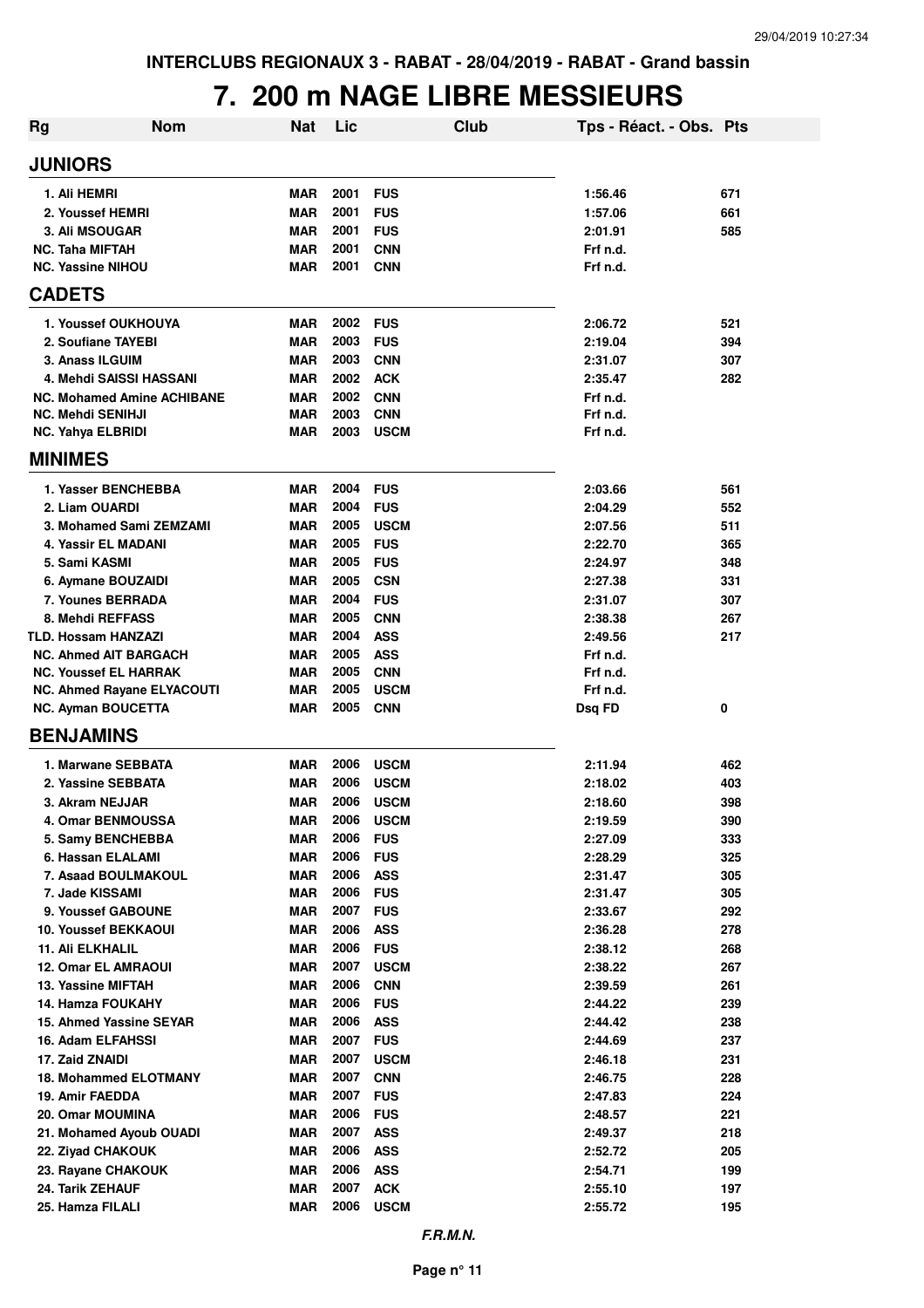#### **7. 200 m NAGE LIBRE MESSIEURS**

| Rg               | <b>Nom</b>                         | Nat        | Lic  | Club        | Tps - Réact. - Obs. Pts |     |
|------------------|------------------------------------|------------|------|-------------|-------------------------|-----|
| <b>BENJAMINS</b> |                                    |            |      |             |                         |     |
|                  | 26. Mohamed Naji TOUIMI BENJELLOUN | MAR        | 2007 | <b>ASS</b>  | 2:56.19                 | 194 |
|                  | 27. Hamza EL MKHENTAR              | <b>MAR</b> | 2007 | <b>USCM</b> | 2:56.53                 | 192 |
| 28. Adib BOUAYAD |                                    | <b>MAR</b> | 2007 | <b>USCM</b> | 2:58.00                 | 188 |
|                  | 29. Mohammed ELHARRAK              | <b>MAR</b> | 2006 | <b>ASS</b>  | 3:00.06                 | 181 |
|                  | <b>30. Hatim YAMOUNE</b>           | <b>MAR</b> | 2007 | <b>CSN</b>  | 3:02.31                 | 175 |
|                  | 31. Aymen BECHTER                  | <b>MAR</b> | 2006 | <b>CSN</b>  | 3:05.98                 | 164 |
| 32. Jad TNEAMOU  |                                    | <b>MAR</b> | 2007 | <b>CSN</b>  | 3:10.43                 | 153 |
|                  | 33. Mohammed Reda LACHGAR          | <b>MAR</b> | 2007 | <b>CSN</b>  | 3:10.89                 | 152 |
|                  | 34. Mohamed Taha OBILAT            | <b>MAR</b> | 2007 | <b>CSN</b>  | 3:11.78                 | 150 |
|                  | <b>35. Mohammed ELHACHEMI</b>      | <b>MAR</b> | 2006 | <b>ASS</b>  | 3:12.61                 | 148 |
|                  | 36. Saad ALOUACH                   | <b>MAR</b> | 2007 | <b>ASS</b>  | 3:18.13                 | 136 |
|                  | <b>37. Chihab CHAHABOUN</b>        | <b>MAR</b> | 2006 | <b>KAC</b>  | 3:18.91                 | 134 |
|                  | <b>38. Houmam IALLATEN</b>         | <b>MAR</b> | 2006 | <b>CNN</b>  | 3:31.82                 | 111 |
|                  | <b>NC. Mohammed BENHALIMA</b>      | <b>MAR</b> | 2007 | <b>USCM</b> | Frf n.d.                |     |

**F.R.M.N.**

**Page n° 12**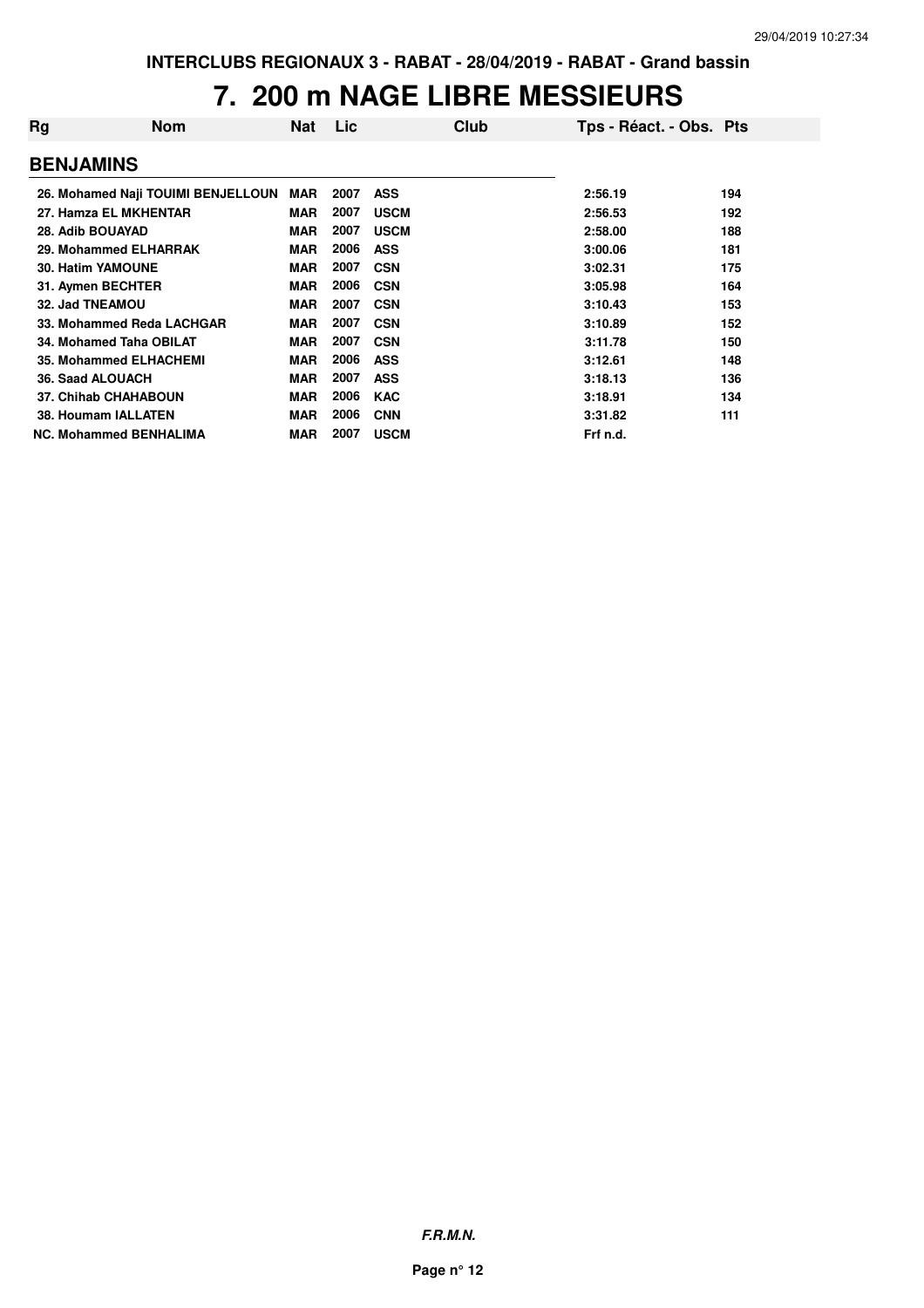### **8. 200 m NAGE LIBRE DAMES**

| <b>JUNIORS</b><br>2001<br><b>1. Nissrine BOURBOUH</b><br><b>MAR</b><br><b>FUS</b><br>2:25.63<br>466<br>2001<br>2. Iqbal SAKHRAOUI<br><b>MAR</b><br><b>CSN</b><br>2:40.47<br>349<br><b>CADETS</b><br>2003<br><b>FUS</b><br>1. Taghrid DAHBANI<br><b>MAR</b><br>2:18.09<br>547<br><b>MAR</b><br>2002<br>2. Ayat Allah EL ANOUAR<br><b>FUS</b><br>2:19.82<br>527<br>2003<br><b>MAR</b><br><b>USCM</b><br>2:36.31<br>377<br>3. Najwa NOUAR<br>2002<br><b>MAR</b><br><b>CSN</b><br>4. Ghita BAGHDAD<br>2:42.31<br>337<br><b>MINIMES</b><br>2005<br>1. Jennate RIMI<br><b>MAR</b><br><b>FUS</b><br>2:27.56<br>448<br><b>MAR</b><br>2004<br><b>USCM</b><br>2:28.00<br>444<br>2. Meryem BENAYACHE<br>2004<br>3. Camelia GARNOUSSI<br><b>MAR</b><br><b>FUS</b><br>2:29.47<br>431<br><b>MAR</b><br>2005<br><b>CNN</b><br>397<br>4. Alae ELMEKKAOUI<br>2:33.67<br><b>MAR</b><br>2004<br><b>FUS</b><br>5. Yasmine RIAD<br>2:37.09<br>372<br>2004<br><b>MAR</b><br><b>ASS</b><br>6. Imane BOUTARBOUCH<br>2:38.28<br>363<br>2004<br><b>ASS</b><br><b>7. Sara BELLAMINE</b><br><b>MAR</b><br>2:38.85<br>359<br>2004<br><b>TLD. Hiba GHOUDANE</b><br><b>MAR</b><br><b>CSN</b><br>3:02.80<br>236<br><b>BENJAMINS</b><br>2007<br><b>FUS</b><br>1. Nada RAGTAOUI<br><b>MAR</b><br>2:18.50<br>542<br><b>MAR</b><br>2006<br>2. Sofia GARNOUSSI<br><b>FUS</b><br>2:19.40<br>532<br><b>MAR</b><br>2007<br><b>FUS</b><br>3. Malak MEQDAR<br>2:21.65<br>507<br>2006<br><b>MAR</b><br><b>FUS</b><br>4. Meryem BAHAJOUB<br>2:25.75<br>465<br>5. Zineb ATILLAH<br>2006<br><b>MAR</b><br><b>FUS</b><br>2:28.63<br>439<br><b>MAR</b><br>2006<br><b>FUS</b><br>6. Nada IDRISSI FAKHREDDINE<br>2:33.67<br>397<br><b>MAR</b><br>2006<br><b>FUS</b><br>7. Abla BELMATI<br>2:34.73<br>389<br>2006<br><b>MAR</b><br><b>FUS</b><br>8. Salma RHOUL<br>2:41.47<br>342<br>2006<br>9. Malak TIBARI<br><b>MAR</b><br>A.S.F.A.R<br>332<br>2:43.05<br><b>MAR</b><br>2007<br>10. Rawane SADIQUI<br><b>USCM</b><br>2:43.72<br>328<br>2007<br><b>11. Sara BENSLETEN</b><br><b>MAR</b><br><b>USCM</b><br>2:48.10<br>303<br>2007<br>12. Rim BENARAFA<br><b>MAR</b><br><b>FUS</b><br>287<br>2:51.09<br>2007<br>A.S.F.A.R<br><b>13. Rim BOUCHIKHI</b><br><b>MAR</b><br>2:52.06<br>283<br>2007<br><b>MAR</b><br><b>KAC</b><br>276<br>2:53.39<br>14. Hibat Allah SEMLALI<br>2006<br>14. Hajar KAIMECH<br><b>MAR</b><br>A.S.F.A.R<br>276<br>2:53.39<br>2007<br><b>MAR</b><br>16. Douaa EL YAAGOUBI<br><b>USCM</b><br>2:58.03<br>255<br>2007<br><b>MAR</b><br><b>ASS</b><br>238<br>17. Hala ELMIR<br>3:02.22<br>2007<br><b>MAR</b><br>A.S.F.A.R<br>227<br>18. Selma TIYAL<br>3:05.20<br><b>MAR</b><br>2007<br><b>ACK</b><br>222<br>19. Hiba LAHLIMI<br>3:06.35<br>2006<br><b>MAR</b><br><b>KAC</b><br>183<br>20. Yasmine BAKKAR<br>3:19.00<br>2007<br>21. Yassmina IZOUGAGHEN<br><b>MAR</b><br><b>CNN</b><br>3:22.41<br>173<br><b>MAR</b><br>2007<br>KAC<br>22. Nour El Houda MOUKHLESSE<br>3:33.28<br>148<br><b>MAR</b><br>2007<br><b>ASS</b><br>3:34.72<br>23. Rim AQUIL<br>145 | <b>Rg</b> | <b>Nom</b> | <b>Nat</b> | Lic | Club | Tps - Réact. - Obs. Pts |  |
|----------------------------------------------------------------------------------------------------------------------------------------------------------------------------------------------------------------------------------------------------------------------------------------------------------------------------------------------------------------------------------------------------------------------------------------------------------------------------------------------------------------------------------------------------------------------------------------------------------------------------------------------------------------------------------------------------------------------------------------------------------------------------------------------------------------------------------------------------------------------------------------------------------------------------------------------------------------------------------------------------------------------------------------------------------------------------------------------------------------------------------------------------------------------------------------------------------------------------------------------------------------------------------------------------------------------------------------------------------------------------------------------------------------------------------------------------------------------------------------------------------------------------------------------------------------------------------------------------------------------------------------------------------------------------------------------------------------------------------------------------------------------------------------------------------------------------------------------------------------------------------------------------------------------------------------------------------------------------------------------------------------------------------------------------------------------------------------------------------------------------------------------------------------------------------------------------------------------------------------------------------------------------------------------------------------------------------------------------------------------------------------------------------------------------------------------------------------------------------------------------------------------------------------------------------------------------------------------------------------------------------------------------------------------------------------------------------------------------------------------------------------------------------------------------------------------------------------------------------------------------------------------------------------------------------------------------------------------------------------------------------------------------|-----------|------------|------------|-----|------|-------------------------|--|
|                                                                                                                                                                                                                                                                                                                                                                                                                                                                                                                                                                                                                                                                                                                                                                                                                                                                                                                                                                                                                                                                                                                                                                                                                                                                                                                                                                                                                                                                                                                                                                                                                                                                                                                                                                                                                                                                                                                                                                                                                                                                                                                                                                                                                                                                                                                                                                                                                                                                                                                                                                                                                                                                                                                                                                                                                                                                                                                                                                                                                            |           |            |            |     |      |                         |  |
|                                                                                                                                                                                                                                                                                                                                                                                                                                                                                                                                                                                                                                                                                                                                                                                                                                                                                                                                                                                                                                                                                                                                                                                                                                                                                                                                                                                                                                                                                                                                                                                                                                                                                                                                                                                                                                                                                                                                                                                                                                                                                                                                                                                                                                                                                                                                                                                                                                                                                                                                                                                                                                                                                                                                                                                                                                                                                                                                                                                                                            |           |            |            |     |      |                         |  |
|                                                                                                                                                                                                                                                                                                                                                                                                                                                                                                                                                                                                                                                                                                                                                                                                                                                                                                                                                                                                                                                                                                                                                                                                                                                                                                                                                                                                                                                                                                                                                                                                                                                                                                                                                                                                                                                                                                                                                                                                                                                                                                                                                                                                                                                                                                                                                                                                                                                                                                                                                                                                                                                                                                                                                                                                                                                                                                                                                                                                                            |           |            |            |     |      |                         |  |
|                                                                                                                                                                                                                                                                                                                                                                                                                                                                                                                                                                                                                                                                                                                                                                                                                                                                                                                                                                                                                                                                                                                                                                                                                                                                                                                                                                                                                                                                                                                                                                                                                                                                                                                                                                                                                                                                                                                                                                                                                                                                                                                                                                                                                                                                                                                                                                                                                                                                                                                                                                                                                                                                                                                                                                                                                                                                                                                                                                                                                            |           |            |            |     |      |                         |  |
|                                                                                                                                                                                                                                                                                                                                                                                                                                                                                                                                                                                                                                                                                                                                                                                                                                                                                                                                                                                                                                                                                                                                                                                                                                                                                                                                                                                                                                                                                                                                                                                                                                                                                                                                                                                                                                                                                                                                                                                                                                                                                                                                                                                                                                                                                                                                                                                                                                                                                                                                                                                                                                                                                                                                                                                                                                                                                                                                                                                                                            |           |            |            |     |      |                         |  |
|                                                                                                                                                                                                                                                                                                                                                                                                                                                                                                                                                                                                                                                                                                                                                                                                                                                                                                                                                                                                                                                                                                                                                                                                                                                                                                                                                                                                                                                                                                                                                                                                                                                                                                                                                                                                                                                                                                                                                                                                                                                                                                                                                                                                                                                                                                                                                                                                                                                                                                                                                                                                                                                                                                                                                                                                                                                                                                                                                                                                                            |           |            |            |     |      |                         |  |
|                                                                                                                                                                                                                                                                                                                                                                                                                                                                                                                                                                                                                                                                                                                                                                                                                                                                                                                                                                                                                                                                                                                                                                                                                                                                                                                                                                                                                                                                                                                                                                                                                                                                                                                                                                                                                                                                                                                                                                                                                                                                                                                                                                                                                                                                                                                                                                                                                                                                                                                                                                                                                                                                                                                                                                                                                                                                                                                                                                                                                            |           |            |            |     |      |                         |  |
|                                                                                                                                                                                                                                                                                                                                                                                                                                                                                                                                                                                                                                                                                                                                                                                                                                                                                                                                                                                                                                                                                                                                                                                                                                                                                                                                                                                                                                                                                                                                                                                                                                                                                                                                                                                                                                                                                                                                                                                                                                                                                                                                                                                                                                                                                                                                                                                                                                                                                                                                                                                                                                                                                                                                                                                                                                                                                                                                                                                                                            |           |            |            |     |      |                         |  |
|                                                                                                                                                                                                                                                                                                                                                                                                                                                                                                                                                                                                                                                                                                                                                                                                                                                                                                                                                                                                                                                                                                                                                                                                                                                                                                                                                                                                                                                                                                                                                                                                                                                                                                                                                                                                                                                                                                                                                                                                                                                                                                                                                                                                                                                                                                                                                                                                                                                                                                                                                                                                                                                                                                                                                                                                                                                                                                                                                                                                                            |           |            |            |     |      |                         |  |
|                                                                                                                                                                                                                                                                                                                                                                                                                                                                                                                                                                                                                                                                                                                                                                                                                                                                                                                                                                                                                                                                                                                                                                                                                                                                                                                                                                                                                                                                                                                                                                                                                                                                                                                                                                                                                                                                                                                                                                                                                                                                                                                                                                                                                                                                                                                                                                                                                                                                                                                                                                                                                                                                                                                                                                                                                                                                                                                                                                                                                            |           |            |            |     |      |                         |  |
|                                                                                                                                                                                                                                                                                                                                                                                                                                                                                                                                                                                                                                                                                                                                                                                                                                                                                                                                                                                                                                                                                                                                                                                                                                                                                                                                                                                                                                                                                                                                                                                                                                                                                                                                                                                                                                                                                                                                                                                                                                                                                                                                                                                                                                                                                                                                                                                                                                                                                                                                                                                                                                                                                                                                                                                                                                                                                                                                                                                                                            |           |            |            |     |      |                         |  |
|                                                                                                                                                                                                                                                                                                                                                                                                                                                                                                                                                                                                                                                                                                                                                                                                                                                                                                                                                                                                                                                                                                                                                                                                                                                                                                                                                                                                                                                                                                                                                                                                                                                                                                                                                                                                                                                                                                                                                                                                                                                                                                                                                                                                                                                                                                                                                                                                                                                                                                                                                                                                                                                                                                                                                                                                                                                                                                                                                                                                                            |           |            |            |     |      |                         |  |
|                                                                                                                                                                                                                                                                                                                                                                                                                                                                                                                                                                                                                                                                                                                                                                                                                                                                                                                                                                                                                                                                                                                                                                                                                                                                                                                                                                                                                                                                                                                                                                                                                                                                                                                                                                                                                                                                                                                                                                                                                                                                                                                                                                                                                                                                                                                                                                                                                                                                                                                                                                                                                                                                                                                                                                                                                                                                                                                                                                                                                            |           |            |            |     |      |                         |  |
|                                                                                                                                                                                                                                                                                                                                                                                                                                                                                                                                                                                                                                                                                                                                                                                                                                                                                                                                                                                                                                                                                                                                                                                                                                                                                                                                                                                                                                                                                                                                                                                                                                                                                                                                                                                                                                                                                                                                                                                                                                                                                                                                                                                                                                                                                                                                                                                                                                                                                                                                                                                                                                                                                                                                                                                                                                                                                                                                                                                                                            |           |            |            |     |      |                         |  |
|                                                                                                                                                                                                                                                                                                                                                                                                                                                                                                                                                                                                                                                                                                                                                                                                                                                                                                                                                                                                                                                                                                                                                                                                                                                                                                                                                                                                                                                                                                                                                                                                                                                                                                                                                                                                                                                                                                                                                                                                                                                                                                                                                                                                                                                                                                                                                                                                                                                                                                                                                                                                                                                                                                                                                                                                                                                                                                                                                                                                                            |           |            |            |     |      |                         |  |
|                                                                                                                                                                                                                                                                                                                                                                                                                                                                                                                                                                                                                                                                                                                                                                                                                                                                                                                                                                                                                                                                                                                                                                                                                                                                                                                                                                                                                                                                                                                                                                                                                                                                                                                                                                                                                                                                                                                                                                                                                                                                                                                                                                                                                                                                                                                                                                                                                                                                                                                                                                                                                                                                                                                                                                                                                                                                                                                                                                                                                            |           |            |            |     |      |                         |  |
|                                                                                                                                                                                                                                                                                                                                                                                                                                                                                                                                                                                                                                                                                                                                                                                                                                                                                                                                                                                                                                                                                                                                                                                                                                                                                                                                                                                                                                                                                                                                                                                                                                                                                                                                                                                                                                                                                                                                                                                                                                                                                                                                                                                                                                                                                                                                                                                                                                                                                                                                                                                                                                                                                                                                                                                                                                                                                                                                                                                                                            |           |            |            |     |      |                         |  |
|                                                                                                                                                                                                                                                                                                                                                                                                                                                                                                                                                                                                                                                                                                                                                                                                                                                                                                                                                                                                                                                                                                                                                                                                                                                                                                                                                                                                                                                                                                                                                                                                                                                                                                                                                                                                                                                                                                                                                                                                                                                                                                                                                                                                                                                                                                                                                                                                                                                                                                                                                                                                                                                                                                                                                                                                                                                                                                                                                                                                                            |           |            |            |     |      |                         |  |
|                                                                                                                                                                                                                                                                                                                                                                                                                                                                                                                                                                                                                                                                                                                                                                                                                                                                                                                                                                                                                                                                                                                                                                                                                                                                                                                                                                                                                                                                                                                                                                                                                                                                                                                                                                                                                                                                                                                                                                                                                                                                                                                                                                                                                                                                                                                                                                                                                                                                                                                                                                                                                                                                                                                                                                                                                                                                                                                                                                                                                            |           |            |            |     |      |                         |  |
|                                                                                                                                                                                                                                                                                                                                                                                                                                                                                                                                                                                                                                                                                                                                                                                                                                                                                                                                                                                                                                                                                                                                                                                                                                                                                                                                                                                                                                                                                                                                                                                                                                                                                                                                                                                                                                                                                                                                                                                                                                                                                                                                                                                                                                                                                                                                                                                                                                                                                                                                                                                                                                                                                                                                                                                                                                                                                                                                                                                                                            |           |            |            |     |      |                         |  |
|                                                                                                                                                                                                                                                                                                                                                                                                                                                                                                                                                                                                                                                                                                                                                                                                                                                                                                                                                                                                                                                                                                                                                                                                                                                                                                                                                                                                                                                                                                                                                                                                                                                                                                                                                                                                                                                                                                                                                                                                                                                                                                                                                                                                                                                                                                                                                                                                                                                                                                                                                                                                                                                                                                                                                                                                                                                                                                                                                                                                                            |           |            |            |     |      |                         |  |
|                                                                                                                                                                                                                                                                                                                                                                                                                                                                                                                                                                                                                                                                                                                                                                                                                                                                                                                                                                                                                                                                                                                                                                                                                                                                                                                                                                                                                                                                                                                                                                                                                                                                                                                                                                                                                                                                                                                                                                                                                                                                                                                                                                                                                                                                                                                                                                                                                                                                                                                                                                                                                                                                                                                                                                                                                                                                                                                                                                                                                            |           |            |            |     |      |                         |  |
|                                                                                                                                                                                                                                                                                                                                                                                                                                                                                                                                                                                                                                                                                                                                                                                                                                                                                                                                                                                                                                                                                                                                                                                                                                                                                                                                                                                                                                                                                                                                                                                                                                                                                                                                                                                                                                                                                                                                                                                                                                                                                                                                                                                                                                                                                                                                                                                                                                                                                                                                                                                                                                                                                                                                                                                                                                                                                                                                                                                                                            |           |            |            |     |      |                         |  |
|                                                                                                                                                                                                                                                                                                                                                                                                                                                                                                                                                                                                                                                                                                                                                                                                                                                                                                                                                                                                                                                                                                                                                                                                                                                                                                                                                                                                                                                                                                                                                                                                                                                                                                                                                                                                                                                                                                                                                                                                                                                                                                                                                                                                                                                                                                                                                                                                                                                                                                                                                                                                                                                                                                                                                                                                                                                                                                                                                                                                                            |           |            |            |     |      |                         |  |
|                                                                                                                                                                                                                                                                                                                                                                                                                                                                                                                                                                                                                                                                                                                                                                                                                                                                                                                                                                                                                                                                                                                                                                                                                                                                                                                                                                                                                                                                                                                                                                                                                                                                                                                                                                                                                                                                                                                                                                                                                                                                                                                                                                                                                                                                                                                                                                                                                                                                                                                                                                                                                                                                                                                                                                                                                                                                                                                                                                                                                            |           |            |            |     |      |                         |  |
|                                                                                                                                                                                                                                                                                                                                                                                                                                                                                                                                                                                                                                                                                                                                                                                                                                                                                                                                                                                                                                                                                                                                                                                                                                                                                                                                                                                                                                                                                                                                                                                                                                                                                                                                                                                                                                                                                                                                                                                                                                                                                                                                                                                                                                                                                                                                                                                                                                                                                                                                                                                                                                                                                                                                                                                                                                                                                                                                                                                                                            |           |            |            |     |      |                         |  |
|                                                                                                                                                                                                                                                                                                                                                                                                                                                                                                                                                                                                                                                                                                                                                                                                                                                                                                                                                                                                                                                                                                                                                                                                                                                                                                                                                                                                                                                                                                                                                                                                                                                                                                                                                                                                                                                                                                                                                                                                                                                                                                                                                                                                                                                                                                                                                                                                                                                                                                                                                                                                                                                                                                                                                                                                                                                                                                                                                                                                                            |           |            |            |     |      |                         |  |
|                                                                                                                                                                                                                                                                                                                                                                                                                                                                                                                                                                                                                                                                                                                                                                                                                                                                                                                                                                                                                                                                                                                                                                                                                                                                                                                                                                                                                                                                                                                                                                                                                                                                                                                                                                                                                                                                                                                                                                                                                                                                                                                                                                                                                                                                                                                                                                                                                                                                                                                                                                                                                                                                                                                                                                                                                                                                                                                                                                                                                            |           |            |            |     |      |                         |  |
|                                                                                                                                                                                                                                                                                                                                                                                                                                                                                                                                                                                                                                                                                                                                                                                                                                                                                                                                                                                                                                                                                                                                                                                                                                                                                                                                                                                                                                                                                                                                                                                                                                                                                                                                                                                                                                                                                                                                                                                                                                                                                                                                                                                                                                                                                                                                                                                                                                                                                                                                                                                                                                                                                                                                                                                                                                                                                                                                                                                                                            |           |            |            |     |      |                         |  |
|                                                                                                                                                                                                                                                                                                                                                                                                                                                                                                                                                                                                                                                                                                                                                                                                                                                                                                                                                                                                                                                                                                                                                                                                                                                                                                                                                                                                                                                                                                                                                                                                                                                                                                                                                                                                                                                                                                                                                                                                                                                                                                                                                                                                                                                                                                                                                                                                                                                                                                                                                                                                                                                                                                                                                                                                                                                                                                                                                                                                                            |           |            |            |     |      |                         |  |
|                                                                                                                                                                                                                                                                                                                                                                                                                                                                                                                                                                                                                                                                                                                                                                                                                                                                                                                                                                                                                                                                                                                                                                                                                                                                                                                                                                                                                                                                                                                                                                                                                                                                                                                                                                                                                                                                                                                                                                                                                                                                                                                                                                                                                                                                                                                                                                                                                                                                                                                                                                                                                                                                                                                                                                                                                                                                                                                                                                                                                            |           |            |            |     |      |                         |  |
|                                                                                                                                                                                                                                                                                                                                                                                                                                                                                                                                                                                                                                                                                                                                                                                                                                                                                                                                                                                                                                                                                                                                                                                                                                                                                                                                                                                                                                                                                                                                                                                                                                                                                                                                                                                                                                                                                                                                                                                                                                                                                                                                                                                                                                                                                                                                                                                                                                                                                                                                                                                                                                                                                                                                                                                                                                                                                                                                                                                                                            |           |            |            |     |      |                         |  |
|                                                                                                                                                                                                                                                                                                                                                                                                                                                                                                                                                                                                                                                                                                                                                                                                                                                                                                                                                                                                                                                                                                                                                                                                                                                                                                                                                                                                                                                                                                                                                                                                                                                                                                                                                                                                                                                                                                                                                                                                                                                                                                                                                                                                                                                                                                                                                                                                                                                                                                                                                                                                                                                                                                                                                                                                                                                                                                                                                                                                                            |           |            |            |     |      |                         |  |
|                                                                                                                                                                                                                                                                                                                                                                                                                                                                                                                                                                                                                                                                                                                                                                                                                                                                                                                                                                                                                                                                                                                                                                                                                                                                                                                                                                                                                                                                                                                                                                                                                                                                                                                                                                                                                                                                                                                                                                                                                                                                                                                                                                                                                                                                                                                                                                                                                                                                                                                                                                                                                                                                                                                                                                                                                                                                                                                                                                                                                            |           |            |            |     |      |                         |  |
|                                                                                                                                                                                                                                                                                                                                                                                                                                                                                                                                                                                                                                                                                                                                                                                                                                                                                                                                                                                                                                                                                                                                                                                                                                                                                                                                                                                                                                                                                                                                                                                                                                                                                                                                                                                                                                                                                                                                                                                                                                                                                                                                                                                                                                                                                                                                                                                                                                                                                                                                                                                                                                                                                                                                                                                                                                                                                                                                                                                                                            |           |            |            |     |      |                         |  |
|                                                                                                                                                                                                                                                                                                                                                                                                                                                                                                                                                                                                                                                                                                                                                                                                                                                                                                                                                                                                                                                                                                                                                                                                                                                                                                                                                                                                                                                                                                                                                                                                                                                                                                                                                                                                                                                                                                                                                                                                                                                                                                                                                                                                                                                                                                                                                                                                                                                                                                                                                                                                                                                                                                                                                                                                                                                                                                                                                                                                                            |           |            |            |     |      |                         |  |
|                                                                                                                                                                                                                                                                                                                                                                                                                                                                                                                                                                                                                                                                                                                                                                                                                                                                                                                                                                                                                                                                                                                                                                                                                                                                                                                                                                                                                                                                                                                                                                                                                                                                                                                                                                                                                                                                                                                                                                                                                                                                                                                                                                                                                                                                                                                                                                                                                                                                                                                                                                                                                                                                                                                                                                                                                                                                                                                                                                                                                            |           |            |            |     |      |                         |  |
|                                                                                                                                                                                                                                                                                                                                                                                                                                                                                                                                                                                                                                                                                                                                                                                                                                                                                                                                                                                                                                                                                                                                                                                                                                                                                                                                                                                                                                                                                                                                                                                                                                                                                                                                                                                                                                                                                                                                                                                                                                                                                                                                                                                                                                                                                                                                                                                                                                                                                                                                                                                                                                                                                                                                                                                                                                                                                                                                                                                                                            |           |            |            |     |      |                         |  |
|                                                                                                                                                                                                                                                                                                                                                                                                                                                                                                                                                                                                                                                                                                                                                                                                                                                                                                                                                                                                                                                                                                                                                                                                                                                                                                                                                                                                                                                                                                                                                                                                                                                                                                                                                                                                                                                                                                                                                                                                                                                                                                                                                                                                                                                                                                                                                                                                                                                                                                                                                                                                                                                                                                                                                                                                                                                                                                                                                                                                                            |           |            |            |     |      |                         |  |
|                                                                                                                                                                                                                                                                                                                                                                                                                                                                                                                                                                                                                                                                                                                                                                                                                                                                                                                                                                                                                                                                                                                                                                                                                                                                                                                                                                                                                                                                                                                                                                                                                                                                                                                                                                                                                                                                                                                                                                                                                                                                                                                                                                                                                                                                                                                                                                                                                                                                                                                                                                                                                                                                                                                                                                                                                                                                                                                                                                                                                            |           |            |            |     |      |                         |  |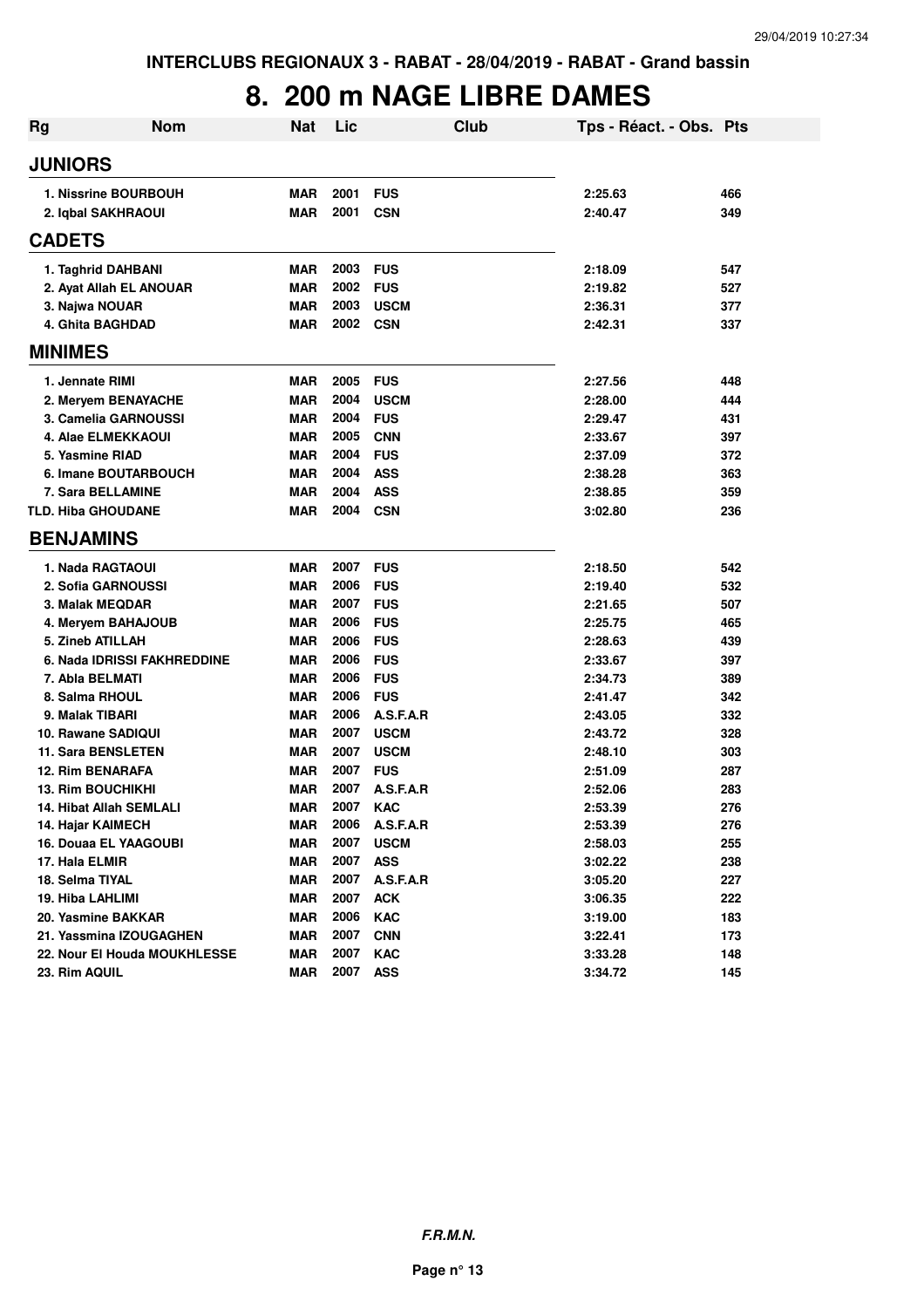### **9. 100 m NAGE LIBRE MESSIEURS**

| <b>Nom</b><br><b>Rg</b>                                    | <b>Nat</b>               | Lic          | <b>Club</b>              | Tps - Réact. - Obs. Pts |            |
|------------------------------------------------------------|--------------------------|--------------|--------------------------|-------------------------|------------|
| <b>SENIORS</b>                                             |                          |              |                          |                         |            |
| 1. Larbi MEJDOUBI                                          | <b>MAR</b>               | 1998         | A.S.F.A.R                | 1:02.81                 | 416        |
| 2. Alae Eddine GZALI                                       | <b>MAR</b>               | 1997         | <b>KAC</b>               | 1:03.30                 | 407        |
| <b>JUNIORS</b>                                             |                          |              |                          |                         |            |
| 1. Ali HEMRI                                               | <b>MAR</b>               | 2001         | <b>FUS</b>               | 54.25                   | 646        |
| 2. Youssef HEMRI                                           | <b>MAR</b>               | 2001         | <b>FUS</b>               | 55.76                   | 595        |
| 3. Ali MSOUGAR                                             | <b>MAR</b>               | 2001         | <b>FUS</b>               | 56.06                   | 586        |
| 4. Omar AZIKOU                                             | <b>MAR</b>               | 2000         | <b>KAC</b>               | 1:05.32                 | 370        |
| <b>NC. Taha MIFTAH</b>                                     | <b>MAR</b>               | 2001         | <b>CNN</b>               | Frf n.d.                |            |
| <b>NC. Yassine NIHOU</b>                                   | <b>MAR</b>               | 2001         | <b>CNN</b>               | Frf n.d.                |            |
| <b>NC. Adam BAQQASS</b>                                    | <b>MAR</b>               | 2001         | <b>CNN</b>               | Frf n.d.                |            |
| <b>CADETS</b>                                              |                          |              |                          |                         |            |
| 1. Youssef OUKHOUYA                                        | <b>MAR</b>               | 2002         | <b>FUS</b>               | 57.81                   | 534        |
| 2. Rayane BOUHAFS                                          | <b>MAR</b>               | 2003         | <b>FUS</b>               | 58.44                   | 517        |
| 3. Abdenasser LAKRANE                                      | <b>MAR</b>               | 2002         | <b>ACK</b>               | 1:01.85                 | 436        |
| 4. Omar LEBIED                                             | <b>MAR</b>               | 2002         | <b>CSN</b>               | 1:02.83                 | 416        |
| 5. Mehdi SAISSI HASSANI                                    | <b>MAR</b>               | 2002         | <b>ACK</b>               | 1:04.47                 | 385        |
| 6. Anass ILGUIM                                            | <b>MAR</b>               | 2003         | <b>CNN</b>               | 1:06.81                 | 346        |
| 7. Mehdi BOUZEKRI                                          | <b>MAR</b>               | 2002         | <b>FUS</b>               | 1:06.88                 | 345        |
| 8. Zakaria BERRAHMA                                        | <b>MAR</b>               | 2003         | <b>ASS</b>               | 1:07.97                 | 328        |
| 9. Mohamed Taha HATHOUTI                                   | <b>MAR</b>               | 2003<br>2002 | <b>USCM</b>              | 1:08.44                 | 322        |
| <b>TLD. Aymane MEZIANI</b><br>TLD. Yasser MOATASSIM BILLAH | <b>MAR</b><br><b>MAR</b> | 2003         | <b>CNN</b><br><b>CNN</b> | 1:13.17<br>1:16.03      | 263<br>234 |
| <b>NC. Mohamed Amine ACHIBANE</b>                          | <b>MAR</b>               | 2002         | <b>CNN</b>               | Frf n.d.                |            |
| <b>NC. Mehdi SENIHJI</b>                                   | <b>MAR</b>               | 2003         | <b>CNN</b>               | Frf n.d.                |            |
| <b>NC. Yahya ELBRIDI</b>                                   | <b>MAR</b>               | 2003         | <b>USCM</b>              | Frf n.d.                |            |
| <b>MINIMES</b>                                             |                          |              |                          |                         |            |
| 1. Yasser BENCHEBBA                                        | <b>MAR</b>               | 2004         | <b>FUS</b>               | 56.18                   | 582        |
| 2. Liam OUARDI                                             | <b>MAR</b>               | 2004         | <b>FUS</b>               | 1:00.12                 | 475        |
| 3. Ayman BOUCETTA                                          | <b>MAR</b>               | 2005         | <b>CNN</b>               | 1:01.97                 | 433        |
| 4. Sami KASMI                                              | <b>MAR</b>               | 2005         | <b>FUS</b>               | 1:03.60                 | 401        |
| 5. Anas BOUYAKOUBI                                         | <b>MAR</b>               | 2004         | A.S.F.A.R                | 1:04.91                 | 377        |
| 6. Aymane BOUZAIDI                                         | <b>MAR</b>               | 2005         | <b>CSN</b>               | 1:06.16                 | 356        |
| 7. Zakaria HIBAOUI                                         | MAR                      | 2004         | <b>ACK</b>               | 1:07.11                 | 341        |
| 8. Mehdi REFFASS                                           | MAR                      | 2005         | <b>CNN</b>               | 1:09.04                 | 313        |
| 9. Mohammed EL KHDARI                                      | MAR                      | 2004         | <b>CSN</b>               | 1:09.65                 | 305        |
| 10. Mohammed Ayman BOULMAKOUL                              | MAR                      | 2004         | <b>ASS</b>               | 1:12.09                 | 275        |
| 11. Ali BOUALAM                                            | MAR                      | 2004         | <b>FUS</b>               | 1:13.10                 | 264        |
| 12. Hossam HANZAZI                                         | MAR                      | 2004         | <b>ASS</b>               | 1:14.88                 | 245        |
| 13. Adam ACHAK                                             | MAR                      | 2004         | <b>ASS</b>               | 1:15.16                 | 243        |
| <b>TLD. Wael KABIRI</b>                                    | <b>MAR</b>               | 2005         | <b>CNN</b>               | 1:20.09                 | 200        |
| <b>TLD. Mohamed Badr BOUCHTI</b>                           | <b>MAR</b>               | 2005         | <b>CNN</b>               | 1:20.69                 | 196        |
| TLD. Anass BENBASSOU                                       | <b>MAR</b>               | 2005<br>2005 | <b>ASS</b>               | 1:26.28                 | 160        |
| <b>NC. Mohamed Souhail ABBOUD</b><br><b>NC. Sami ELMIR</b> | <b>MAR</b><br>MAR        | 2004         | <b>ASS</b><br><b>ASS</b> | Frf exc.<br>Frf exc.    |            |
| <b>NC. Oussama HATGA</b>                                   | MAR                      | 2004         | <b>ACK</b>               | Frf n.d.                |            |
| <b>NC. Ahmed AIT BARGACH</b>                               | <b>MAR</b>               | 2005         | <b>ASS</b>               | Frf n.d.                |            |
| <b>NC. Youssef EL HARRAK</b>                               | MAR                      | 2005         | <b>CNN</b>               | Frf n.d.                |            |
| <b>NC. Mohamed SAHTARI</b>                                 | MAR                      | 2005         | <b>KAC</b>               | Frf n.d.                |            |
| <b>NC. Ahmed Rayane ELYACOUTI</b>                          | MAR                      | 2005         | <b>USCM</b>              | Frf n.d.                |            |
| <b>BENJAMINS</b>                                           |                          |              |                          |                         |            |
| 1. Marwane SEBBATA                                         | MAR                      | 2006         | <b>USCM</b>              | 1:01.13                 | 452        |
| 2. Yassine SEBBATA                                         | MAR                      | 2006         | <b>USCM</b>              | 1:03.50                 | 403        |
|                                                            |                          |              | F.R.M.N.                 |                         |            |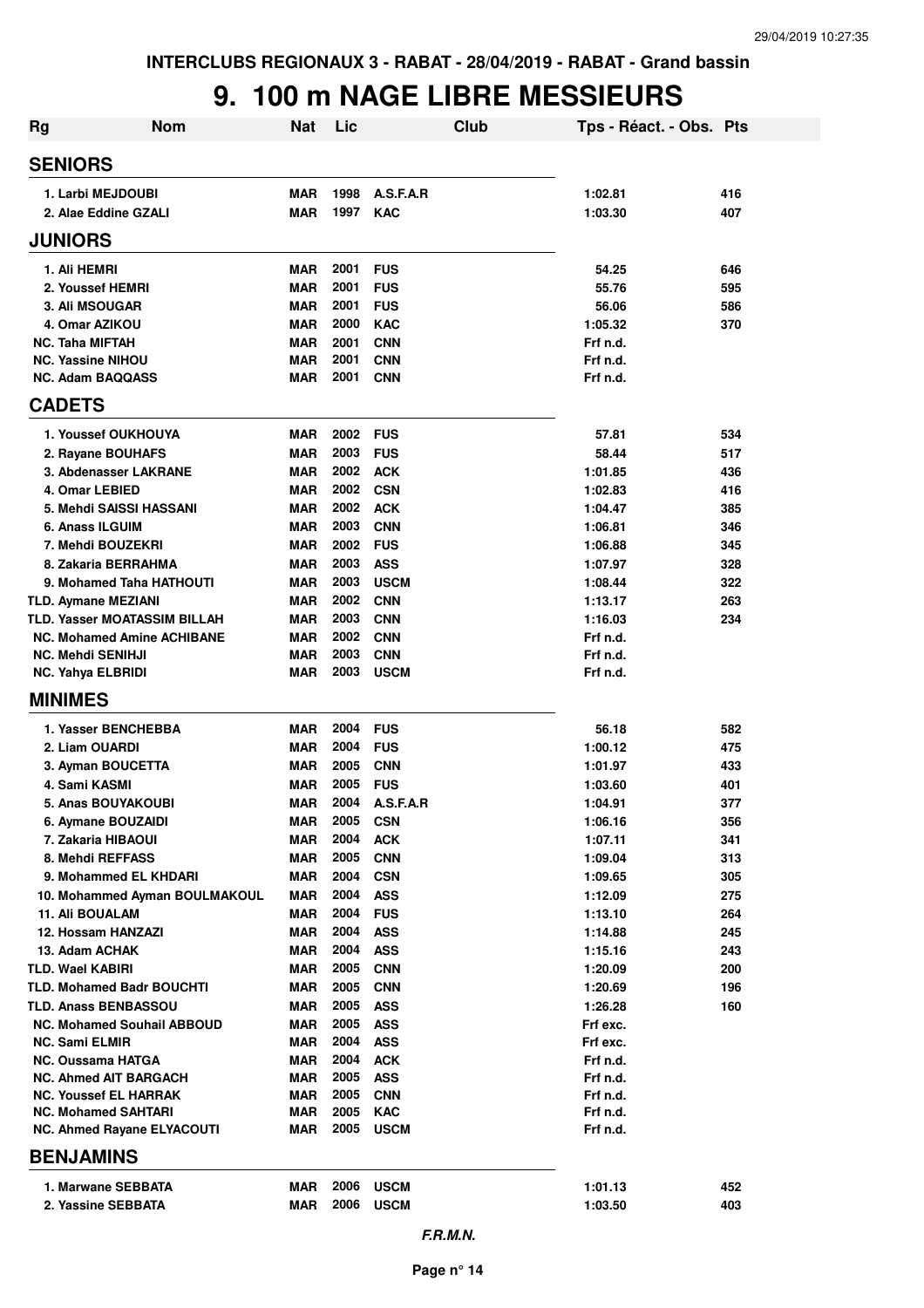### **9. 100 m NAGE LIBRE MESSIEURS**

| Rg | <b>Nom</b>                          | Nat        | Lic  |             | Club | Tps - Réact. - Obs. Pts |     |
|----|-------------------------------------|------------|------|-------------|------|-------------------------|-----|
|    | <b>BENJAMINS</b>                    |            |      |             |      |                         |     |
|    | 3. Samy BENCHEBBA                   | <b>MAR</b> | 2006 | <b>FUS</b>  |      | 1:09.57                 | 306 |
|    | 4. Jade KISSAMI                     | <b>MAR</b> | 2006 | <b>FUS</b>  |      | 1:09.65                 | 305 |
|    | 5. Hassan ELALAMI                   | <b>MAR</b> | 2006 | <b>FUS</b>  |      | 1:09.77                 | 304 |
|    | 6. Asaad BOULMAKOUL                 | <b>MAR</b> | 2006 | <b>ASS</b>  |      | 1:10.00                 | 301 |
|    | 7. Zaid ZNAIDI                      | <b>MAR</b> | 2007 | <b>USCM</b> |      | 1:12.21                 | 274 |
|    | 8. Yassine MIFTAH                   | <b>MAR</b> | 2006 | <b>CNN</b>  |      | 1:12.56                 | 270 |
|    | 9. Omar EL AMRAOUI                  | <b>MAR</b> | 2007 | <b>USCM</b> |      | 1:12.85                 | 267 |
|    | <b>10. Omar BOUGOTAYA</b>           | <b>MAR</b> | 2006 | A.S.F.A.R   |      | 1:13.91                 | 255 |
|    | <b>11. Hamza FOUKAHY</b>            | <b>MAR</b> | 2006 | <b>FUS</b>  |      | 1:14.02                 | 254 |
|    | <b>12. Sami EL ANOUAR</b>           | <b>MAR</b> | 2007 | <b>USCM</b> |      | 1:14.59                 | 248 |
|    | <b>13. Mohammed ELOTMANY</b>        | <b>MAR</b> | 2007 | <b>CNN</b>  |      | 1:16.32                 | 232 |
|    | 13. Amir FAEDDA                     | <b>MAR</b> | 2007 | <b>FUS</b>  |      | 1:16.32                 | 232 |
|    | 15. Mohamed Ayoub OUADI             | <b>MAR</b> | 2007 | <b>ASS</b>  |      | 1:17.97                 | 217 |
|    | 16. Hamza FILALI                    | <b>MAR</b> | 2006 | <b>USCM</b> |      | 1:18.41                 | 214 |
|    | 17. Adam ELFAHSSI                   | <b>MAR</b> | 2007 | <b>FUS</b>  |      | 1:19.62                 | 204 |
|    | 18. Adam LAHDAID                    | <b>MAR</b> | 2006 | <b>CNN</b>  |      | 1:21.48                 | 190 |
|    | 19. Hamza EL MKHENTAR               | <b>MAR</b> | 2007 | <b>USCM</b> |      | 1:21.53                 | 190 |
|    | 20. Mohammed Reda LACHGAR           | <b>MAR</b> | 2007 | <b>CSN</b>  |      | 1:21.85                 | 188 |
|    | 21. Mohammed ELHARRAK               | <b>MAR</b> | 2006 | <b>ASS</b>  |      | 1:22.18                 | 186 |
|    | 22. Adib BOUAYAD                    | <b>MAR</b> | 2007 | <b>USCM</b> |      | 1:22.93                 | 181 |
|    | 23. Aymen BECHTER                   | <b>MAR</b> | 2006 | <b>CSN</b>  |      | 1:24.68                 | 170 |
|    | 24. Zakaria EL GORFTI               | <b>MAR</b> | 2007 | <b>FUS</b>  |      | 1:24.78                 | 169 |
|    | 25. Saad ALOUACH                    | <b>MAR</b> | 2007 | <b>ASS</b>  |      | 1:25.25                 | 166 |
|    | 26. Yasser BENDAOU                  | <b>MAR</b> | 2007 | <b>CNN</b>  |      | 1:25.41                 | 165 |
|    | 27. Hatim YAMOUNE                   | <b>MAR</b> | 2007 | <b>CSN</b>  |      | 1:26.07                 | 161 |
|    | 28. Taha KHNIFRA                    | <b>MAR</b> | 2006 | <b>CNN</b>  |      | 1:26.50                 | 159 |
|    | 28. Othmane ACHIBANE                | <b>MAR</b> | 2007 | <b>CNN</b>  |      | 1:26.50                 | 159 |
|    | 28. Mohamed Taha OBILAT             | <b>MAR</b> | 2007 | <b>CSN</b>  |      | 1:26.50                 | 159 |
|    | 31. Haytam BARAKAT                  | <b>MAR</b> | 2007 | <b>ASS</b>  |      | 1:26.75                 | 158 |
|    | 32. Assaad Taha SEYAR               | <b>MAR</b> | 2007 | <b>ASS</b>  |      | 1:27.25                 | 155 |
|    | 33. Mohamed Aymane SGHIOURI IDRISSI | <b>MAR</b> | 2006 | <b>CNN</b>  |      | 1:27.69                 | 153 |
|    | 34. Othmane ANEB                    | <b>MAR</b> | 2006 | <b>KAC</b>  |      | 1:27.78                 | 152 |
|    | <b>35. Houmam IALLATEN</b>          | <b>MAR</b> | 2006 | <b>CNN</b>  |      | 1:28.95                 | 146 |
|    | 36. Zakaria FATIH                   | <b>MAR</b> | 2006 | A.S.F.A.R   |      | 1:29.10                 | 145 |
|    | 37. Youssef LAAREJ                  | <b>MAR</b> | 2006 | <b>FUS</b>  |      | 1:29.16                 | 145 |
|    | 38. Jad TNEAMOU                     | <b>MAR</b> | 2007 | <b>CSN</b>  |      | 1:29.52                 | 143 |
|    | 39. Mohammed ELHACHEMI              | <b>MAR</b> | 2006 | <b>ASS</b>  |      | 1:31.84                 | 133 |
|    | <b>40. Ismail MOUSTAHSSINE</b>      | <b>MAR</b> | 2007 | <b>FUS</b>  |      | 1:31.87                 | 133 |
|    | <b>41. Chihab CHAHABOUN</b>         | <b>MAR</b> | 2006 | <b>KAC</b>  |      | 1:32.22                 | 131 |
|    | 42. Nasser ZOUR                     | <b>MAR</b> | 2007 | A.S.F.A.R   |      | 1:33.91                 | 124 |
|    | 43. Ryad MALKI                      | <b>MAR</b> | 2006 | <b>CNN</b>  |      | 1:34.90                 | 120 |
|    | 44. Mohamed Zivad BOUTALEB          | <b>MAR</b> | 2006 | <b>ASS</b>  |      | 1:36.62                 | 114 |
|    | <b>45. Ayoub OUARYACHI</b>          | <b>MAR</b> | 2006 | <b>ASS</b>  |      | 1:48.03                 | 81  |
|    | NC. Ahmed Ziyad OUMZIL              | <b>MAR</b> | 2007 | <b>ASS</b>  |      | Frf exc.                |     |
|    | <b>NC. Rayane CHAKOUK</b>           | <b>MAR</b> | 2006 | <b>ASS</b>  |      | Frf exc.                |     |
|    | <b>NC. Ziyad CHAKOUK</b>            | <b>MAR</b> | 2006 | <b>ASS</b>  |      | Frf exc.                |     |
|    | NC. Aymen El Houssaine OUARDINI     | <b>MAR</b> | 2007 | ASS         |      | Frf exc.                |     |
|    | <b>NC. Rayane AIT ALI</b>           | <b>MAR</b> | 2006 | <b>CNN</b>  |      | Frf n.d.                |     |
|    | <b>NC. Omar EL AMRANI</b>           | <b>MAR</b> | 2007 | <b>FUS</b>  |      | Frf n.d.                |     |
|    | <b>NC. Mohammed BENHALIMA</b>       | <b>MAR</b> | 2007 | <b>USCM</b> |      | Frf n.d.                |     |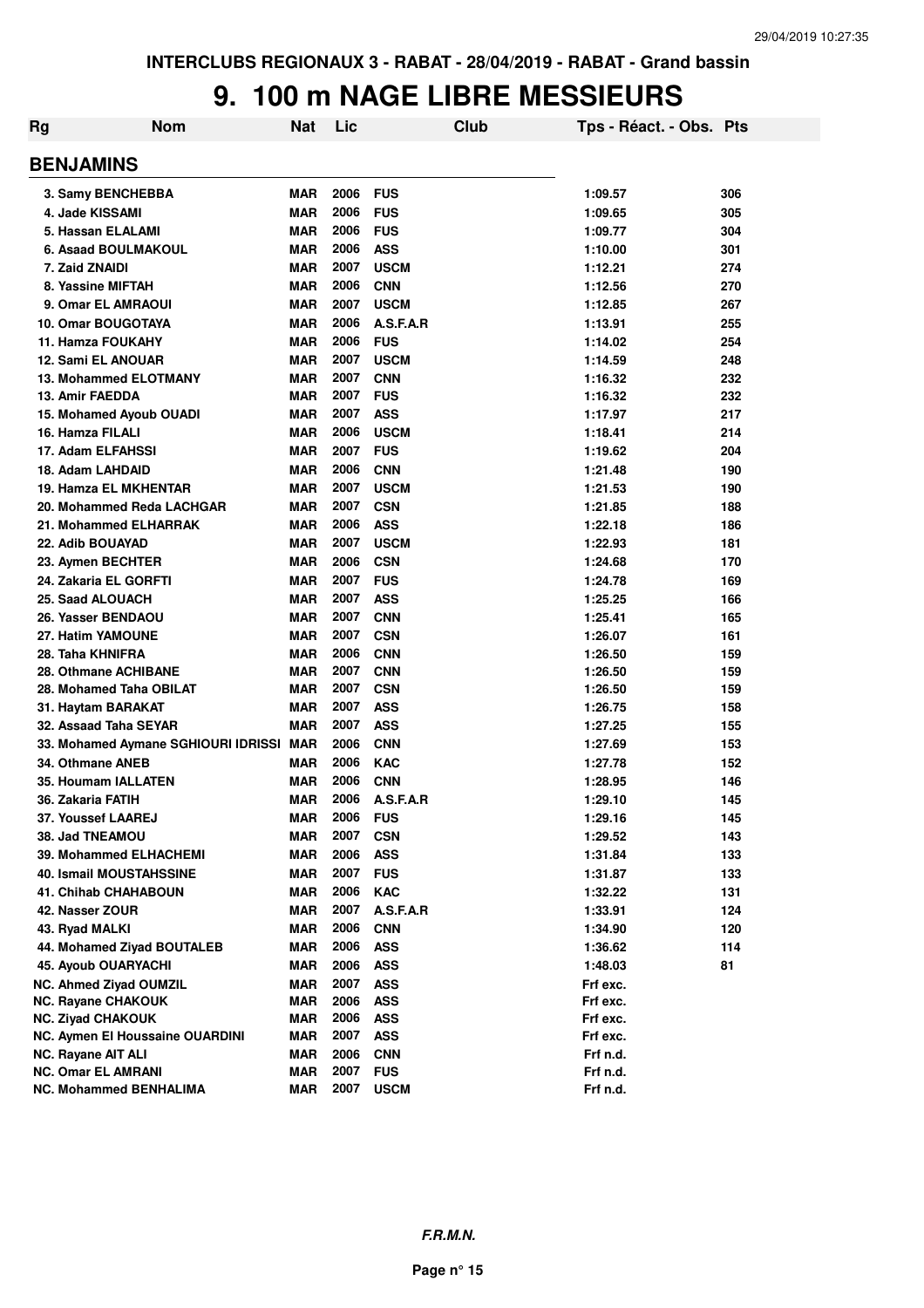# **10. 100 m NAGE LIBRE DAMES**

| <b>Nom</b><br>Rg                                            | <b>Nat</b>               | Lic          |                          | Club | Tps - Réact. - Obs. Pts |     |
|-------------------------------------------------------------|--------------------------|--------------|--------------------------|------|-------------------------|-----|
| <b>JUNIORS</b>                                              |                          |              |                          |      |                         |     |
| 1. Narjiss BOURBOUH                                         | <b>MAR</b>               | 2001         | <b>FUS</b>               |      | 1:03.72                 | 545 |
| 2. Iqbal SAKHRAOUI                                          | <b>MAR</b>               | 2001         | <b>CSN</b>               |      | 1:11.16                 | 391 |
| <b>CADETS</b>                                               |                          |              |                          |      |                         |     |
| 1. Taghrid DAHBANI                                          | <b>MAR</b>               | 2003         | <b>FUS</b>               |      | 1:03.34                 | 555 |
| 2. Ayat Allah EL ANOUAR                                     | <b>MAR</b>               | 2002         | <b>FUS</b>               |      | 1:05.30                 | 507 |
| 3. Najwa NOUAR                                              | <b>MAR</b>               | 2003         | <b>USCM</b>              |      | 1:10.10                 | 409 |
| 4. Ghita BAGHDAD                                            | <b>MAR</b>               | 2002         | <b>CSN</b>               |      | 1:13.47                 | 356 |
| <b>NC. Hiba ELHARRAK</b>                                    | <b>MAR</b>               | 2002         | <b>ASS</b>               |      | Frf exc.                |     |
| <b>NC. Israe ATTOUCH</b>                                    | <b>MAR</b>               | 2002 CNN     |                          |      | Frf n.d.                |     |
| <b>MINIMES</b>                                              |                          |              |                          |      |                         |     |
| 1. Camelia GARNOUSSI                                        | <b>MAR</b>               | 2004         | <b>FUS</b>               |      | 1:05.69                 | 498 |
| 2. Malak BOUSSOUF                                           | <b>MAR</b>               | 2004         | <b>FUS</b>               |      | 1:05.72                 | 497 |
| 3. Abrare BELRHITI                                          | <b>MAR</b>               | 2004         | <b>FUS</b>               |      | 1:05.90                 | 493 |
| 4. Jennate RIMI                                             | <b>MAR</b>               | 2005         | <b>FUS</b>               |      | 1:07.41                 | 460 |
| 5. Meryem HOSNI                                             | <b>MAR</b>               | 2005         | <b>ACK</b>               |      | 1:08.50                 | 439 |
| 6. Alae ELMEKKAOUI                                          | <b>MAR</b>               | 2005         | <b>CNN</b>               |      | 1:08.63                 | 436 |
| 7. Meryem BENAYACHE                                         | <b>MAR</b>               | 2004         | <b>USCM</b>              |      | 1:10.46                 | 403 |
| 8. Yasmine RIAD                                             | <b>MAR</b>               | 2004         | <b>FUS</b>               |      | 1:11.63                 | 384 |
| 9. Imane BOUTARBOUCH                                        | <b>MAR</b>               | 2004         | ASS                      |      | 1:12.31                 | 373 |
| 10. Sara BELLAMINE                                          | <b>MAR</b>               | 2004         | <b>ASS</b>               |      | 1:13.31                 | 358 |
| 11. Hind BAGHDAD                                            | <b>MAR</b>               | 2004         | <b>CSN</b>               |      | 1:14.11                 | 346 |
| <b>12. Abir ELFARSSI</b>                                    | <b>MAR</b>               | 2005         | A.S.F.A.R                |      | 1:16.72                 | 312 |
| 13. Aya MARHFOUR                                            | <b>MAR</b>               | 2005         | <b>FUS</b>               |      | 1:18.28                 | 294 |
| <b>TLD. Aya BENMOUSSA</b>                                   | <b>MAR</b>               | 2005         | <b>CSN</b>               |      | 1:20.34                 | 272 |
| <b>TLD. Malak IGOUZAL</b>                                   | <b>MAR</b>               | 2005         | <b>CSN</b>               |      | 1:20.43                 | 271 |
| <b>TLD. Hiba GHOUDANE</b>                                   | <b>MAR</b>               | 2004         | <b>CSN</b>               |      | 1:21.34                 | 262 |
| <b>TLD. Imane LAHLOU</b>                                    | <b>MAR</b>               | 2005         | <b>FUS</b>               |      | 1:21.40                 | 261 |
| <b>TLD. Manal LAASKRI</b>                                   | <b>MAR</b>               | 2004         | <b>KAC</b>               |      | 1:22.25                 | 253 |
| <b>NC. Fadila ZEHAUF</b>                                    | <b>MAR</b>               | 2005         | <b>ACK</b>               |      | Frf exc.                |     |
| <b>NC. Nourzad KARROUK BAAYL</b><br><b>NC. Marwa ALAOUI</b> | <b>MAR</b><br><b>MAR</b> | 2005<br>2004 | <b>ACK</b><br><b>CNN</b> |      | Frf n.d.<br>Frf n.d.    |     |
| <b>NC. Nour Elhouda YOUSFI</b>                              | <b>MAR</b>               | 2005         | <b>CNN</b>               |      | Frf n.d.                |     |
| <b>NC. Alae BOUIRKI</b>                                     | MAR                      | 2005         | <b>CNN</b>               |      | Frf n.d.                |     |
| <b>NC. Zineb SAIFI</b>                                      | <b>MAR</b>               | 2005         | <b>CNN</b>               |      | Frf n.d.                |     |
| <b>BENJAMINS</b>                                            |                          |              |                          |      |                         |     |
| <b>1. Sofia GARNOUSSI</b>                                   | <b>MAR</b>               | 2006         | <b>FUS</b>               |      | 1:05.06                 | 512 |
| 2. Meryem BAHAJOUB                                          | <b>MAR</b>               | 2006         | <b>FUS</b>               |      | 1:06.40                 | 482 |
| 3. Inass ALLAOUI                                            | <b>MAR</b>               | 2006         | A.S.F.A.R                |      | 1:06.62                 | 477 |
| 4. Zineb ATILLAH                                            | <b>MAR</b>               | 2006         | <b>FUS</b>               |      | 1:08.03                 | 448 |
| 5. Abla BELMATI                                             | <b>MAR</b>               | 2006         | <b>FUS</b>               |      | 1:13.38                 | 357 |
| 6. Nada IDRISSI FAKHREDDINE                                 | <b>MAR</b>               | 2006         | <b>FUS</b>               |      | 1:13.43                 | 356 |
| 7. Salma RHOUL                                              | <b>MAR</b>               | 2006         | <b>FUS</b>               |      | 1:14.06                 | 347 |
| 8. Malak TIBARI                                             | <b>MAR</b>               | 2006         | A.S.F.A.R                |      | 1:14.25                 | 344 |
| 9. Lina YAQOUBI                                             | <b>MAR</b>               | 2006         | <b>CSN</b>               |      | 1:15.06                 | 333 |
| <b>10. Rim ELAMRAOUI</b>                                    | <b>MAR</b>               | 2006         | <b>FUS</b>               |      | 1:15.66                 | 326 |
| <b>11. Youssra ELMAZOUNI</b>                                | <b>MAR</b>               | 2006         | <b>CSN</b>               |      | 1:15.96                 | 322 |
| <b>12. Sara BENSLETEN</b>                                   | <b>MAR</b>               | 2007         | <b>USCM</b>              |      | 1:16.47                 | 315 |
| <b>13. Ghita EL MOUATARIF</b>                               | <b>MAR</b>               | 2007         | <b>FUS</b>               |      | 1:17.94                 | 298 |
| <b>14. Rim BOUCHIKHI</b>                                    | <b>MAR</b>               | 2007         | A.S.F.A.R                |      | 1:18.06                 | 296 |
| <b>15. Rim BENARAFA</b>                                     | <b>MAR</b>               | 2007         | <b>FUS</b>               |      | 1:18.68                 | 289 |
| <b>16. Rim BELAHNICHI</b>                                   | <b>MAR</b>               | 2006         | A.S.F.A.R                |      | 1:18.75                 | 289 |
| 17. Hajar KAIMECH                                           | <b>MAR</b>               | 2006         | A.S.F.A.R                |      | 1:20.78                 | 267 |
| 18. Majdouline NIHOU                                        | <b>MAR</b>               | 2007         | <b>CNN</b>               |      | 1:20.91                 | 266 |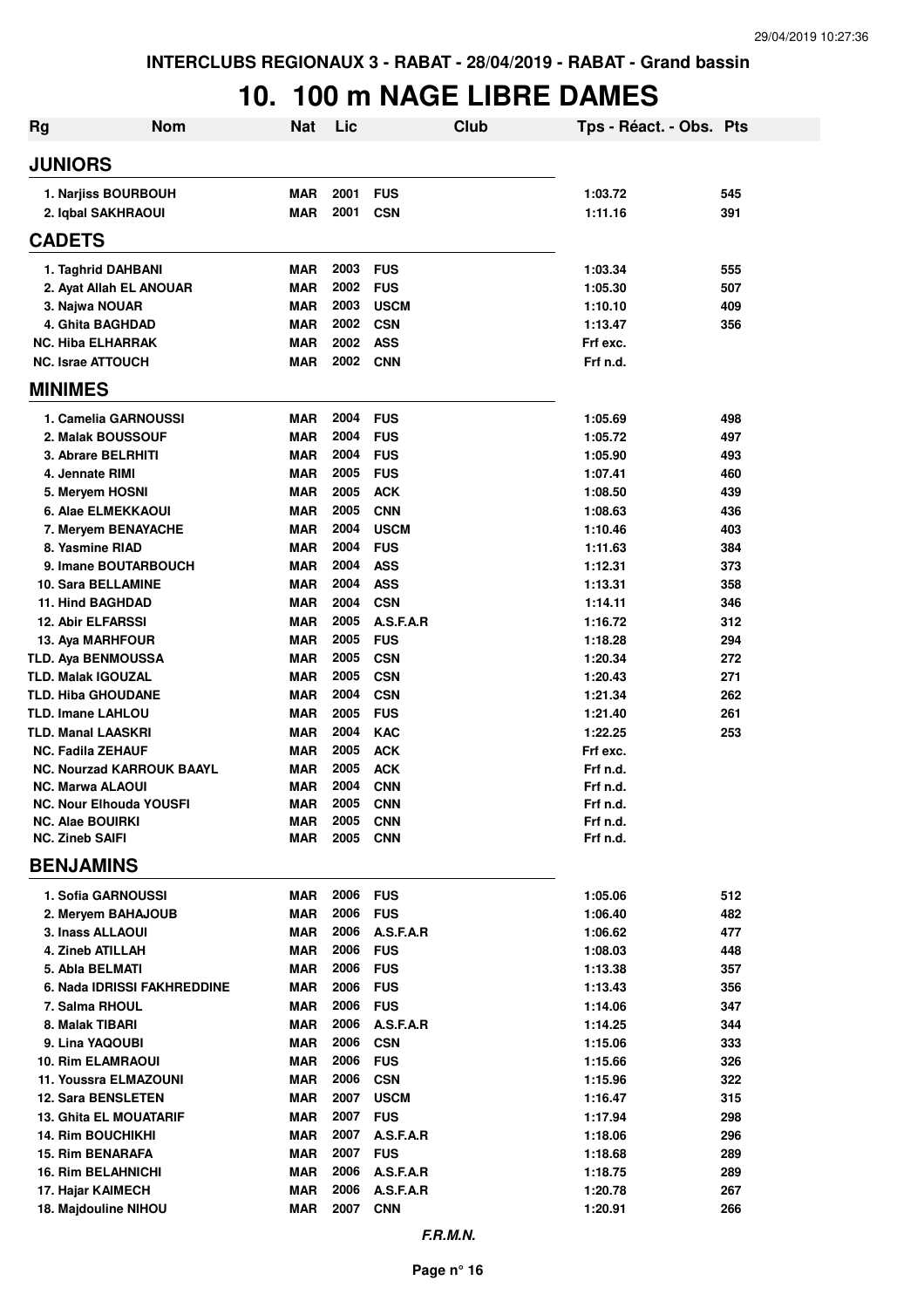#### **10. 100 m NAGE LIBRE DAMES**

| Rg           | <b>Nom</b>                        | Nat        | Lic  | Club        | Tps - Réact. - Obs. Pts |     |
|--------------|-----------------------------------|------------|------|-------------|-------------------------|-----|
|              | <b>BENJAMINS</b>                  |            |      |             |                         |     |
|              | 19. Hiba LAHLIMI                  | <b>MAR</b> | 2007 | <b>ACK</b>  | 1:21.05                 | 265 |
|              | 19. Hibat Allah SEMLALI           | <b>MAR</b> | 2007 | <b>KAC</b>  | 1:21.05                 | 265 |
|              | 21. Douaa EL YAAGOUBI             | <b>MAR</b> | 2007 | <b>USCM</b> | 1:21.07                 | 265 |
|              | 22. Maha LAMGHARI                 | <b>MAR</b> | 2007 | <b>FUS</b>  | 1:21.66                 | 259 |
|              | 23. Lina KHOUIA                   | <b>MAR</b> | 2006 | <b>CNN</b>  | 1:23.10                 | 246 |
|              | 24. Hala ELMIR                    | <b>MAR</b> | 2007 | <b>ASS</b>  | 1:23.51                 | 242 |
|              | 25. Emilie GUYON                  | <b>MAR</b> | 2006 | <b>FUS</b>  | 1:23.57                 | 241 |
|              | 26. Zineb KHARMICH                | <b>MAR</b> | 2007 | <b>CNN</b>  | 1:24.38                 | 235 |
|              | 27. Nour El Houda MOUKHLESSE      | <b>MAR</b> | 2007 | <b>KAC</b>  | 1:26.25                 | 220 |
|              | 28. Sundus ALHAMAD                | <b>MAR</b> | 2007 | <b>KAC</b>  | 1:26.82                 | 215 |
|              | 29. Selma TIYAL                   | <b>MAR</b> | 2007 | A.S.F.A.R   | 1:26.88                 | 215 |
|              | <b>30. Sarah BOUHEMAID</b>        | <b>MAR</b> | 2007 | <b>CNN</b>  | 1:30.05                 | 193 |
|              | 31. Yasmine EL HAJJI              | <b>MAR</b> | 2007 | <b>CNN</b>  | 1:31.56                 | 183 |
|              | 32. Heba BEN MOUSSA               | <b>MAR</b> | 2007 | <b>CSN</b>  | 1:31.81                 | 182 |
| 33. Lina ZDI |                                   | <b>MAR</b> | 2006 | <b>CNN</b>  | 1:32.13                 | 180 |
|              | 34. Rayehana ELKACIMI             | <b>MAR</b> | 2007 | <b>CNN</b>  | 1:32.84                 | 176 |
|              | 35. Ghita ELKHADIR                | <b>MAR</b> | 2007 | <b>KAC</b>  | 1:32.88                 | 176 |
|              | 36. Yassmina IZOUGAGHEN           | <b>MAR</b> | 2007 | <b>CNN</b>  | 1:33.22                 | 174 |
|              | 37. Yasmine BAKKAR                | <b>MAR</b> | 2006 | <b>KAC</b>  | 1:33.44                 | 173 |
|              | 38. Dina Walae ALILOU             | <b>MAR</b> | 2006 | <b>CNN</b>  | 1:36.19                 | 158 |
|              | 39. Rim AQUIL                     | <b>MAR</b> | 2007 | <b>ASS</b>  | 1:37.58                 | 151 |
|              | <b>40. Rhita MYESSER</b>          | <b>MAR</b> | 2007 | <b>USCM</b> | 1:37.72                 | 151 |
|              | 41. Rachida KIDAYE                | <b>MAR</b> | 2007 | <b>CNN</b>  | 1:38.41                 | 148 |
|              | <b>42. Noha ELYAHYAOUI</b>        | <b>MAR</b> | 2007 | <b>KAC</b>  | 1:39.10                 | 145 |
|              | 43. Marwa JABAR                   | <b>MAR</b> | 2007 | <b>CNN</b>  | 1:42.42                 | 131 |
|              | 44. Lina Nada MAACH               | <b>MAR</b> | 2007 | <b>CNN</b>  | 1:46.35                 | 117 |
|              | <b>NC. Rim ZAARI JABRI</b>        | <b>MAR</b> | 2006 | <b>ASS</b>  | Frf exc.                |     |
|              | <b>NC. Elkhanssaa DLIMA</b>       | <b>MAR</b> | 2006 | <b>ACK</b>  | Frf n.d.                |     |
|              | <b>NC. Salma SAIFI</b>            | <b>MAR</b> | 2007 | <b>CNN</b>  | Frf n.d.                |     |
|              | <b>NC. Hiba NEJJAR</b>            | <b>MAR</b> | 2007 | <b>CNN</b>  | Frf n.d.                |     |
|              | <b>NC. Nour El Houda BENSALEH</b> | <b>MAR</b> | 2007 | <b>FUS</b>  | Frf n.d.                |     |
|              | <b>NC. Nada RAGTAOUI</b>          | <b>MAR</b> | 2007 | <b>FUS</b>  | Frf n.d.                |     |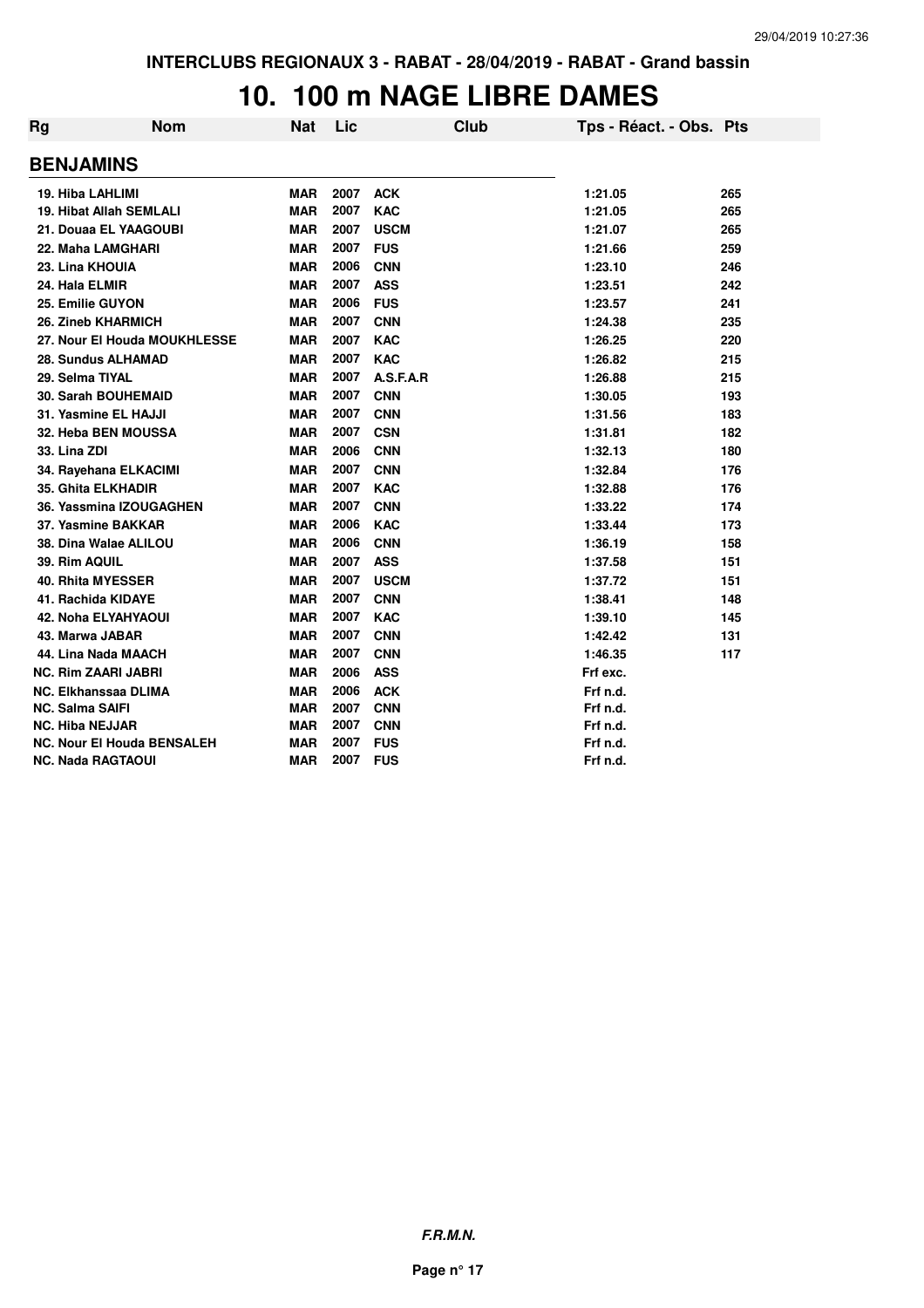### **11. 200 m BRASSE MESSIEURS**

| <b>Rg</b> | <b>Nom</b>                        | <b>Nat</b> | Lic  |             | Club | Tps - Réact. - Obs. Pts |     |
|-----------|-----------------------------------|------------|------|-------------|------|-------------------------|-----|
|           | <b>SENIORS</b>                    |            |      |             |      |                         |     |
|           | 1. Lahbib BELKAZ                  | <b>MAR</b> | 1996 | <b>CSN</b>  |      | 2:55.06                 | 381 |
|           | <b>JUNIORS</b>                    |            |      |             |      |                         |     |
|           | 1. Ilyasse MARGHANI               | <b>MAR</b> | 2001 | A.S.F.A.R   |      | 2:47.45                 | 436 |
|           | <b>CADETS</b>                     |            |      |             |      |                         |     |
|           | 1. Mohamed Yassine BENSALEH       | <b>MAR</b> | 2002 | <b>FUS</b>  |      | 2:45.50                 | 452 |
|           | 2. Rayane BOUHAFS                 | <b>MAR</b> | 2003 | <b>FUS</b>  |      | 2:50.29                 | 414 |
|           | 3. Yassine BELKOURCHIA            | <b>MAR</b> | 2003 | <b>ASS</b>  |      | 3:05.91                 | 318 |
|           | <b>MINIMES</b>                    |            |      |             |      |                         |     |
|           | 1. Moncef BEN EL HADJ             | <b>MAR</b> | 2004 | <b>ACK</b>  |      | 2:58.03                 | 363 |
|           | 2. Younes BERRADA                 | <b>MAR</b> | 2004 | <b>FUS</b>  |      | 3:02.54                 | 336 |
|           | <b>TLD. Zakaria HIBAOUI</b>       | <b>MAR</b> | 2004 | <b>ACK</b>  |      | 3:27.88                 | 228 |
|           | <b>TLD. Adam ACHAK</b>            | <b>MAR</b> | 2004 | <b>ASS</b>  |      | 3:35.06                 | 205 |
|           | <b>NC. Ahmed AIT BARGACH</b>      | <b>MAR</b> | 2005 | <b>ASS</b>  |      | Frf exc.                |     |
|           | <b>NC. Yassir EL MADANI</b>       | <b>MAR</b> | 2005 | <b>FUS</b>  |      | Dsq NI                  | 0   |
|           | <b>BENJAMINS</b>                  |            |      |             |      |                         |     |
|           | 1. Akram NEJJAR                   | <b>MAR</b> | 2006 | <b>USCM</b> |      | 3:02.50                 | 337 |
|           | 2. Omar MOUMINA                   | <b>MAR</b> | 2006 | <b>FUS</b>  |      | 3:20.40                 | 254 |
|           | 3. Sami EL ANOUAR                 | <b>MAR</b> | 2007 | <b>USCM</b> |      | 3:21.19                 | 251 |
|           | <b>4. Omar BOUGOTAYA</b>          | <b>MAR</b> | 2006 | A.S.F.A.R   |      | 3:26.28                 | 233 |
|           | 5. Omar EL AMRAOUI                | <b>MAR</b> | 2007 | <b>USCM</b> |      | 3:29.44                 | 223 |
|           | 6. Hamza FILALI                   | <b>MAR</b> | 2006 | <b>USCM</b> |      | 3:35.84                 | 203 |
|           | 7. Zakaria FATIH                  | <b>MAR</b> | 2006 | A.S.F.A.R   |      | 3:43.00                 | 184 |
|           | 8. Mohamed Naji TOUIMI BENJELLOUN | <b>MAR</b> | 2007 | <b>ASS</b>  |      | 3:47.53                 | 173 |
|           | 9. Assaad Taha SEYAR              | <b>MAR</b> | 2007 | <b>ASS</b>  |      | 3:58.09                 | 151 |
|           | 10. Haytam BARAKAT                | <b>MAR</b> | 2007 | <b>ASS</b>  |      | 4:02.56                 | 143 |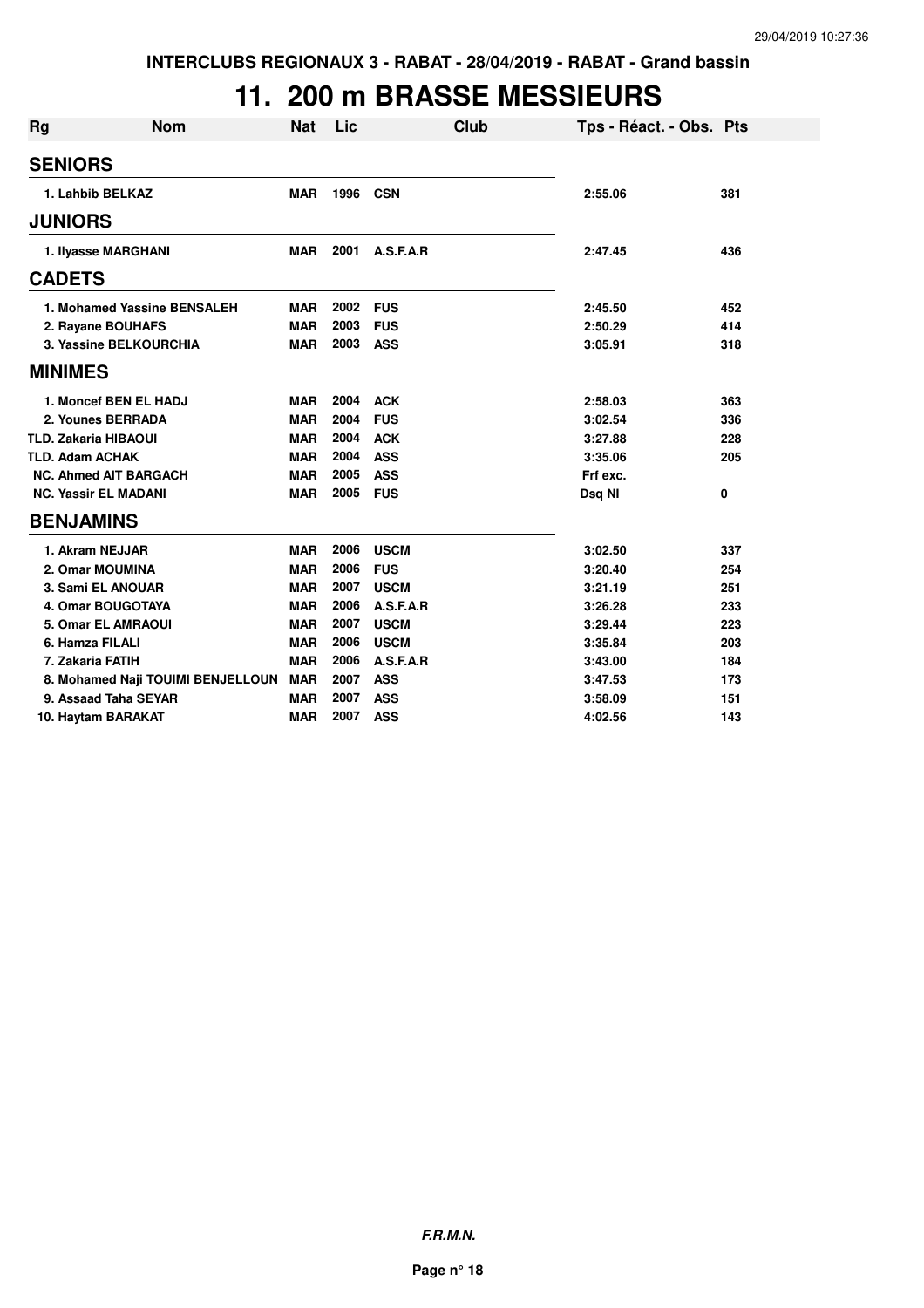## **12. 200 m BRASSE DAMES**

| Rg             | <b>Nom</b>                         | Nat        | Lic  | Club        | Tps - Réact. - Obs. Pts |     |
|----------------|------------------------------------|------------|------|-------------|-------------------------|-----|
| <b>CADETS</b>  |                                    |            |      |             |                         |     |
|                | 1. Taghrid DAHBANI                 | <b>MAR</b> | 2003 | <b>FUS</b>  | 3:02.00                 | 446 |
| <b>MINIMES</b> |                                    |            |      |             |                         |     |
|                | 1. Malak BOUSSOUF                  | <b>MAR</b> | 2004 | <b>FUS</b>  | 3:03.56                 | 435 |
|                | 2. Rima BADOUI                     | <b>MAR</b> | 2004 | <b>ASS</b>  | 3:11.61                 | 382 |
|                | 3. Chahd BELEKBIRA                 | <b>MAR</b> | 2004 | A.S.F.A.R   | 3:15.41                 | 360 |
|                | 4. Marwa EL HARTIKA                | <b>MAR</b> | 2005 | <b>FUS</b>  | 3:18.79                 | 342 |
|                | 5. Imane LAHLOU                    | <b>MAR</b> | 2005 | <b>FUS</b>  | 3:19.57                 | 338 |
|                | <b>BENJAMINS</b>                   |            |      |             |                         |     |
|                | 1. Inass ALLAOUI                   | <b>MAR</b> | 2006 | A.S.F.A.R   | 3:06.97                 | 411 |
|                | 2. Malak MEQDAR                    | <b>MAR</b> | 2007 | <b>FUS</b>  | 3:08.91                 | 399 |
|                | 3. Lyna TIKKI                      | <b>MAR</b> | 2006 | <b>ASS</b>  | 3:12.07                 | 379 |
|                | <b>4. Nada IDRISSI FAKHREDDINE</b> | <b>MAR</b> | 2006 | <b>FUS</b>  | 3:18.15                 | 346 |
|                | 5. Nada ZAGRITI                    | <b>MAR</b> | 2007 | <b>ASS</b>  | 3:29.76                 | 291 |
|                | 6. Malak TIBARI                    | <b>MAR</b> | 2006 | A.S.F.A.R   | 3:33.10                 | 278 |
|                | 7. Hiba OUAHABI                    | <b>MAR</b> | 2007 | A.S.F.A.R   | 3:34.04                 | 274 |
|                | 8. Kaoutar HOSNI                   | <b>MAR</b> | 2006 | <b>ACK</b>  | 3:34.06                 | 274 |
|                | 9. Ghita EL MOUATARIF              | <b>MAR</b> | 2007 | <b>FUS</b>  | 3:34.76                 | 271 |
|                | 10. Rawane SADIQUI                 | <b>MAR</b> | 2007 | <b>USCM</b> | 3:40.22                 | 252 |
|                | <b>11. Hiba LAHLIMI</b>            | <b>MAR</b> | 2007 | <b>ACK</b>  | 4:01.69                 | 190 |
|                | <b>NC. Nour El Houda BENSALEH</b>  | <b>MAR</b> | 2007 | <b>FUS</b>  | Dsg NI                  | 0   |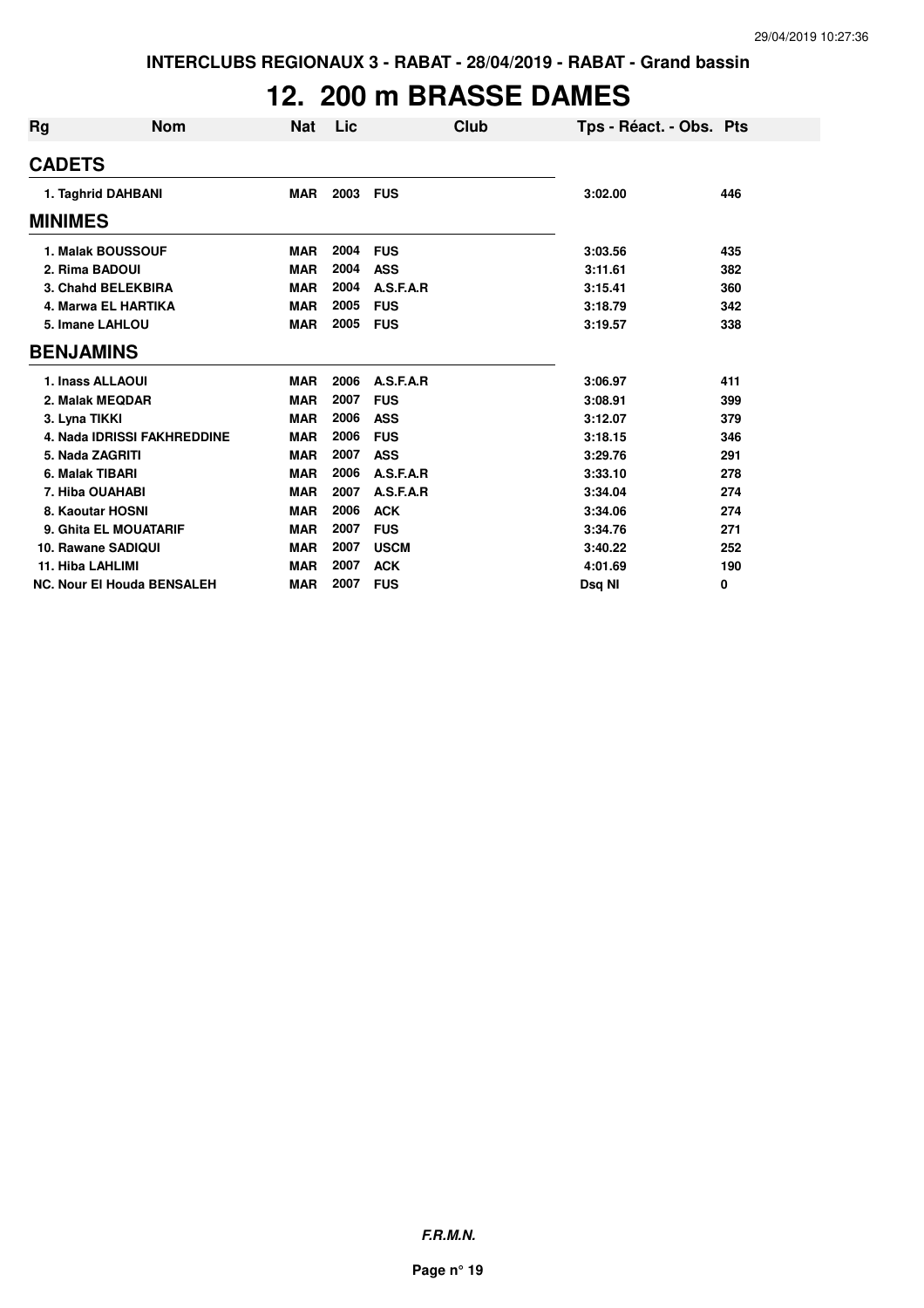# **13. 100 m DOS MESSIEURS**

| <b>Rg</b> | <b>Nom</b>                         | <b>Nat</b> | Lic      |             | <b>Club</b> | Tps - Réact. - Obs. Pts |     |
|-----------|------------------------------------|------------|----------|-------------|-------------|-------------------------|-----|
|           | <b>SENIORS</b>                     |            |          |             |             |                         |     |
|           | 1. Yassir MEHDIOUI                 | <b>MAR</b> | 1997 ASS |             |             | 1:14.41                 | 340 |
|           | <b>CADETS</b>                      |            |          |             |             |                         |     |
|           | 1. Youssef OUKHOUYA                | <b>MAR</b> | 2002     | <b>FUS</b>  |             | 1:08.25                 | 440 |
|           | 2. Soufiane TAYEBI                 | <b>MAR</b> | 2003     | <b>FUS</b>  |             | 1:12.59                 | 366 |
|           | 3. Mehdi SAISSI HASSANI            | <b>MAR</b> | 2002     | <b>ACK</b>  |             | 1:17.12                 | 305 |
|           | 4. Zakaria BERRAHMA                | <b>MAR</b> | 2003     | <b>ASS</b>  |             | 1:23.94                 | 236 |
|           | <b>NC. Mohamed Amine ACHIBANE</b>  | <b>MAR</b> | 2002     | <b>CNN</b>  |             | Frf n.d.                |     |
|           | <b>NC. Anass ILGUIM</b>            | <b>MAR</b> | 2003     | <b>CNN</b>  |             | Frf n.d.                |     |
|           | <b>NC. Mehdi BOUZEKRI</b>          | <b>MAR</b> | 2002     | <b>FUS</b>  |             | Dsq NI                  | 0   |
|           | <b>MINIMES</b>                     |            |          |             |             |                         |     |
|           | TLD. Ali BOUALAM                   | <b>MAR</b> | 2004     | <b>FUS</b>  |             | 1:36.34                 | 156 |
|           | <b>TLD. Rayane ZOUR</b>            | <b>MAR</b> | 2005     | A.S.F.A.R   |             | 1:37.44                 | 151 |
|           | TLD. Wael KABIRI                   | <b>MAR</b> | 2005     | <b>CNN</b>  |             | 1:39.49                 | 142 |
|           | <b>NC. Mohamed SAHTARI</b>         | <b>MAR</b> | 2005     | <b>KAC</b>  |             | Frf n.d.                |     |
|           | NC. Ahmed Rayane ELYACOUTI         | <b>MAR</b> | 2005     | <b>USCM</b> |             | Frf n.d.                |     |
|           | <b>BENJAMINS</b>                   |            |          |             |             |                         |     |
|           | 1. Jade KISSAMI                    | <b>MAR</b> | 2006     | <b>FUS</b>  |             | 1:18.91                 | 285 |
|           | 2. Asaad BOULMAKOUL                | <b>MAR</b> | 2006     | <b>ASS</b>  |             | 1:19.65                 | 277 |
|           | <b>3. Ali ELKHALIL</b>             | <b>MAR</b> | 2006     | <b>FUS</b>  |             | 1:26.65                 | 215 |
|           | <b>4. Youssef GABOUNE</b>          | <b>MAR</b> | 2007     | <b>FUS</b>  |             | 1:26.92                 | 213 |
|           | 5. Mohammed ELOTMANY               | <b>MAR</b> | 2007     | <b>CNN</b>  |             | 1:28.30                 | 203 |
|           | 6. Adam ELFAHSSI                   | <b>MAR</b> | 2007     | <b>FUS</b>  |             | 1:28.34                 | 203 |
|           | 7. Mohammed ELHARRAK               | <b>MAR</b> | 2006     | <b>ASS</b>  |             | 1:29.30                 | 196 |
|           | 8. Mohamed Ayoub OUADI             | <b>MAR</b> | 2007     | <b>ASS</b>  |             | 1:29.54                 | 195 |
|           | 9. Zaid ZNAIDI                     | <b>MAR</b> | 2007     | <b>USCM</b> |             | 1:29.94                 | 192 |
|           | 10. Yassine MIFTAH                 | <b>MAR</b> | 2006     | <b>CNN</b>  |             | 1:31.12                 | 185 |
|           | <b>11. Hamza FOUKAHY</b>           | <b>MAR</b> | 2006     | <b>FUS</b>  |             | 1:32.31                 | 178 |
|           | 12. Hamza EL MKHENTAR              | <b>MAR</b> | 2007     | <b>USCM</b> |             | 1:34.81                 | 164 |
|           | <b>13. Tarik ZEHAUF</b>            | <b>MAR</b> | 2007     | <b>ACK</b>  |             | 1:35.44                 | 161 |
|           | <b>14. Adib BOUAYAD</b>            | <b>MAR</b> | 2007     | <b>USCM</b> |             | 1:36.00                 | 158 |
|           | <b>15. Saad ALOUACH</b>            | <b>MAR</b> | 2007     | <b>ASS</b>  |             | 1:37.44                 | 151 |
|           | 16. Othmane ACHIBANE               | <b>MAR</b> | 2007     | <b>CNN</b>  |             | 1:37.97                 | 149 |
|           | 17. Chihab CHAHABOUN               | <b>MAR</b> | 2006     | <b>KAC</b>  |             | 1:38.03                 | 148 |
|           | <b>18. Houmam IALLATEN</b>         | <b>MAR</b> | 2006     | <b>CNN</b>  |             | 1:38.94                 | 144 |
|           | 19. Othmane ANEB                   | <b>MAR</b> | 2006     | <b>KAC</b>  |             | 1:39.88                 | 140 |
|           | 20. Mohamed Naji TOUIMI BENJELLOUN | <b>MAR</b> | 2007     | <b>ASS</b>  |             | 1:40.92                 | 136 |
|           | 21. Mohammed ELHACHEMI             | <b>MAR</b> | 2006     | <b>ASS</b>  |             | 1:43.56                 | 126 |
|           | 22. Zakaria EL GORFTI              | <b>MAR</b> | 2007     | <b>FUS</b>  |             | 1:58.97                 | 83  |
|           | <b>NC. Youssef BEKKAOUI</b>        | <b>MAR</b> | 2006     | <b>ASS</b>  |             | <b>Abandon</b>          | 0   |
|           | <b>NC. Amir FAEDDA</b>             | <b>MAR</b> | 2007     | <b>FUS</b>  |             | Dsq NI                  | 0   |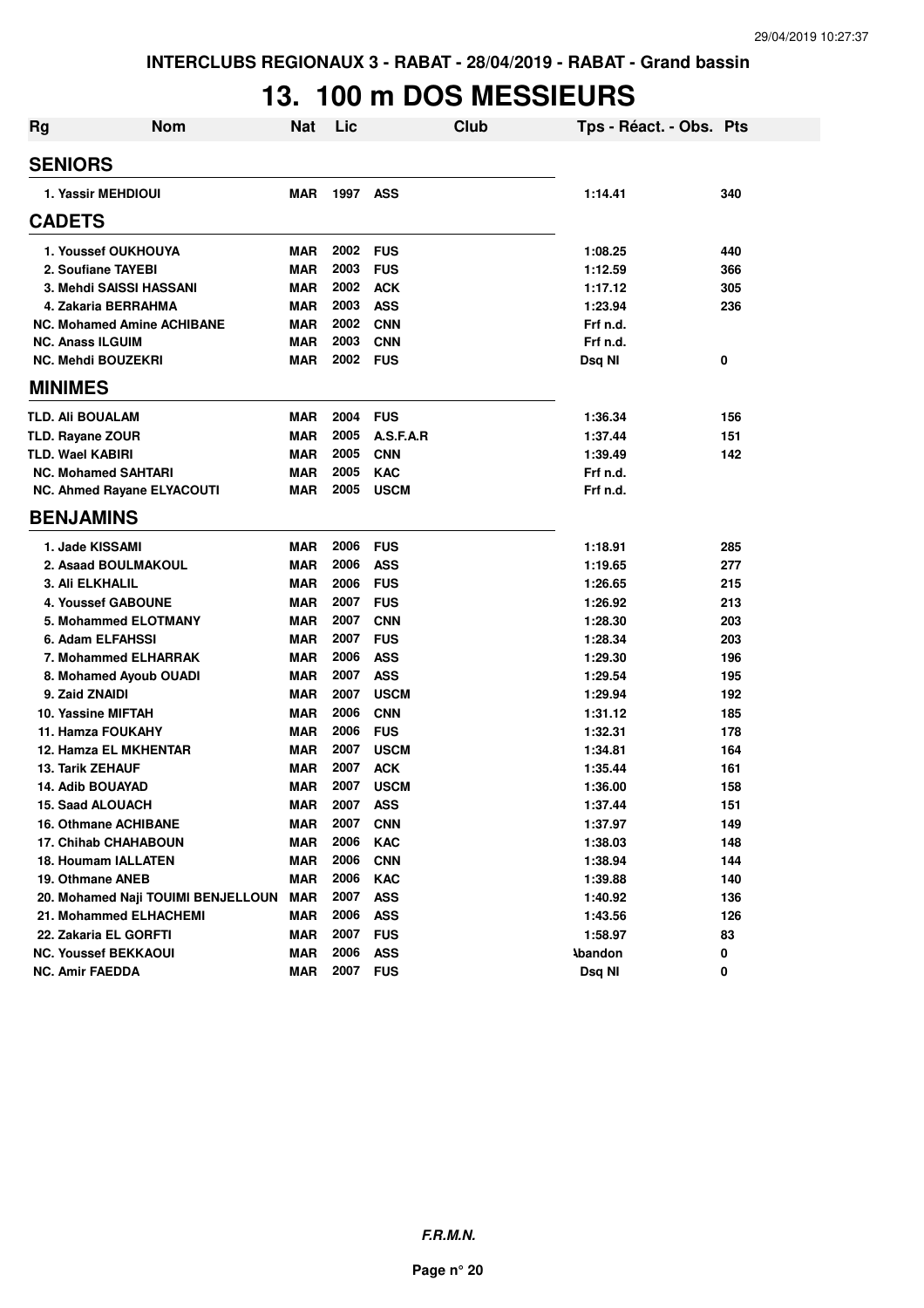# **14. 100 m DOS DAMES**

| Rg                       | <b>Nom</b>                 | <b>Nat</b>               | Lic          | Club                     | Tps - Réact. - Obs. Pts |            |
|--------------------------|----------------------------|--------------------------|--------------|--------------------------|-------------------------|------------|
| <b>JUNIORS</b>           |                            |                          |              |                          |                         |            |
|                          | 1. Nissrine BOURBOUH       | <b>MAR</b>               | 2001         | <b>FUS</b>               | 1:12.16                 | 522        |
|                          | 2. Narjiss BOURBOUH        | <b>MAR</b>               | 2001         | <b>FUS</b>               | 1:13.84                 | 487        |
|                          | 3. Iqbal SAKHRAOUI         | <b>MAR</b>               | 2001         | <b>CSN</b>               | 1:26.12                 | 307        |
| <b>CADETS</b>            |                            |                          |              |                          |                         |            |
| <b>NC. Hiba ELHARRAK</b> |                            | <b>MAR</b>               | 2002 ASS     |                          | Frf exc.                |            |
| <b>MINIMES</b>           |                            |                          |              |                          |                         |            |
| 1. Jennate RIMI          |                            | <b>MAR</b>               | 2005         | <b>FUS</b>               | 1:14.24                 | 479        |
|                          | 2. Camelia GARNOUSSI       | <b>MAR</b>               | 2004         | <b>FUS</b>               | 1:20.16                 | 381        |
|                          | 3. Marwa EL HARTIKA        | <b>MAR</b>               | 2005         | <b>FUS</b>               | 1:22.85                 | 345        |
|                          | 4. Meryem HOSNI            | <b>MAR</b>               | 2005         | <b>ACK</b>               | 1:24.39                 | 326        |
| 5. Rima BADOUI           |                            | <b>MAR</b>               | 2004         | <b>ASS</b>               | 1:24.63                 | 323        |
| 6. Yasmine RIAD          |                            | <b>MAR</b>               | 2004         | <b>FUS</b>               | 1:26.20                 | 306        |
|                          | 7. Abir ELFARSSI           | <b>MAR</b>               | 2005         | A.S.F.A.R                | 1:27.62                 | 291        |
|                          | 7. Aya BENMOUSSA           | MAR                      | 2005         | <b>CSN</b>               | 1:27.62                 | 291        |
|                          | 9. Abrare BELRHITI         | <b>MAR</b>               | 2004         | <b>FUS</b>               | 1:27.84                 | 289        |
|                          | 10. Nour Elhouda MAROUDI   | <b>MAR</b>               | 2005         | A.S.F.A.R                | 1:33.00                 | 244        |
| 11. Manal LAASKRI        |                            | <b>MAR</b>               | 2004         | <b>KAC</b>               | 1:36.28                 | 220        |
|                          | 12. Aya MARHFOUR           | <b>MAR</b>               | 2005         | <b>FUS</b>               | 1:37.34                 | 212        |
| <b>NC. Alae BOUIRKI</b>  |                            | <b>MAR</b>               | 2005         | <b>CNN</b>               | Frf n.d.                |            |
| <b>BENJAMINS</b>         |                            |                          |              |                          |                         |            |
|                          | 1. Sofia GARNOUSSI         | <b>MAR</b>               | 2006         | <b>FUS</b>               | 1:12.98                 | 505        |
| 2. Abla BELMATI          |                            | <b>MAR</b>               | 2006         | <b>FUS</b>               | 1:24.22                 | 328        |
| 3. Zineb ATILLAH         |                            | <b>MAR</b>               | 2006         | <b>FUS</b>               | 1:24.39                 | 326        |
|                          | <b>4. Rim ELAMRAOUI</b>    | <b>MAR</b>               | 2006         | <b>FUS</b>               | 1:27.59                 | 292        |
|                          | <b>5. Sundus ALHAMAD</b>   | <b>MAR</b>               | 2007         | <b>KAC</b>               | 1:29.78                 | 271        |
| 6. Lyna TIKKI            |                            | <b>MAR</b>               | 2006         | <b>ASS</b>               | 1:29.96                 | 269        |
|                          | 7. Rim BOUCHIKHI           | <b>MAR</b>               | 2007         | A.S.F.A.R                | 1:32.54                 | 247        |
|                          | 8. Hajar KAIMECH           | <b>MAR</b>               | 2006         | A.S.F.A.R                | 1:34.68                 | 231        |
|                          | 8. Douaa EL YAAGOUBI       | MAR                      | 2007         | <b>USCM</b>              | 1:34.68                 | 231        |
|                          | 10. Rawane SADIQUI         | <b>MAR</b>               | 2007         | <b>USCM</b>              | 1:35.34                 | 226        |
|                          | <b>11. Sara BENSLETEN</b>  | <b>MAR</b>               | 2007         | <b>USCM</b>              | 1:36.23                 | 220        |
|                          | <b>12. Rim BENARAFA</b>    | <b>MAR</b>               | 2007         | <b>FUS</b>               | 1:36.78                 | 216        |
| 13. Emilie GUYON         |                            | <b>MAR</b>               | 2006         | <b>FUS</b>               | 1:37.10                 | 214        |
| 14. Nada ZAGRITI         |                            | <b>MAR</b>               | 2007         | <b>ASS</b>               | 1:37.78                 | 210        |
|                          | <b>15. Rim BELAHNICHI</b>  | <b>MAR</b>               | 2006         | A.S.F.A.R                | 1:38.57                 | 205        |
|                          | <b>16. Zineb KHARMICH</b>  | <b>MAR</b>               | 2007         | <b>CNN</b>               | 1:40.22                 | 195        |
| 17. Hala ELMIR           |                            | <b>MAR</b>               | 2007         | <b>ASS</b>               | 1:40.89                 | 191        |
| 18. Selma TIYAL          | 19. Yasmine EL HAJJI       | <b>MAR</b><br><b>MAR</b> | 2007<br>2007 | A.S.F.A.R                | 1:42.72<br>1:44.72      | 181        |
|                          | 20. Majdouline NIHOU       | <b>MAR</b>               | 2007         | <b>CNN</b>               | 1:45.44                 | 170        |
|                          | 21. Heba BEN MOUSSA        | <b>MAR</b>               | 2007         | <b>CNN</b><br><b>CSN</b> | 1:47.43                 | 167        |
|                          | 22. Sarah BOUHEMAID        | <b>MAR</b>               | 2007         | <b>CNN</b>               | 1:48.40                 | 158<br>154 |
| 23. Lina KHOUIA          |                            | <b>MAR</b>               | 2006         | <b>CNN</b>               | 1:50.25                 | 146        |
|                          | 24. Maha LAMGHARI          | MAR                      | 2007         | <b>FUS</b>               | 1:53.85                 | 133        |
|                          | 25. Rachida KIDAYE         | <b>MAR</b>               | 2007         | <b>CNN</b>               | 1:55.40                 | 127        |
|                          | 26. Dina Walae ALILOU      | <b>MAR</b>               | 2006         | <b>CNN</b>               | 1:56.22                 | 125        |
|                          | 27. Yassmina IZOUGAGHEN    | <b>MAR</b>               | 2007         | <b>CNN</b>               | 1:57.19                 | 122        |
| 28. Marwa JABAR          |                            | <b>MAR</b>               | 2007         | <b>CNN</b>               | 1:58.19                 | 118        |
|                          | NC. Rim ZAARI JABRI        | <b>MAR</b>               | 2006         | <b>ASS</b>               | Frf exc.                |            |
|                          | <b>NC. Noha ELYAHYAOUI</b> | <b>MAR</b>               | 2007         | <b>KAC</b>               | Dsq NI                  | 0          |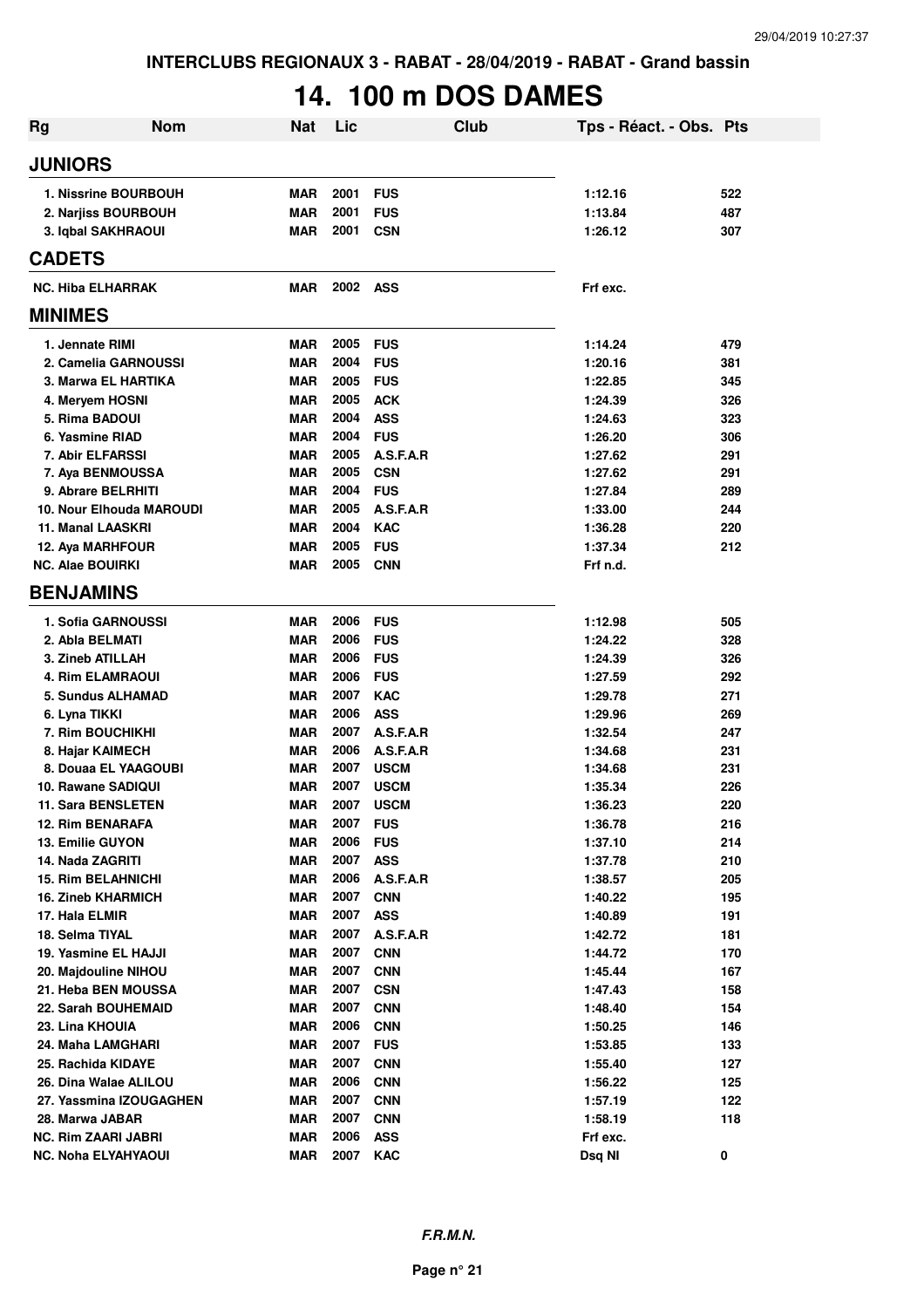#### **15. 800 m NAGE LIBRE MESSIEURS**

| <b>Rg</b>                | <b>Nom</b>                   | Nat        | Lic  |             | Club | Tps - Réact. - Obs. Pts |     |
|--------------------------|------------------------------|------------|------|-------------|------|-------------------------|-----|
| <b>SENIORS</b>           |                              |            |      |             |      |                         |     |
|                          | 1. Lahbib BELKAZ             | <b>MAR</b> | 1996 | <b>CSN</b>  |      | 10:21.93                | 384 |
| <b>JUNIORS</b>           |                              |            |      |             |      |                         |     |
|                          | 1. Youssef HEMRI             | <b>MAR</b> | 2001 | <b>FUS</b>  |      | 8:35.00                 | 676 |
| 2. Ali HEMRI             |                              | <b>MAR</b> | 2001 | <b>FUS</b>  |      | 8:58.63                 | 591 |
|                          | <b>3. Ali MSOUGAR</b>        | <b>MAR</b> | 2001 | <b>FUS</b>  |      | 10:01.12                | 425 |
| <b>CADETS</b>            |                              |            |      |             |      |                         |     |
|                          | 1. Mohamed Yassine BENSALEH  | <b>MAR</b> | 2002 | <b>FUS</b>  |      | 9:11.53                 | 550 |
|                          | 2. Soufiane TAYEBI           | <b>MAR</b> | 2003 | <b>FUS</b>  |      | 10:50.22                | 336 |
| <b>NC. Yahya ELBRIDI</b> |                              | <b>MAR</b> | 2003 | <b>USCM</b> |      | Frf n.d.                |     |
| <b>MINIMES</b>           |                              |            |      |             |      |                         |     |
|                          | 1. Yasser BENCHEBBA          | <b>MAR</b> | 2004 | <b>FUS</b>  |      | 9:01.55                 | 581 |
|                          | 2. Yassir EL MADANI          | <b>MAR</b> | 2005 | <b>FUS</b>  |      | 10:14.79                | 397 |
|                          | 3. Younes BERRADA            | <b>MAR</b> | 2004 | <b>FUS</b>  |      | 10:36.62                | 358 |
| 4. Sami KASMI            |                              | <b>MAR</b> | 2005 | <b>FUS</b>  |      | 10:53.89                | 330 |
|                          | 5. Mohammed EL KHDARI        | <b>MAR</b> | 2004 | <b>CSN</b>  |      | 11:26.39                | 285 |
|                          | <b>TLD. Omar BELKOURCHIA</b> | <b>MAR</b> | 2005 | <b>ASS</b>  |      | 13:38.14                | 168 |
| <b>NC. Liam OUARDI</b>   |                              | <b>MAR</b> | 2004 | <b>FUS</b>  |      | Frf n.d.                |     |
| <b>BENJAMINS</b>         |                              |            |      |             |      |                         |     |
|                          | <b>1. Omar BENMOUSSA</b>     | <b>MAR</b> | 2006 | <b>USCM</b> |      | 10:00.19                | 427 |
|                          | 2. Jad KHERBOUCHE            | <b>MAR</b> | 2006 | <b>ACK</b>  |      | 10:13.59                | 400 |
|                          | 3. Hassan ELALAMI            | <b>MAR</b> | 2006 | <b>FUS</b>  |      | 10:25.18                | 378 |
|                          | 4. Samy BENCHEBBA            | <b>MAR</b> | 2006 | <b>FUS</b>  |      | 10:28.96                | 371 |
|                          | <b>5. Youssef GABOUNE</b>    | <b>MAR</b> | 2007 | <b>FUS</b>  |      | 11:09.10                | 308 |
|                          | 6. Youssef BEKKAOUI          | <b>MAR</b> | 2006 | <b>ASS</b>  |      | 11:13.87                | 302 |
|                          | 7. Ahmed Yassine SEYAR       | <b>MAR</b> | 2006 | <b>ASS</b>  |      | 12:10.93                | 236 |
|                          | 8. Tarik ZEHAUF              | <b>MAR</b> | 2007 | <b>ACK</b>  |      | 12:57.68                | 196 |
|                          | 9. Youssef MOUSSALIM         | <b>MAR</b> | 2007 | <b>ASS</b>  |      | 13:58.85                | 156 |
| <b>NC. Ali ELKHALIL</b>  |                              | <b>MAR</b> | 2006 | <b>FUS</b>  |      | Frf n.d.                |     |